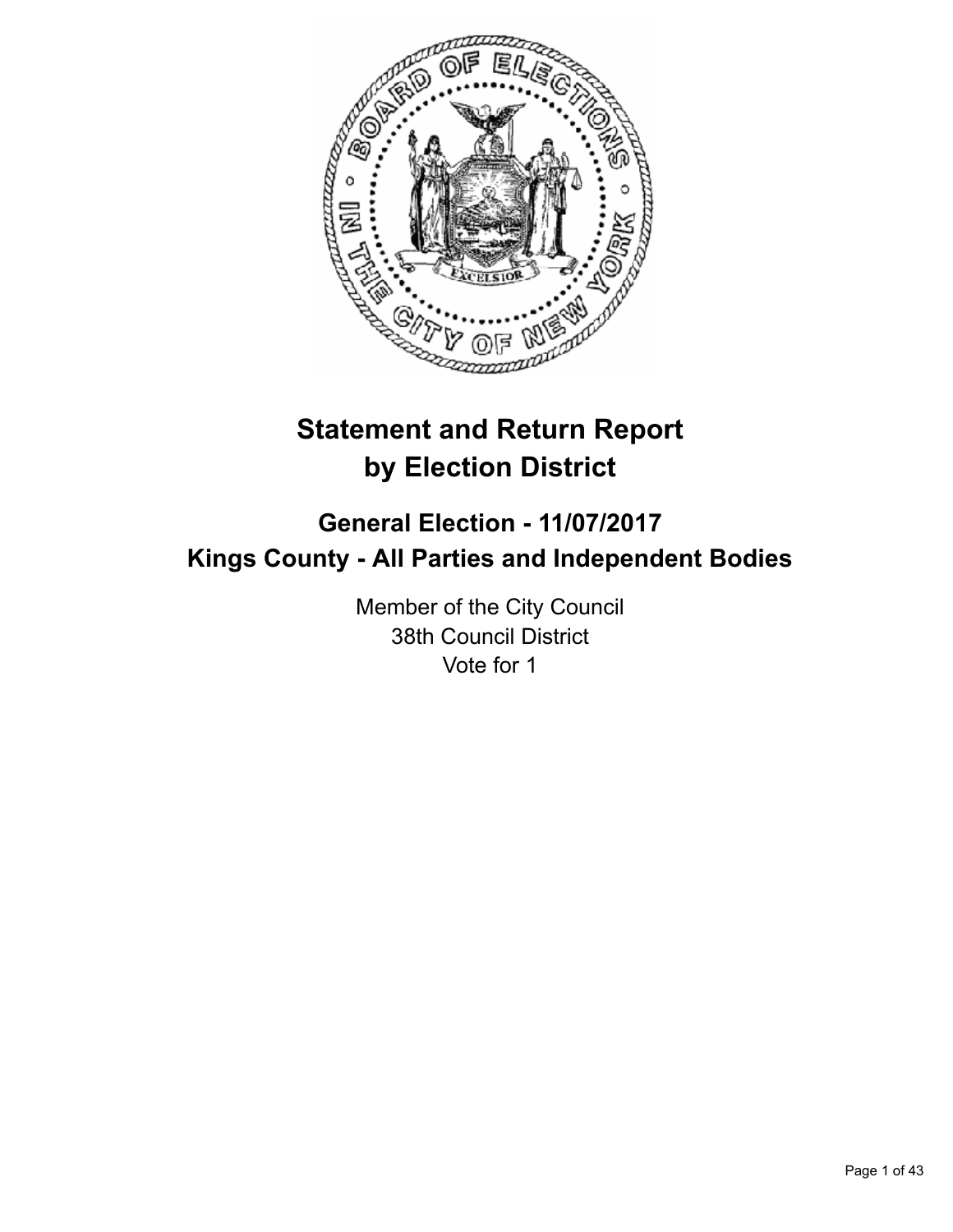

| <b>PUBLIC COUNTER</b>                                    | 60 |
|----------------------------------------------------------|----|
| <b>MANUALLY COUNTED EMERGENCY</b>                        | 0  |
| <b>ABSENTEE / MILITARY</b>                               | 0  |
| AFFIDAVIT                                                |    |
| <b>Total Ballots</b>                                     | 61 |
| Less - Inapplicable Federal/Special Presidential Ballots | 0  |
| <b>Total Applicable Ballots</b>                          | 61 |
| CARLOS MENCHACA (DEMOCRATIC)                             | 45 |
| ALLAN E. ROMAGUERA (CONSERVATIVE)                        | 0  |
| CARMEN V. HULBERT (GREEN)                                |    |
| CARLOS MENCHACA (WORKING FAMILIES)                       | 9  |
| DELVIS VALDES (REFORM)                                   | 0  |
| <b>Total Votes</b>                                       | 55 |
| Unrecorded                                               | 6  |

## **065/44**

| <b>PUBLIC COUNTER</b>                                    | 352 |
|----------------------------------------------------------|-----|
| <b>MANUALLY COUNTED EMERGENCY</b>                        | 0   |
| ABSENTEE / MILITARY                                      | 5   |
| AFFIDAVIT                                                | 2   |
| <b>Total Ballots</b>                                     | 359 |
| Less - Inapplicable Federal/Special Presidential Ballots | 0   |
| <b>Total Applicable Ballots</b>                          | 359 |
| CARLOS MENCHACA (DEMOCRATIC)                             | 230 |
| ALLAN E. ROMAGUERA (CONSERVATIVE)                        | 7   |
| CARMEN V. HULBERT (GREEN)                                | 27  |
| CARLOS MENCHACA (WORKING FAMILIES)                       | 62  |
| DELVIS VALDES (REFORM)                                   | 1   |
| <b>Total Votes</b>                                       | 327 |
| Unrecorded                                               | 32  |

| PUBLIC COUNTER                                           | 308            |
|----------------------------------------------------------|----------------|
| <b>MANUALLY COUNTED EMERGENCY</b>                        | 0              |
| <b>ABSENTEE / MILITARY</b>                               |                |
| AFFIDAVIT                                                | 0              |
| <b>Total Ballots</b>                                     | 309            |
| Less - Inapplicable Federal/Special Presidential Ballots | 0              |
| <b>Total Applicable Ballots</b>                          | 309            |
| CARLOS MENCHACA (DEMOCRATIC)                             | 226            |
| ALLAN E. ROMAGUERA (CONSERVATIVE)                        | 4              |
| CARMEN V. HULBERT (GREEN)                                | 19             |
| CARLOS MENCHACA (WORKING FAMILIES)                       | 50             |
| DELVIS VALDES (REFORM)                                   | $\overline{2}$ |
| <b>Total Votes</b>                                       | 301            |
| Unrecorded                                               | 8              |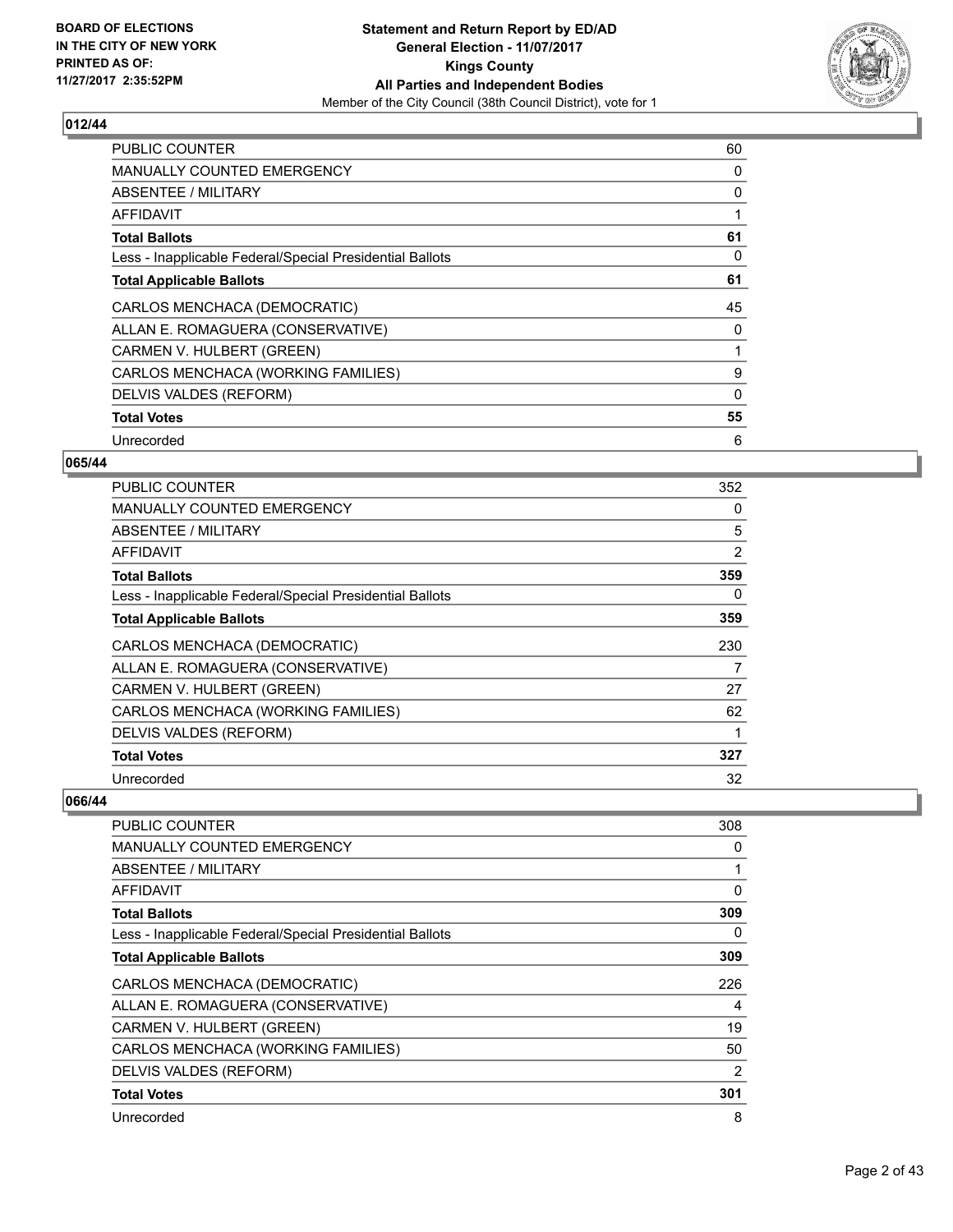

| <b>PUBLIC COUNTER</b>                                    | 31 |
|----------------------------------------------------------|----|
| <b>MANUALLY COUNTED EMERGENCY</b>                        | 0  |
| ABSENTEE / MILITARY                                      | 0  |
| AFFIDAVIT                                                |    |
| <b>Total Ballots</b>                                     | 32 |
| Less - Inapplicable Federal/Special Presidential Ballots | 0  |
| <b>Total Applicable Ballots</b>                          | 32 |
| CARLOS MENCHACA (DEMOCRATIC)                             | 19 |
| ALLAN E. ROMAGUERA (CONSERVATIVE)                        | 3  |
| CARMEN V. HULBERT (GREEN)                                |    |
| CARLOS MENCHACA (WORKING FAMILIES)                       |    |
| DELVIS VALDES (REFORM)                                   | 0  |
| <b>Total Votes</b>                                       | 24 |
| Unrecorded                                               | 8  |

| <b>PUBLIC COUNTER</b>                                    | 43           |
|----------------------------------------------------------|--------------|
| MANUALLY COUNTED EMERGENCY                               | 0            |
| ABSENTEE / MILITARY                                      | 1            |
| <b>AFFIDAVIT</b>                                         | $\mathbf{0}$ |
| <b>Total Ballots</b>                                     | 44           |
| Less - Inapplicable Federal/Special Presidential Ballots | 0            |
| <b>Total Applicable Ballots</b>                          | 44           |
| CARLOS MENCHACA (DEMOCRATIC)                             | 15           |
| ALLAN E. ROMAGUERA (CONSERVATIVE)                        | 10           |
| CARMEN V. HULBERT (GREEN)                                | 0            |
| CARLOS MENCHACA (WORKING FAMILIES)                       | 1            |
| DELVIS VALDES (REFORM)                                   | 0            |
| KALMAN YEGER (WRITE-IN)                                  | 1            |
| MOSHE CHAIM (WRITE-IN)                                   | 1            |
| <b>Total Votes</b>                                       | 28           |
| Unrecorded                                               | 16           |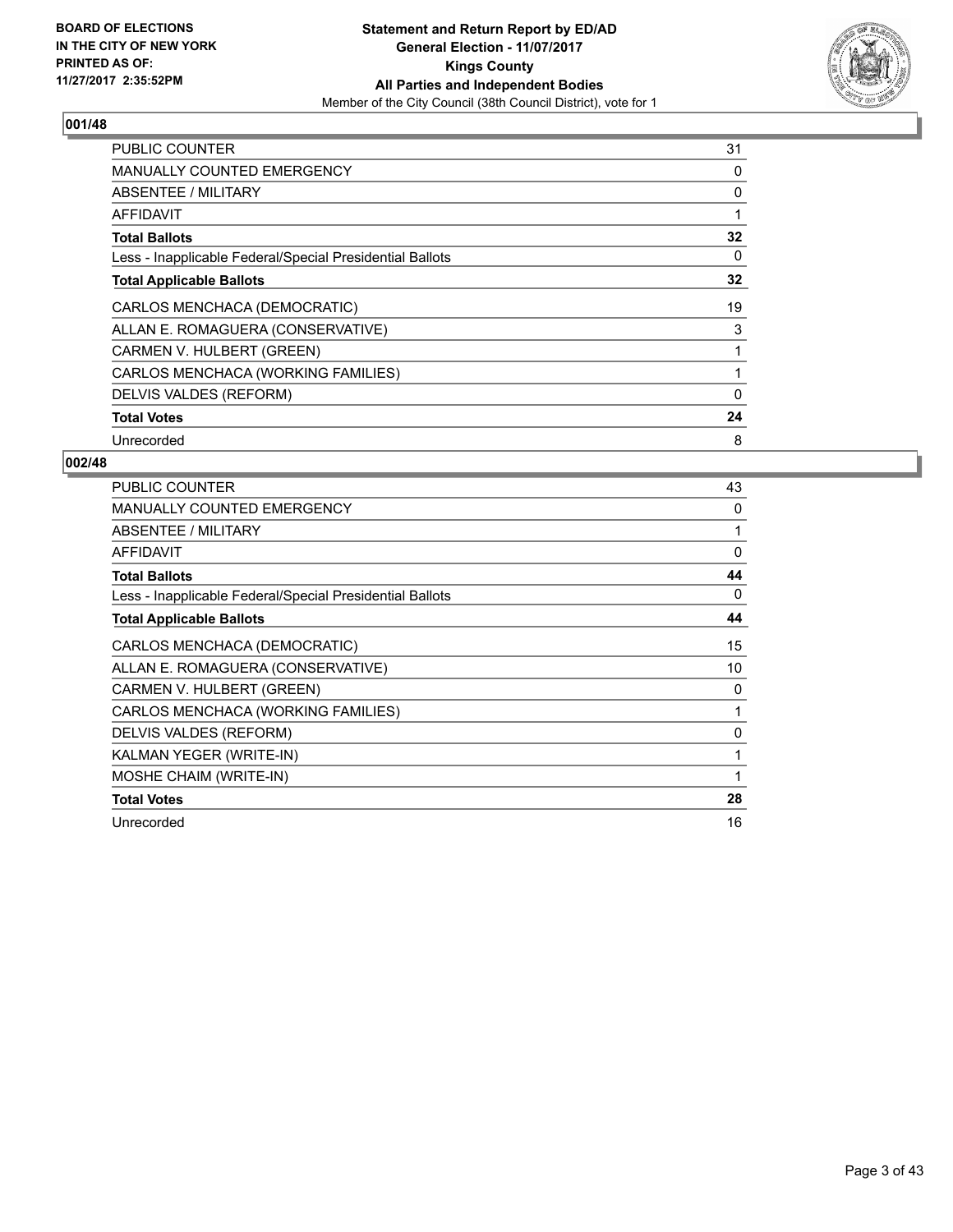

| <b>PUBLIC COUNTER</b>                                    | 133 |
|----------------------------------------------------------|-----|
| <b>MANUALLY COUNTED EMERGENCY</b>                        | 0   |
| ABSENTEE / MILITARY                                      | 3   |
| AFFIDAVIT                                                | 0   |
| <b>Total Ballots</b>                                     | 136 |
| Less - Inapplicable Federal/Special Presidential Ballots | 0   |
| <b>Total Applicable Ballots</b>                          | 136 |
| CARLOS MENCHACA (DEMOCRATIC)                             | 83  |
| ALLAN E. ROMAGUERA (CONSERVATIVE)                        | 9   |
| CARMEN V. HULBERT (GREEN)                                | 13  |
| CARLOS MENCHACA (WORKING FAMILIES)                       | 8   |
| DELVIS VALDES (REFORM)                                   | 7   |
| <b>Total Votes</b>                                       | 120 |
| Unrecorded                                               | 16  |

## **002/49**

| <b>PUBLIC COUNTER</b>                                    | 46       |
|----------------------------------------------------------|----------|
| <b>MANUALLY COUNTED EMERGENCY</b>                        | 0        |
| ABSENTEE / MILITARY                                      | 3        |
| AFFIDAVIT                                                | $\Omega$ |
| <b>Total Ballots</b>                                     | 49       |
| Less - Inapplicable Federal/Special Presidential Ballots | 0        |
| <b>Total Applicable Ballots</b>                          | 49       |
| CARLOS MENCHACA (DEMOCRATIC)                             | 36       |
| ALLAN E. ROMAGUERA (CONSERVATIVE)                        | 0        |
| CARMEN V. HULBERT (GREEN)                                | 5        |
| CARLOS MENCHACA (WORKING FAMILIES)                       | 4        |
| DELVIS VALDES (REFORM)                                   | $\Omega$ |
| <b>Total Votes</b>                                       | 45       |
| Unrecorded                                               | 4        |

| <b>PUBLIC COUNTER</b>                                    | 58       |
|----------------------------------------------------------|----------|
| <b>MANUALLY COUNTED EMERGENCY</b>                        | 0        |
| ABSENTEE / MILITARY                                      |          |
| <b>AFFIDAVIT</b>                                         | 0        |
| <b>Total Ballots</b>                                     | 59       |
| Less - Inapplicable Federal/Special Presidential Ballots | $\Omega$ |
| <b>Total Applicable Ballots</b>                          | 59       |
| CARLOS MENCHACA (DEMOCRATIC)                             | 34       |
| ALLAN E. ROMAGUERA (CONSERVATIVE)                        | 4        |
| CARMEN V. HULBERT (GREEN)                                | 3        |
| CARLOS MENCHACA (WORKING FAMILIES)                       | 4        |
| DELVIS VALDES (REFORM)                                   | 2        |
| <b>Total Votes</b>                                       | 47       |
| Unrecorded                                               | 12       |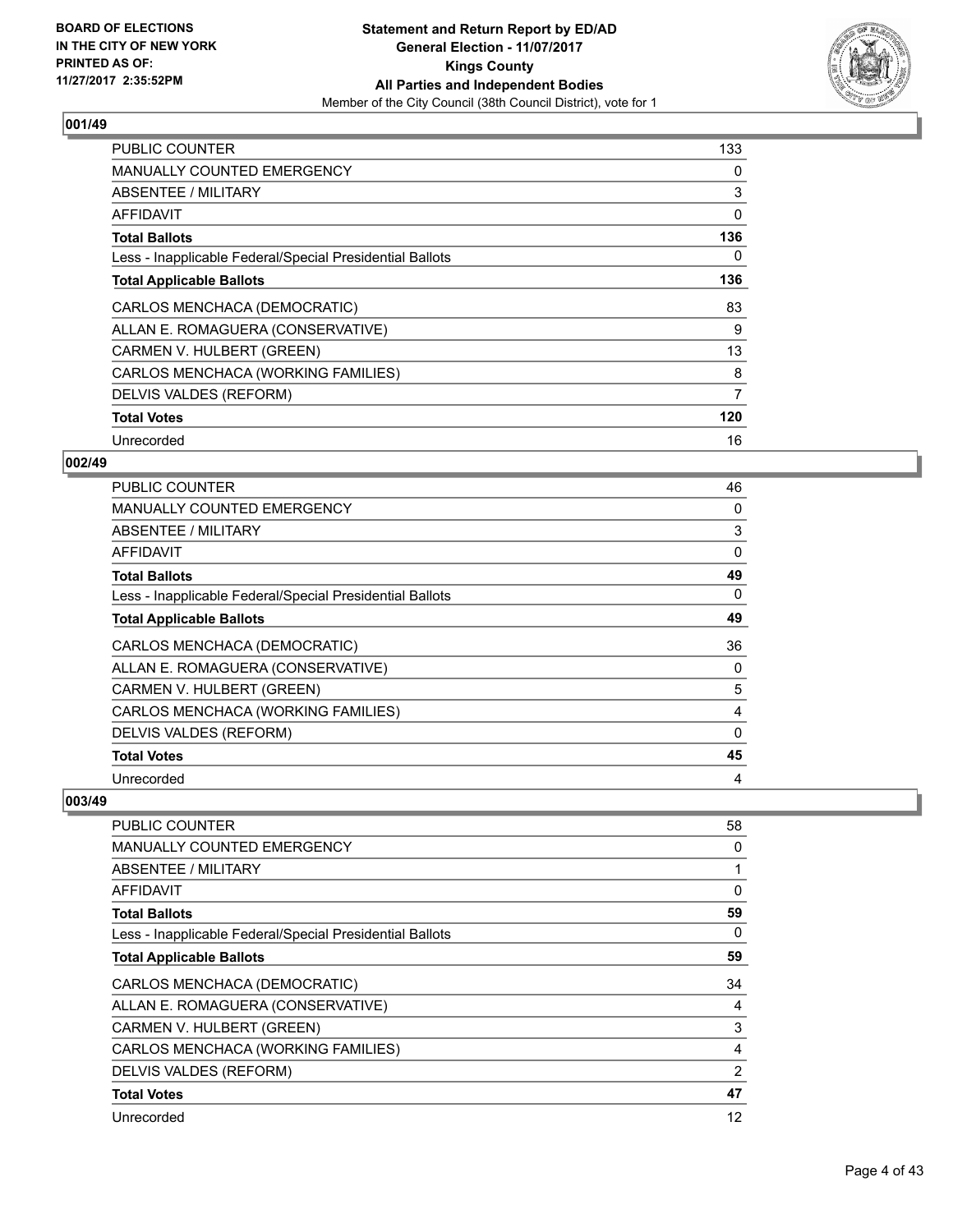

| <b>PUBLIC COUNTER</b>                                    | 136 |
|----------------------------------------------------------|-----|
| <b>MANUALLY COUNTED EMERGENCY</b>                        | 0   |
| ABSENTEE / MILITARY                                      | 2   |
| AFFIDAVIT                                                | 0   |
| <b>Total Ballots</b>                                     | 138 |
| Less - Inapplicable Federal/Special Presidential Ballots | 0   |
| <b>Total Applicable Ballots</b>                          | 138 |
| CARLOS MENCHACA (DEMOCRATIC)                             | 78  |
| ALLAN E. ROMAGUERA (CONSERVATIVE)                        | 14  |
| CARMEN V. HULBERT (GREEN)                                | 7   |
| CARLOS MENCHACA (WORKING FAMILIES)                       | 10  |
| DELVIS VALDES (REFORM)                                   | 2   |
| ANGEL JUSTINO ORTIZ (WRITE-IN)                           | 1   |
| <b>Total Votes</b>                                       | 112 |
| Unrecorded                                               | 26  |

# **005/49**

| <b>PUBLIC COUNTER</b>                                    | 80       |
|----------------------------------------------------------|----------|
| MANUALLY COUNTED EMERGENCY                               | 0        |
| ABSENTEE / MILITARY                                      | 0        |
| AFFIDAVIT                                                | $\Omega$ |
| <b>Total Ballots</b>                                     | 80       |
| Less - Inapplicable Federal/Special Presidential Ballots | 0        |
| <b>Total Applicable Ballots</b>                          | 80       |
| CARLOS MENCHACA (DEMOCRATIC)                             | 47       |
| ALLAN E. ROMAGUERA (CONSERVATIVE)                        | 7        |
| CARMEN V. HULBERT (GREEN)                                | 4        |
| CARLOS MENCHACA (WORKING FAMILIES)                       | 3        |
| DELVIS VALDES (REFORM)                                   | 3        |
| <b>Total Votes</b>                                       | 64       |
| Unrecorded                                               | 16       |

| <b>PUBLIC COUNTER</b>                                    | 52 |
|----------------------------------------------------------|----|
| <b>MANUALLY COUNTED EMERGENCY</b>                        | 0  |
| ABSENTEE / MILITARY                                      | 1  |
| AFFIDAVIT                                                | 2  |
| <b>Total Ballots</b>                                     | 55 |
| Less - Inapplicable Federal/Special Presidential Ballots | 0  |
| <b>Total Applicable Ballots</b>                          | 55 |
| CARLOS MENCHACA (DEMOCRATIC)                             | 25 |
| ALLAN E. ROMAGUERA (CONSERVATIVE)                        | 13 |
| CARMEN V. HULBERT (GREEN)                                | 1  |
| CARLOS MENCHACA (WORKING FAMILIES)                       | 3  |
| DELVIS VALDES (REFORM)                                   | 0  |
| <b>Total Votes</b>                                       | 42 |
| Unrecorded                                               | 13 |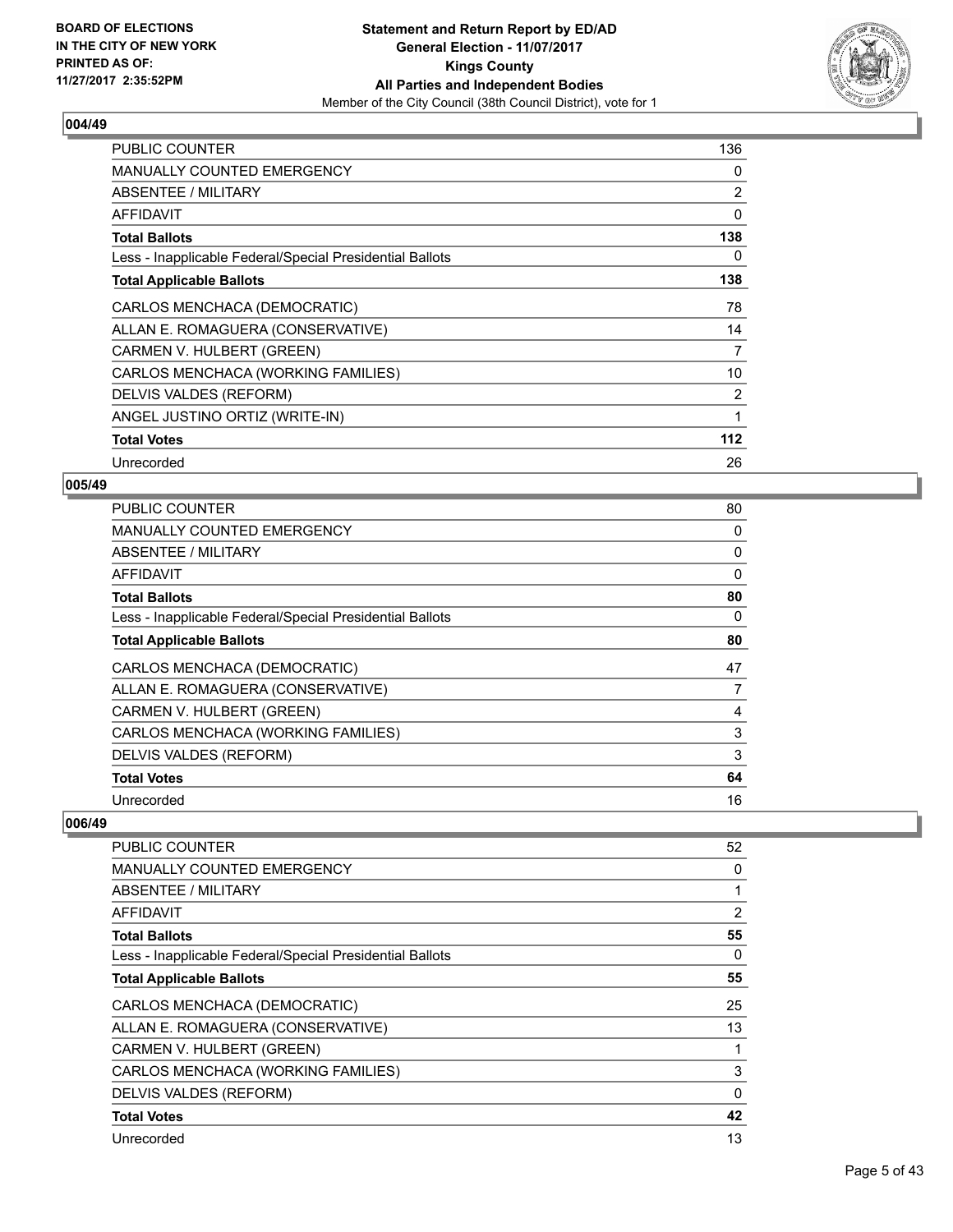

| <b>PUBLIC COUNTER</b>                                    | 37             |
|----------------------------------------------------------|----------------|
| <b>MANUALLY COUNTED EMERGENCY</b>                        | 0              |
| ABSENTEE / MILITARY                                      |                |
| AFFIDAVIT                                                | 0              |
| <b>Total Ballots</b>                                     | 38             |
| Less - Inapplicable Federal/Special Presidential Ballots | 0              |
| <b>Total Applicable Ballots</b>                          | 38             |
| CARLOS MENCHACA (DEMOCRATIC)                             | 16             |
| ALLAN E. ROMAGUERA (CONSERVATIVE)                        | 4              |
| CARMEN V. HULBERT (GREEN)                                | $\overline{2}$ |
| CARLOS MENCHACA (WORKING FAMILIES)                       |                |
| DELVIS VALDES (REFORM)                                   | 2              |
| <b>Total Votes</b>                                       | 25             |
| Unrecorded                                               | 13             |

| <b>PUBLIC COUNTER</b>                                    | 109 |
|----------------------------------------------------------|-----|
| <b>MANUALLY COUNTED EMERGENCY</b>                        | 0   |
| ABSENTEE / MILITARY                                      | 0   |
| AFFIDAVIT                                                | 0   |
| <b>Total Ballots</b>                                     | 109 |
| Less - Inapplicable Federal/Special Presidential Ballots | 0   |
| <b>Total Applicable Ballots</b>                          | 109 |
| CARLOS MENCHACA (DEMOCRATIC)                             | 64  |
| ALLAN E. ROMAGUERA (CONSERVATIVE)                        | 13  |
| CARMEN V. HULBERT (GREEN)                                | 3   |
| CARLOS MENCHACA (WORKING FAMILIES)                       | 7   |
| DELVIS VALDES (REFORM)                                   | 6   |
| <b>Total Votes</b>                                       | 93  |
| Unrecorded                                               |     |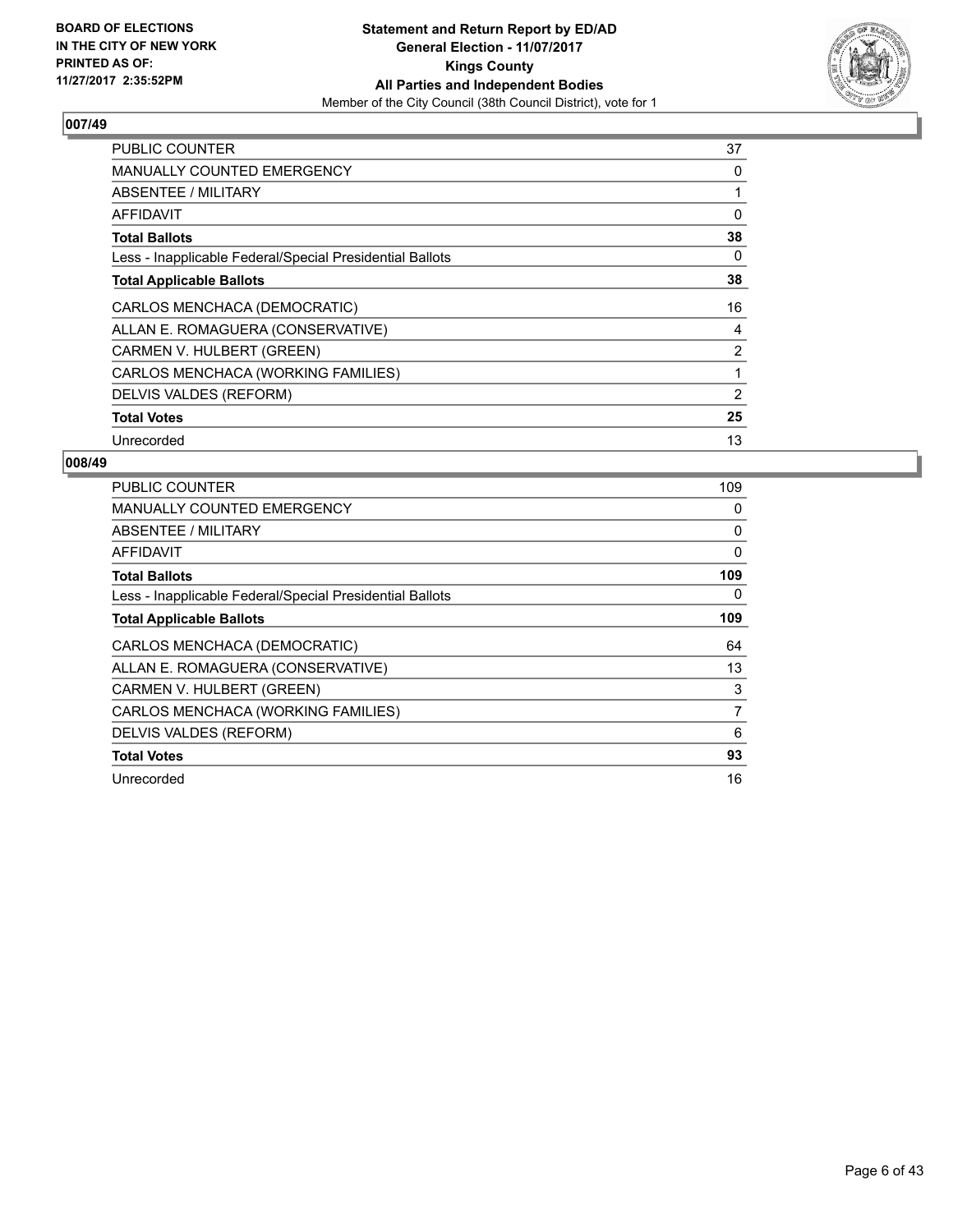

| <b>PUBLIC COUNTER</b>                                    | 83 |
|----------------------------------------------------------|----|
| MANUALLY COUNTED EMERGENCY                               | 0  |
| <b>ABSENTEE / MILITARY</b>                               | 4  |
| AFFIDAVIT                                                | 1  |
| <b>Total Ballots</b>                                     | 88 |
| Less - Inapplicable Federal/Special Presidential Ballots | 0  |
| <b>Total Applicable Ballots</b>                          | 88 |
| CARLOS MENCHACA (DEMOCRATIC)                             | 50 |
| ALLAN E. ROMAGUERA (CONSERVATIVE)                        | 11 |
| CARMEN V. HULBERT (GREEN)                                | 2  |
| CARLOS MENCHACA (WORKING FAMILIES)                       | 6  |
| DELVIS VALDES (REFORM)                                   | 3  |
| FELIX W ORTIZ (WRITE-IN)                                 | 1  |
| STEPHEN COLBERT (WRITE-IN)                               | 1  |
| YONI HIKIND (WRITE-IN)                                   | 1  |
| <b>Total Votes</b>                                       | 75 |
| Unrecorded                                               | 13 |

| PUBLIC COUNTER                                           | 88 |
|----------------------------------------------------------|----|
| <b>MANUALLY COUNTED EMERGENCY</b>                        | 0  |
| ABSENTEE / MILITARY                                      |    |
| AFFIDAVIT                                                | 0  |
| <b>Total Ballots</b>                                     | 89 |
| Less - Inapplicable Federal/Special Presidential Ballots | 0  |
| <b>Total Applicable Ballots</b>                          | 89 |
| CARLOS MENCHACA (DEMOCRATIC)                             | 59 |
| ALLAN E. ROMAGUERA (CONSERVATIVE)                        | 5  |
| CARMEN V. HULBERT (GREEN)                                | 4  |
| CARLOS MENCHACA (WORKING FAMILIES)                       | 2  |
| DELVIS VALDES (REFORM)                                   |    |
| <b>Total Votes</b>                                       | 71 |
| Unrecorded                                               | 18 |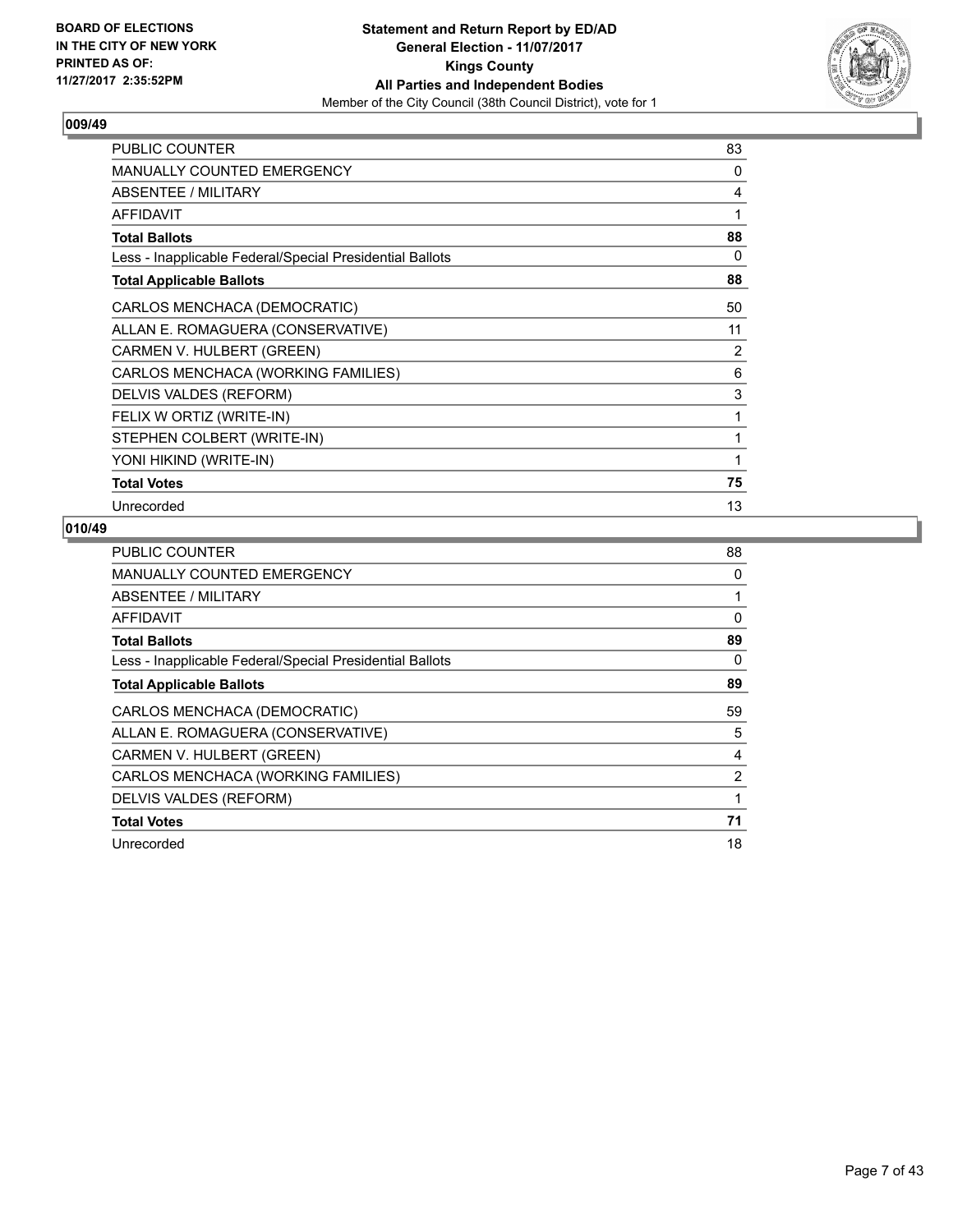

| <b>PUBLIC COUNTER</b>                                    | 44             |
|----------------------------------------------------------|----------------|
| <b>MANUALLY COUNTED EMERGENCY</b>                        | 0              |
| <b>ABSENTEE / MILITARY</b>                               | 0              |
| AFFIDAVIT                                                | $\Omega$       |
| <b>Total Ballots</b>                                     | 44             |
| Less - Inapplicable Federal/Special Presidential Ballots | 0              |
| <b>Total Applicable Ballots</b>                          | 44             |
| CARLOS MENCHACA (DEMOCRATIC)                             | 20             |
| ALLAN E. ROMAGUERA (CONSERVATIVE)                        | 9              |
| CARMEN V. HULBERT (GREEN)                                |                |
| CARLOS MENCHACA (WORKING FAMILIES)                       | $\overline{2}$ |
| DELVIS VALDES (REFORM)                                   | 2              |
| <b>Total Votes</b>                                       | 34             |
| Unrecorded                                               | 10             |

## **012/49**

| <b>PUBLIC COUNTER</b>                                    | 39       |
|----------------------------------------------------------|----------|
| <b>MANUALLY COUNTED EMERGENCY</b>                        | 0        |
| ABSENTEE / MILITARY                                      |          |
| AFFIDAVIT                                                | $\Omega$ |
| <b>Total Ballots</b>                                     | 40       |
| Less - Inapplicable Federal/Special Presidential Ballots | 0        |
| <b>Total Applicable Ballots</b>                          | 40       |
| CARLOS MENCHACA (DEMOCRATIC)                             | 19       |
| ALLAN E. ROMAGUERA (CONSERVATIVE)                        | 8        |
| CARMEN V. HULBERT (GREEN)                                | 3        |
| CARLOS MENCHACA (WORKING FAMILIES)                       |          |
| DELVIS VALDES (REFORM)                                   | 6        |
| <b>Total Votes</b>                                       | 37       |
| Unrecorded                                               | 3        |

| <b>PUBLIC COUNTER</b>                                    | 44 |
|----------------------------------------------------------|----|
| <b>MANUALLY COUNTED EMERGENCY</b>                        | 0  |
| ABSENTEE / MILITARY                                      | 0  |
| <b>AFFIDAVIT</b>                                         | 0  |
| <b>Total Ballots</b>                                     | 44 |
| Less - Inapplicable Federal/Special Presidential Ballots | 0  |
| <b>Total Applicable Ballots</b>                          | 44 |
| CARLOS MENCHACA (DEMOCRATIC)                             | 32 |
| ALLAN E. ROMAGUERA (CONSERVATIVE)                        | 1  |
| CARMEN V. HULBERT (GREEN)                                | 4  |
| CARLOS MENCHACA (WORKING FAMILIES)                       |    |
| DELVIS VALDES (REFORM)                                   | 1  |
| <b>Total Votes</b>                                       | 39 |
| Unrecorded                                               | 5  |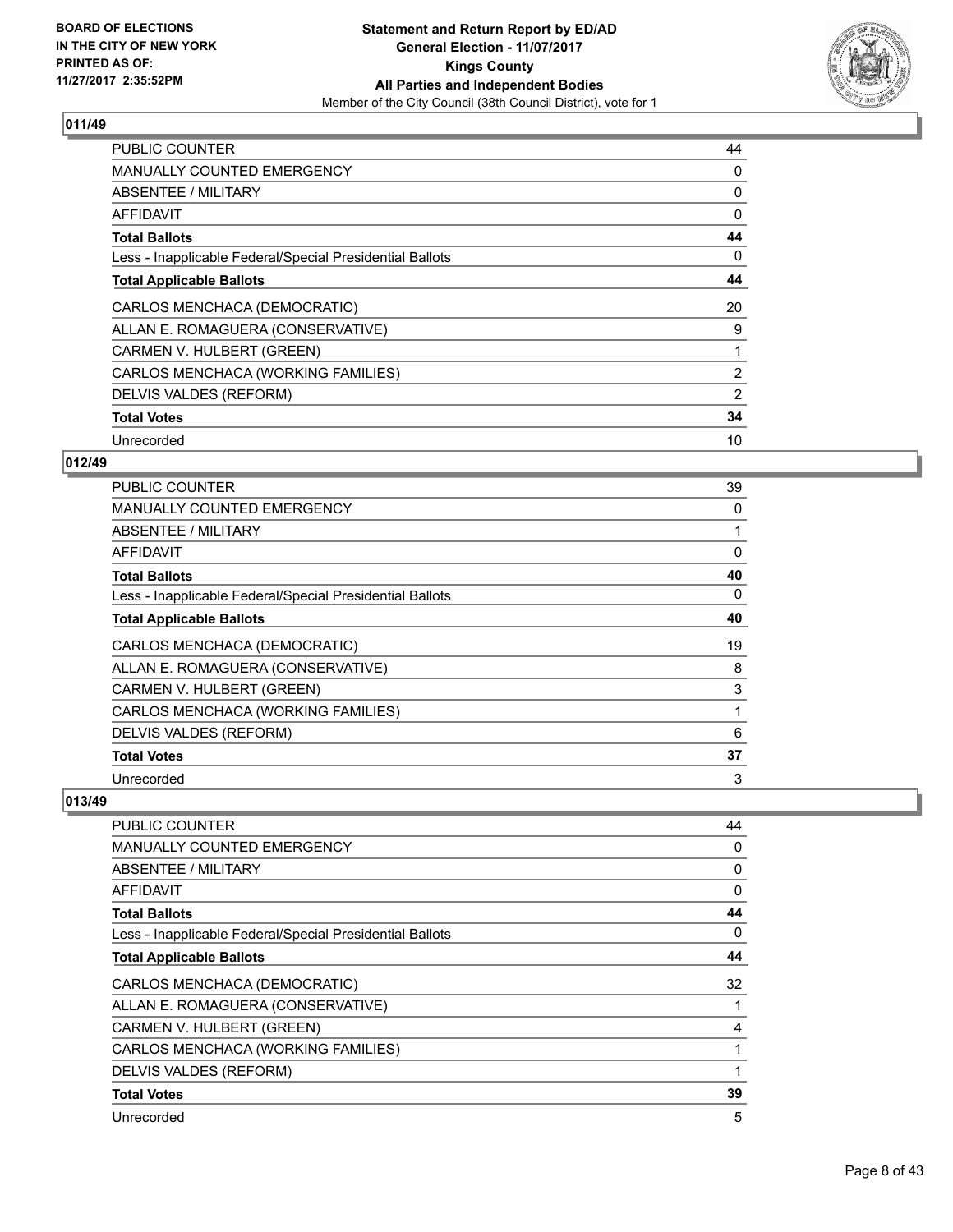

| <b>PUBLIC COUNTER</b>                                    | 1 |
|----------------------------------------------------------|---|
| <b>MANUALLY COUNTED EMERGENCY</b>                        | 0 |
| ABSENTEE / MILITARY                                      | 0 |
| AFFIDAVIT                                                | 0 |
| <b>Total Ballots</b>                                     | 1 |
| Less - Inapplicable Federal/Special Presidential Ballots | 0 |
| <b>Total Applicable Ballots</b>                          |   |
| CARLOS MENCHACA (DEMOCRATIC)                             | 1 |
| ALLAN E. ROMAGUERA (CONSERVATIVE)                        | 0 |
| CARMEN V. HULBERT (GREEN)                                | 0 |
| CARLOS MENCHACA (WORKING FAMILIES)                       | 0 |
| DELVIS VALDES (REFORM)                                   | 0 |
| <b>Total Votes</b>                                       |   |
|                                                          |   |

#### **015/49 COMBINED into: 007/49**

## **016/49**

| PUBLIC COUNTER                                           | 157 |
|----------------------------------------------------------|-----|
| <b>MANUALLY COUNTED EMERGENCY</b>                        | 0   |
| ABSENTEE / MILITARY                                      | 1   |
| AFFIDAVIT                                                | 2   |
| <b>Total Ballots</b>                                     | 160 |
| Less - Inapplicable Federal/Special Presidential Ballots | 0   |
| <b>Total Applicable Ballots</b>                          | 160 |
| CARLOS MENCHACA (DEMOCRATIC)                             | 81  |
| ALLAN E. ROMAGUERA (CONSERVATIVE)                        | 27  |
| CARMEN V. HULBERT (GREEN)                                | 0   |
| CARLOS MENCHACA (WORKING FAMILIES)                       | 12  |
| DELVIS VALDES (REFORM)                                   | 5   |
| <b>Total Votes</b>                                       | 125 |
| Unrecorded                                               | 35  |

| <b>PUBLIC COUNTER</b>                                    | 136 |
|----------------------------------------------------------|-----|
| <b>MANUALLY COUNTED EMERGENCY</b>                        | 0   |
| ABSENTEE / MILITARY                                      | 2   |
| AFFIDAVIT                                                | 2   |
| <b>Total Ballots</b>                                     | 140 |
| Less - Inapplicable Federal/Special Presidential Ballots | 0   |
| <b>Total Applicable Ballots</b>                          | 140 |
| CARLOS MENCHACA (DEMOCRATIC)                             | 65  |
| ALLAN E. ROMAGUERA (CONSERVATIVE)                        | 31  |
| CARMEN V. HULBERT (GREEN)                                | 5   |
| CARLOS MENCHACA (WORKING FAMILIES)                       | 4   |
| DELVIS VALDES (REFORM)                                   | 1   |
| <b>Total Votes</b>                                       | 106 |
| Unrecorded                                               | 34  |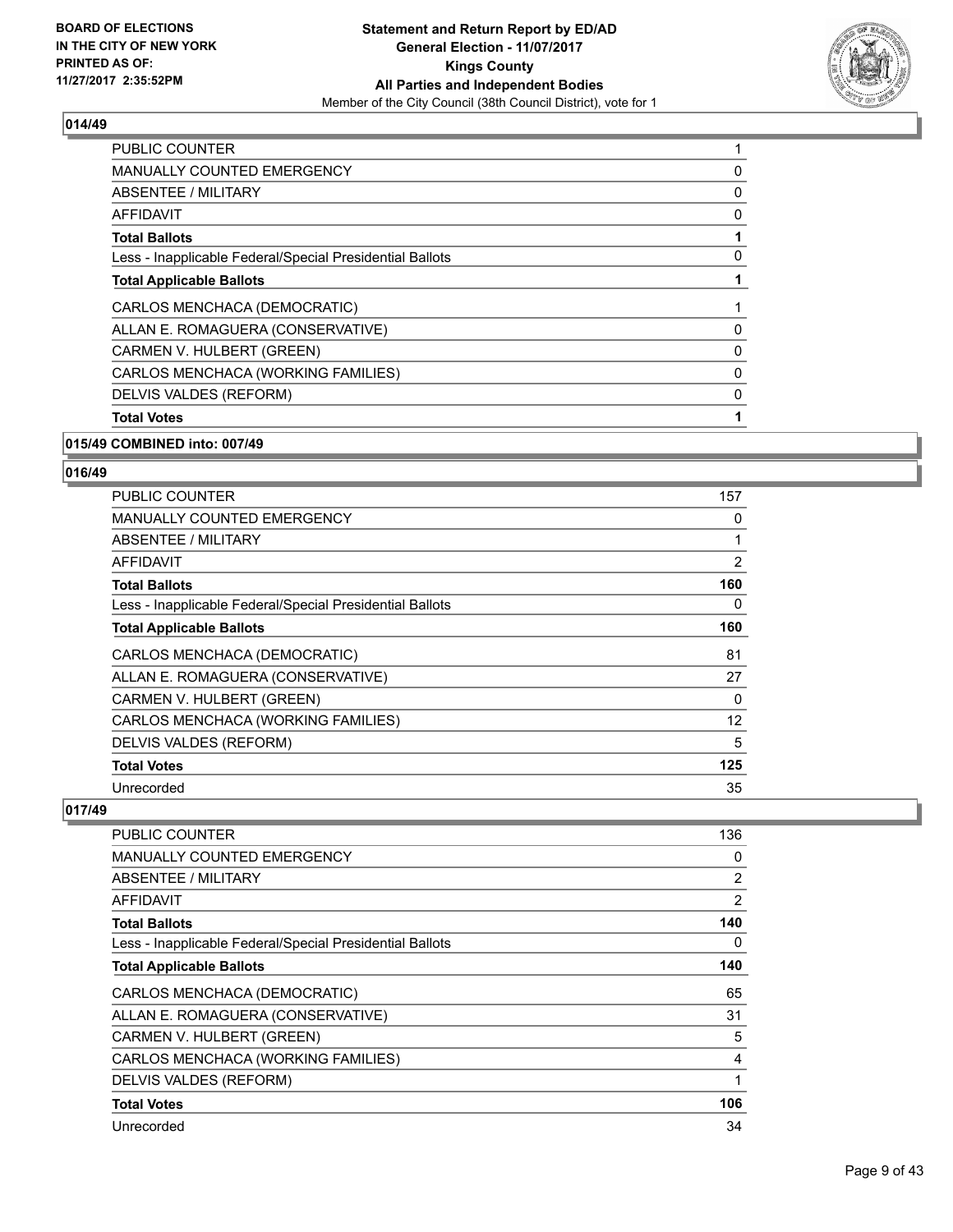

| <b>PUBLIC COUNTER</b>                                    | 33             |
|----------------------------------------------------------|----------------|
| <b>MANUALLY COUNTED EMERGENCY</b>                        | 0              |
| <b>ABSENTEE / MILITARY</b>                               |                |
| <b>AFFIDAVIT</b>                                         | 0              |
| <b>Total Ballots</b>                                     | 34             |
| Less - Inapplicable Federal/Special Presidential Ballots | 0              |
| <b>Total Applicable Ballots</b>                          | 34             |
| CARLOS MENCHACA (DEMOCRATIC)                             | 11             |
| ALLAN E. ROMAGUERA (CONSERVATIVE)                        | 9              |
| CARMEN V. HULBERT (GREEN)                                | $\overline{2}$ |
| CARLOS MENCHACA (WORKING FAMILIES)                       | 0              |
| DELVIS VALDES (REFORM)                                   | 2              |
| <b>Total Votes</b>                                       | 24             |
| Unrecorded                                               | 10             |

| <b>PUBLIC COUNTER</b>                                    | 91 |
|----------------------------------------------------------|----|
| <b>MANUALLY COUNTED EMERGENCY</b>                        | 0  |
| ABSENTEE / MILITARY                                      | 0  |
| AFFIDAVIT                                                | 0  |
| <b>Total Ballots</b>                                     | 91 |
| Less - Inapplicable Federal/Special Presidential Ballots | 0  |
| <b>Total Applicable Ballots</b>                          | 91 |
| CARLOS MENCHACA (DEMOCRATIC)                             | 56 |
| ALLAN E. ROMAGUERA (CONSERVATIVE)                        | 7  |
| CARMEN V. HULBERT (GREEN)                                | 5  |
| CARLOS MENCHACA (WORKING FAMILIES)                       |    |
| DELVIS VALDES (REFORM)                                   |    |
| UNATTRIBUTABLE WRITE-IN (WRITE-IN)                       |    |
| <b>Total Votes</b>                                       | 71 |
| Unrecorded                                               | 20 |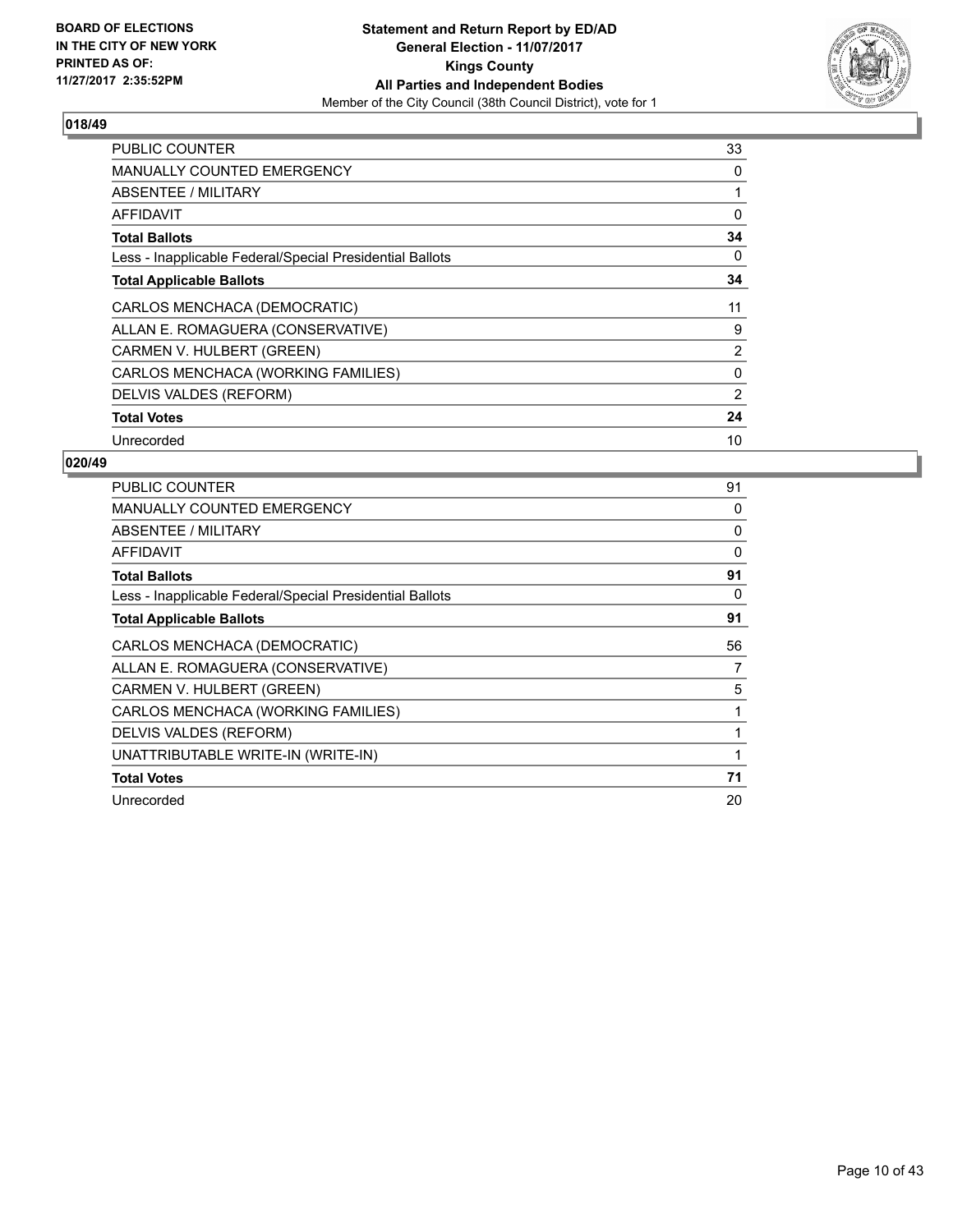

| <b>PUBLIC COUNTER</b>                                    | 93 |
|----------------------------------------------------------|----|
| <b>MANUALLY COUNTED EMERGENCY</b>                        | 0  |
| ABSENTEE / MILITARY                                      | 0  |
| AFFIDAVIT                                                | 1  |
| <b>Total Ballots</b>                                     | 94 |
| Less - Inapplicable Federal/Special Presidential Ballots | 0  |
| <b>Total Applicable Ballots</b>                          | 94 |
| CARLOS MENCHACA (DEMOCRATIC)                             | 43 |
| ALLAN E. ROMAGUERA (CONSERVATIVE)                        | 18 |
| CARMEN V. HULBERT (GREEN)                                | 5  |
| CARLOS MENCHACA (WORKING FAMILIES)                       | 5  |
| DELVIS VALDES (REFORM)                                   | 1  |
| <b>QUAGRSTIAS MOORE (WRITE-IN)</b>                       | 1  |
| <b>Total Votes</b>                                       | 73 |
| Unrecorded                                               | 21 |

| PUBLIC COUNTER                                           | 80           |
|----------------------------------------------------------|--------------|
| <b>MANUALLY COUNTED EMERGENCY</b>                        | 0            |
| <b>ABSENTEE / MILITARY</b>                               | 1            |
| AFFIDAVIT                                                | 3            |
| <b>Total Ballots</b>                                     | 84           |
| Less - Inapplicable Federal/Special Presidential Ballots | 0            |
| <b>Total Applicable Ballots</b>                          | 84           |
| CARLOS MENCHACA (DEMOCRATIC)                             | 44           |
| ALLAN E. ROMAGUERA (CONSERVATIVE)                        | 11           |
| CARMEN V. HULBERT (GREEN)                                | 4            |
| CARLOS MENCHACA (WORKING FAMILIES)                       | 5            |
| DELVIS VALDES (REFORM)                                   | 3            |
| UNATTRIBUTABLE WRITE-IN (WRITE-IN)                       | $\mathbf{1}$ |
| <b>Total Votes</b>                                       | 68           |
| Unrecorded                                               | 16           |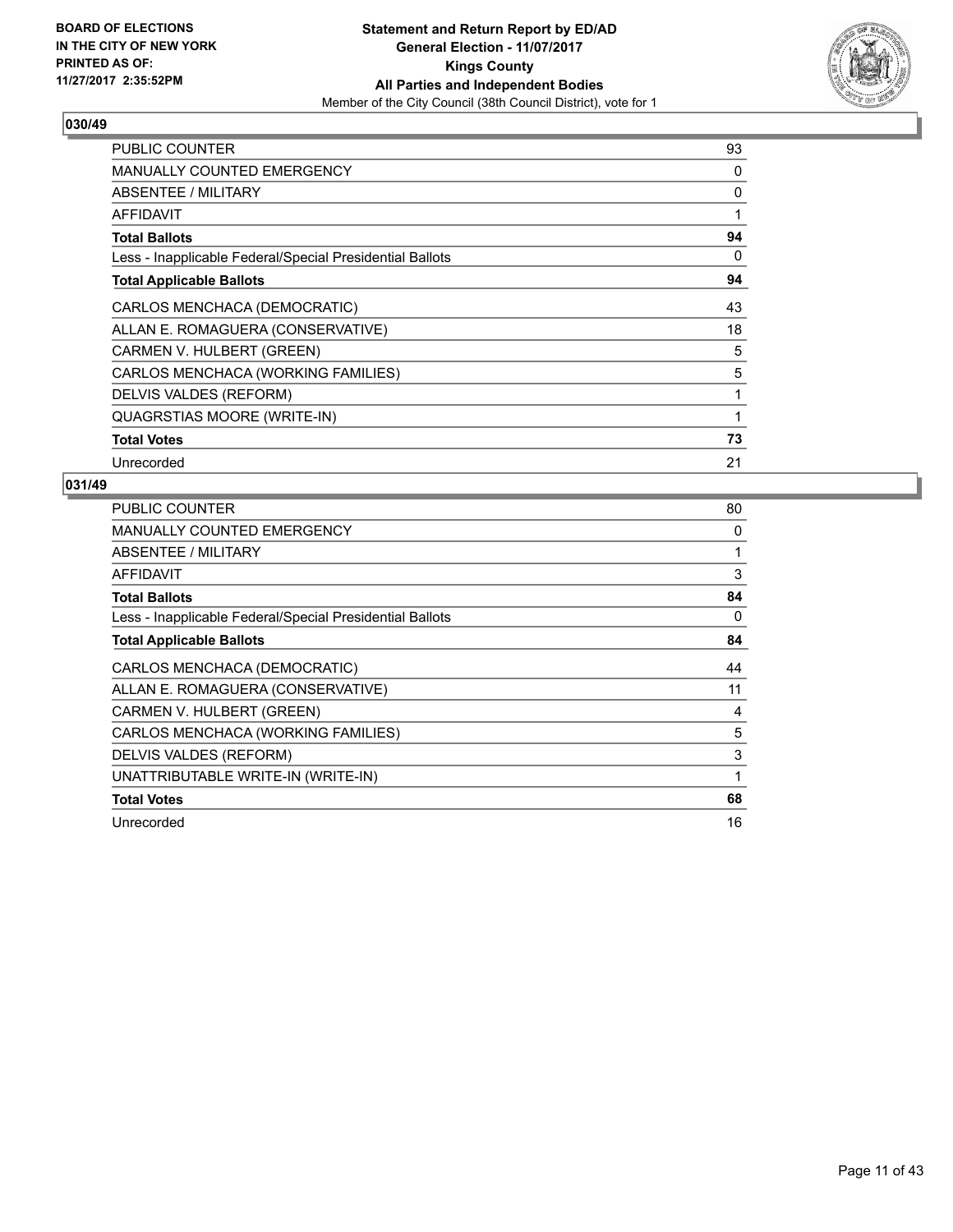

| <b>PUBLIC COUNTER</b>                                    | 36 |
|----------------------------------------------------------|----|
| <b>MANUALLY COUNTED EMERGENCY</b>                        | 0  |
| <b>ABSENTEE / MILITARY</b>                               | 1  |
| AFFIDAVIT                                                | 0  |
| <b>Total Ballots</b>                                     | 37 |
| Less - Inapplicable Federal/Special Presidential Ballots | 0  |
| <b>Total Applicable Ballots</b>                          | 37 |
| CARLOS MENCHACA (DEMOCRATIC)                             | 20 |
| ALLAN E. ROMAGUERA (CONSERVATIVE)                        | 4  |
| CARMEN V. HULBERT (GREEN)                                | 5  |
| CARLOS MENCHACA (WORKING FAMILIES)                       | 1  |
| DELVIS VALDES (REFORM)                                   | 2  |
| <b>Total Votes</b>                                       | 32 |
| Unrecorded                                               | 5  |

## **033/49**

| <b>PUBLIC COUNTER</b>                                    | 39             |
|----------------------------------------------------------|----------------|
| <b>MANUALLY COUNTED EMERGENCY</b>                        | 0              |
| ABSENTEE / MILITARY                                      | 0              |
| AFFIDAVIT                                                | $\Omega$       |
| <b>Total Ballots</b>                                     | 39             |
| Less - Inapplicable Federal/Special Presidential Ballots | 0              |
| <b>Total Applicable Ballots</b>                          | 39             |
| CARLOS MENCHACA (DEMOCRATIC)                             | 18             |
| ALLAN E. ROMAGUERA (CONSERVATIVE)                        | 5              |
| CARMEN V. HULBERT (GREEN)                                | 1              |
| CARLOS MENCHACA (WORKING FAMILIES)                       | 0              |
| DELVIS VALDES (REFORM)                                   | $\overline{2}$ |
| <b>Total Votes</b>                                       | 26             |
| Unrecorded                                               | 13             |

| <b>PUBLIC COUNTER</b>                                    | 182 |
|----------------------------------------------------------|-----|
| <b>MANUALLY COUNTED EMERGENCY</b>                        | 1   |
| <b>ABSENTEE / MILITARY</b>                               | 5   |
| AFFIDAVIT                                                | 2   |
| <b>Total Ballots</b>                                     | 190 |
| Less - Inapplicable Federal/Special Presidential Ballots | 0   |
| <b>Total Applicable Ballots</b>                          | 190 |
| CARLOS MENCHACA (DEMOCRATIC)                             | 97  |
| ALLAN E. ROMAGUERA (CONSERVATIVE)                        | 37  |
| CARMEN V. HULBERT (GREEN)                                | 5   |
| CARLOS MENCHACA (WORKING FAMILIES)                       | 8   |
| DELVIS VALDES (REFORM)                                   | 8   |
| VINCENT PINELLO (WRITE-IN)                               | 1   |
| <b>Total Votes</b>                                       | 156 |
| Unrecorded                                               | 34  |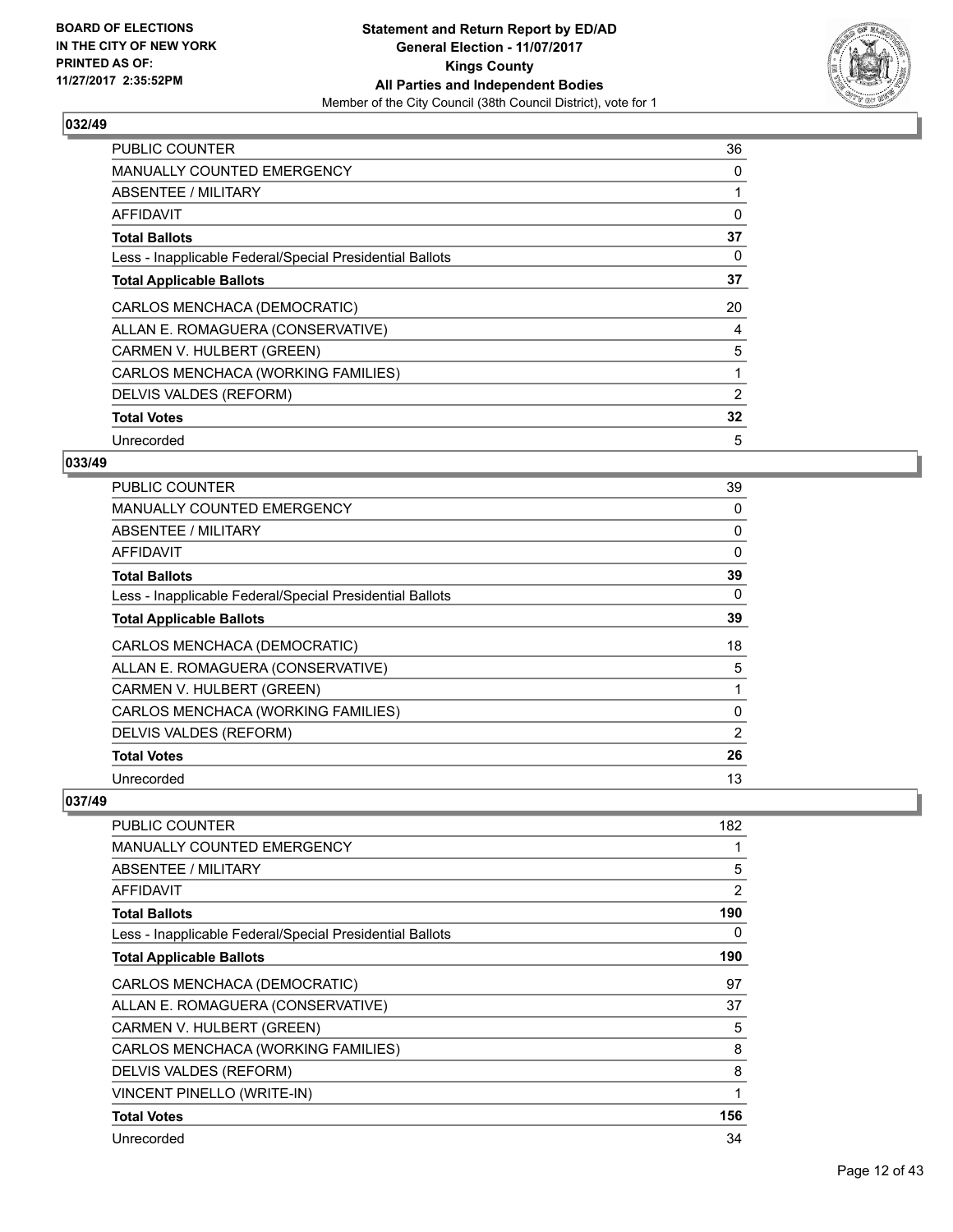

| <b>PUBLIC COUNTER</b>                                    | 97  |
|----------------------------------------------------------|-----|
| <b>MANUALLY COUNTED EMERGENCY</b>                        | 0   |
| <b>ABSENTEE / MILITARY</b>                               | 2   |
| AFFIDAVIT                                                |     |
| <b>Total Ballots</b>                                     | 100 |
| Less - Inapplicable Federal/Special Presidential Ballots | 0   |
| <b>Total Applicable Ballots</b>                          | 100 |
| CARLOS MENCHACA (DEMOCRATIC)                             | 62  |
| ALLAN E. ROMAGUERA (CONSERVATIVE)                        | 13  |
| CARMEN V. HULBERT (GREEN)                                | 4   |
| CARLOS MENCHACA (WORKING FAMILIES)                       |     |
| DELVIS VALDES (REFORM)                                   | 4   |
| <b>Total Votes</b>                                       | 84  |
| Unrecorded                                               | 16  |

## **061/49**

| <b>PUBLIC COUNTER</b>                                    | 73 |
|----------------------------------------------------------|----|
| MANUALLY COUNTED EMERGENCY                               | 0  |
| ABSENTEE / MILITARY                                      | 4  |
| AFFIDAVIT                                                |    |
| <b>Total Ballots</b>                                     | 78 |
| Less - Inapplicable Federal/Special Presidential Ballots | 0  |
| <b>Total Applicable Ballots</b>                          | 78 |
| CARLOS MENCHACA (DEMOCRATIC)                             | 50 |
| ALLAN E. ROMAGUERA (CONSERVATIVE)                        | 7  |
| CARMEN V. HULBERT (GREEN)                                | 3  |
| CARLOS MENCHACA (WORKING FAMILIES)                       | 3  |
| DELVIS VALDES (REFORM)                                   | 4  |
| <b>Total Votes</b>                                       | 67 |
| Unrecorded                                               | 11 |

| <b>PUBLIC COUNTER</b>                                    | 110 |
|----------------------------------------------------------|-----|
| <b>MANUALLY COUNTED EMERGENCY</b>                        | 0   |
| ABSENTEE / MILITARY                                      | 3   |
| AFFIDAVIT                                                | 2   |
| <b>Total Ballots</b>                                     | 115 |
| Less - Inapplicable Federal/Special Presidential Ballots | 0   |
| <b>Total Applicable Ballots</b>                          | 115 |
| CARLOS MENCHACA (DEMOCRATIC)                             | 64  |
| ALLAN E. ROMAGUERA (CONSERVATIVE)                        | 19  |
| CARMEN V. HULBERT (GREEN)                                | 6   |
| CARLOS MENCHACA (WORKING FAMILIES)                       | 2   |
| DELVIS VALDES (REFORM)                                   | 8   |
| <b>Total Votes</b>                                       | 99  |
| Unrecorded                                               | 16  |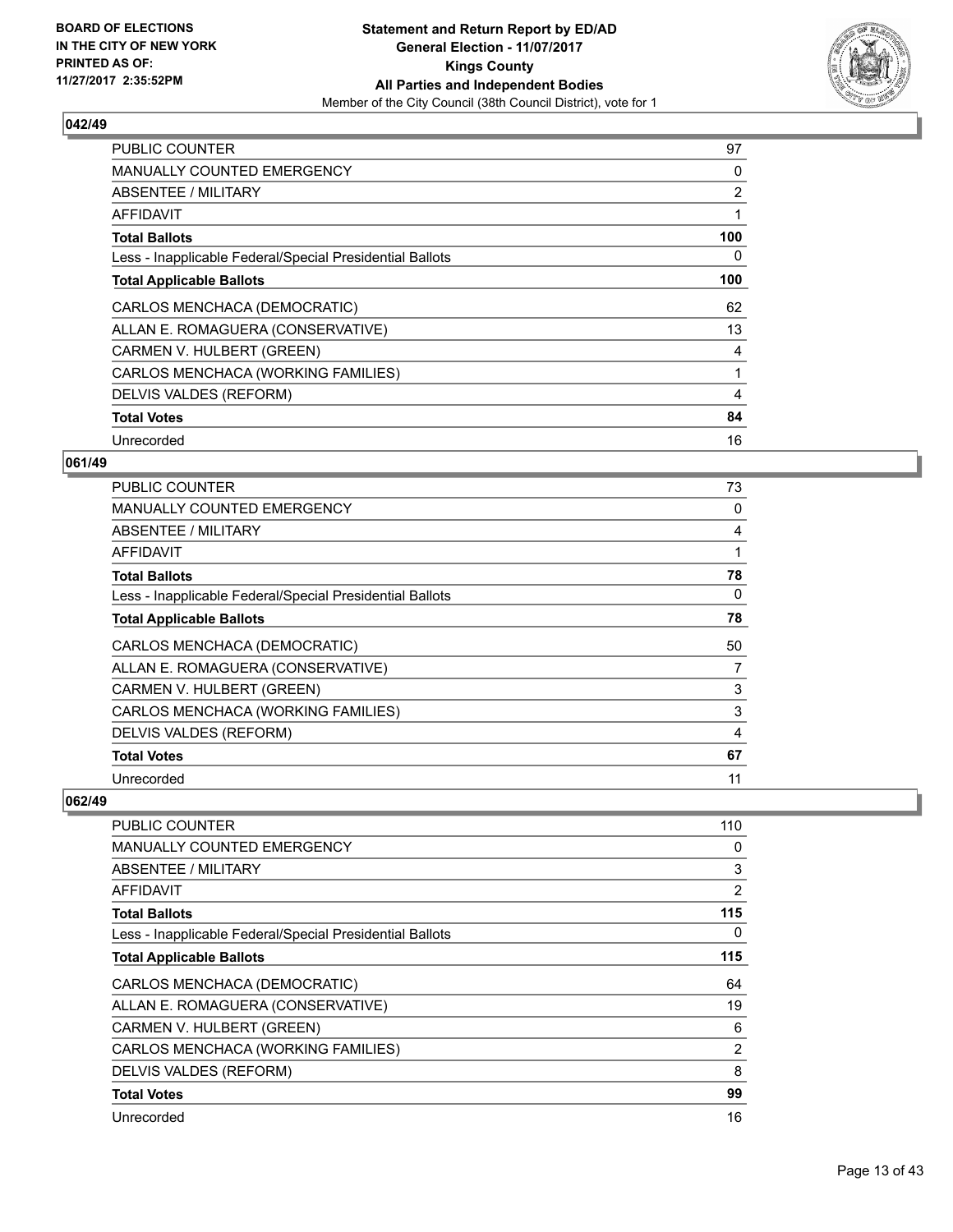

| <b>PUBLIC COUNTER</b>                                    | 80 |
|----------------------------------------------------------|----|
| <b>MANUALLY COUNTED EMERGENCY</b>                        | 0  |
| <b>ABSENTEE / MILITARY</b>                               |    |
| AFFIDAVIT                                                | 2  |
| <b>Total Ballots</b>                                     | 83 |
| Less - Inapplicable Federal/Special Presidential Ballots | 0  |
| <b>Total Applicable Ballots</b>                          | 83 |
| CARLOS MENCHACA (DEMOCRATIC)                             | 42 |
| ALLAN E. ROMAGUERA (CONSERVATIVE)                        | 13 |
| CARMEN V. HULBERT (GREEN)                                |    |
| CARLOS MENCHACA (WORKING FAMILIES)                       |    |
| DELVIS VALDES (REFORM)                                   | 5  |
| <b>Total Votes</b>                                       | 62 |
| Unrecorded                                               | 21 |

## **066/49**

| <b>PUBLIC COUNTER</b>                                    | 71       |
|----------------------------------------------------------|----------|
| <b>MANUALLY COUNTED EMERGENCY</b>                        | 0        |
| ABSENTEE / MILITARY                                      | 4        |
| AFFIDAVIT                                                | $\Omega$ |
| <b>Total Ballots</b>                                     | 75       |
| Less - Inapplicable Federal/Special Presidential Ballots | 0        |
| <b>Total Applicable Ballots</b>                          | 75       |
| CARLOS MENCHACA (DEMOCRATIC)                             | 39       |
| ALLAN E. ROMAGUERA (CONSERVATIVE)                        | 4        |
| CARMEN V. HULBERT (GREEN)                                | 10       |
| CARLOS MENCHACA (WORKING FAMILIES)                       | 3        |
|                                                          | 5        |
| DELVIS VALDES (REFORM)                                   |          |
| <b>Total Votes</b>                                       | 61       |

| <b>PUBLIC COUNTER</b>                                    | 72             |
|----------------------------------------------------------|----------------|
| <b>MANUALLY COUNTED EMERGENCY</b>                        | 0              |
| ABSENTEE / MILITARY                                      | 0              |
| AFFIDAVIT                                                | 0              |
| <b>Total Ballots</b>                                     | 72             |
| Less - Inapplicable Federal/Special Presidential Ballots | 0              |
| <b>Total Applicable Ballots</b>                          | 72             |
| CARLOS MENCHACA (DEMOCRATIC)                             | 37             |
| ALLAN E. ROMAGUERA (CONSERVATIVE)                        | 3              |
| CARMEN V. HULBERT (GREEN)                                | 8              |
| CARLOS MENCHACA (WORKING FAMILIES)                       | 3              |
| DELVIS VALDES (REFORM)                                   | $\overline{2}$ |
| <b>Total Votes</b>                                       | 53             |
| Unrecorded                                               | 19             |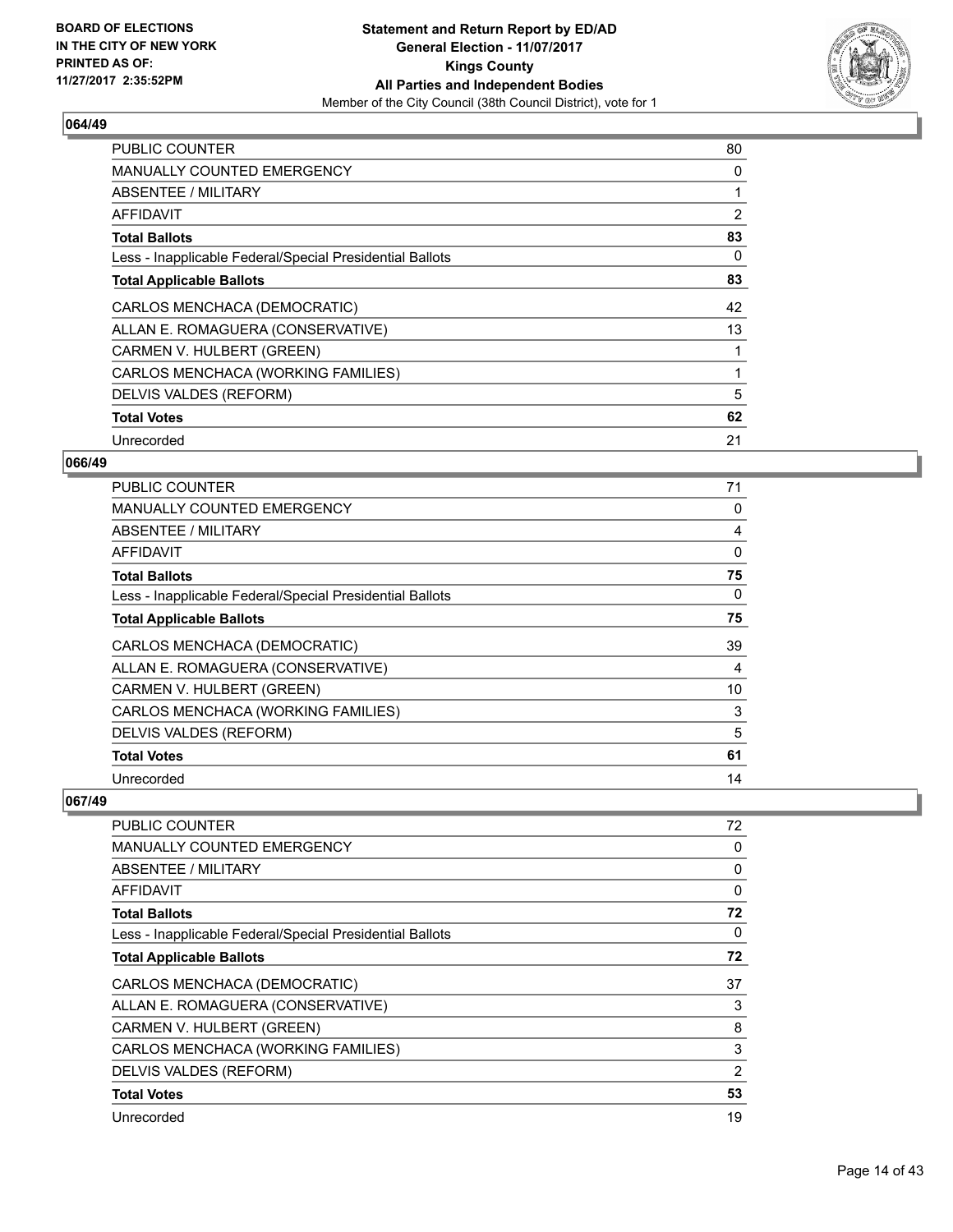

| <b>PUBLIC COUNTER</b>                                    | 32       |
|----------------------------------------------------------|----------|
| <b>MANUALLY COUNTED EMERGENCY</b>                        | 0        |
| <b>ABSENTEE / MILITARY</b>                               | 0        |
| <b>AFFIDAVIT</b>                                         | $\Omega$ |
| <b>Total Ballots</b>                                     | 32       |
| Less - Inapplicable Federal/Special Presidential Ballots | 0        |
| <b>Total Applicable Ballots</b>                          | 32       |
| CARLOS MENCHACA (DEMOCRATIC)                             | 18       |
| ALLAN E. ROMAGUERA (CONSERVATIVE)                        | 3        |
|                                                          |          |
| CARMEN V. HULBERT (GREEN)                                |          |
| CARLOS MENCHACA (WORKING FAMILIES)                       | 3        |
| DELVIS VALDES (REFORM)                                   |          |
| <b>Total Votes</b>                                       | 26       |

| <b>PUBLIC COUNTER</b>                                    | 116 |
|----------------------------------------------------------|-----|
| <b>MANUALLY COUNTED EMERGENCY</b>                        | 0   |
| ABSENTEE / MILITARY                                      | 1   |
| AFFIDAVIT                                                | 1   |
| <b>Total Ballots</b>                                     | 118 |
| Less - Inapplicable Federal/Special Presidential Ballots | 0   |
| <b>Total Applicable Ballots</b>                          | 118 |
| CARLOS MENCHACA (DEMOCRATIC)                             | 52  |
| ALLAN E. ROMAGUERA (CONSERVATIVE)                        | 15  |
| CARMEN V. HULBERT (GREEN)                                | 4   |
| CARLOS MENCHACA (WORKING FAMILIES)                       | 1   |
| DELVIS VALDES (REFORM)                                   | 7   |
| <b>Total Votes</b>                                       | 79  |
| Unrecorded                                               | 39  |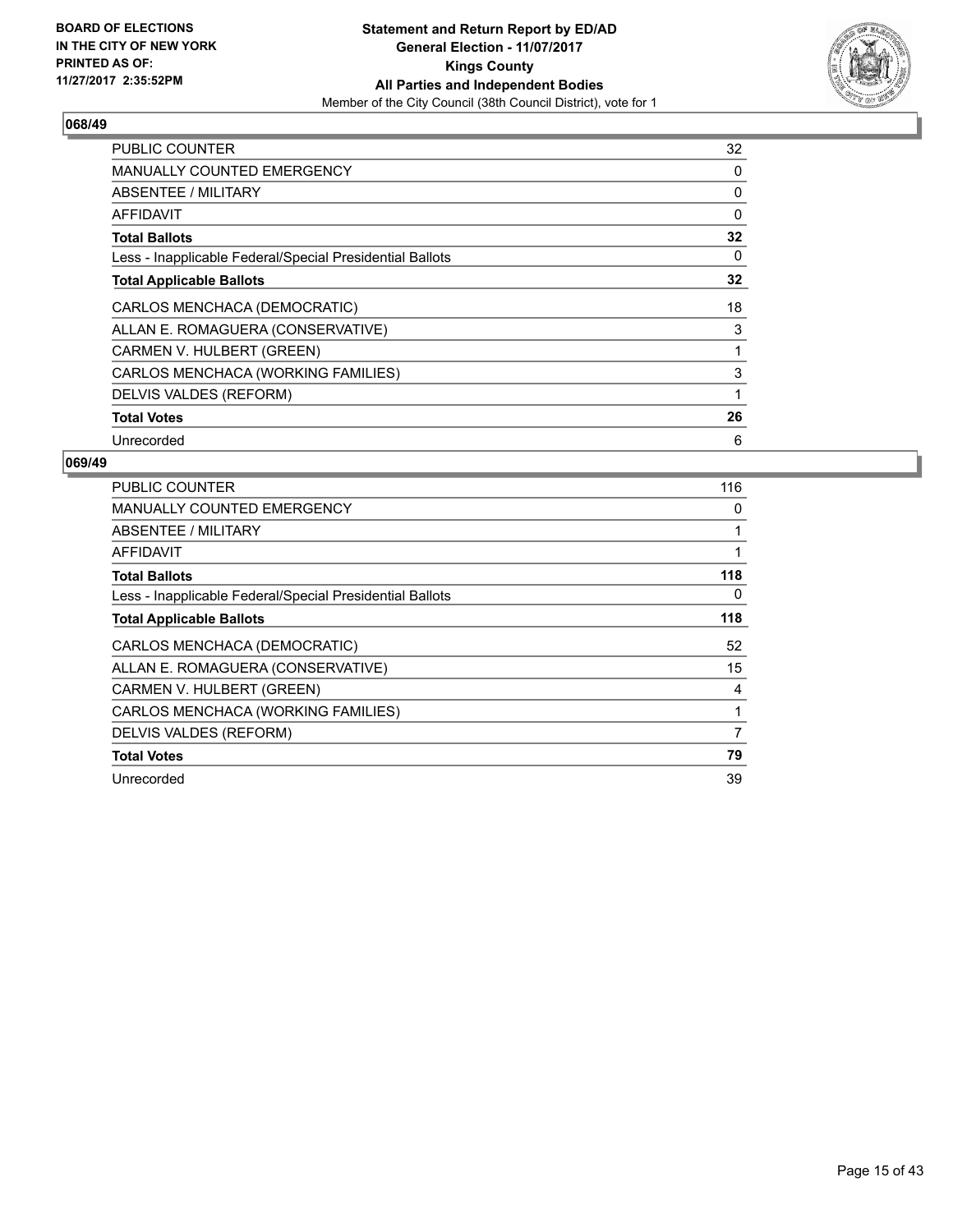

| <b>PUBLIC COUNTER</b>                                    | 245 |
|----------------------------------------------------------|-----|
| MANUALLY COUNTED EMERGENCY                               | 0   |
| <b>ABSENTEE / MILITARY</b>                               | 3   |
| AFFIDAVIT                                                | 8   |
| <b>Total Ballots</b>                                     | 256 |
| Less - Inapplicable Federal/Special Presidential Ballots | 0   |
| <b>Total Applicable Ballots</b>                          | 256 |
| CARLOS MENCHACA (DEMOCRATIC)                             | 158 |
| ALLAN E. ROMAGUERA (CONSERVATIVE)                        | 20  |
| CARMEN V. HULBERT (GREEN)                                | 24  |
| CARLOS MENCHACA (WORKING FAMILIES)                       | 27  |
| DELVIS VALDES (REFORM)                                   | 11  |
| <b>Total Votes</b>                                       | 240 |
| Unrecorded                                               | 16  |

## **002/51**

| <b>PUBLIC COUNTER</b>                                    | 125 |
|----------------------------------------------------------|-----|
| <b>MANUALLY COUNTED EMERGENCY</b>                        | 0   |
| ABSENTEE / MILITARY                                      | 0   |
| AFFIDAVIT                                                | 3   |
| <b>Total Ballots</b>                                     | 128 |
| Less - Inapplicable Federal/Special Presidential Ballots | 0   |
| <b>Total Applicable Ballots</b>                          | 128 |
| CARLOS MENCHACA (DEMOCRATIC)                             | 85  |
| ALLAN E. ROMAGUERA (CONSERVATIVE)                        | 13  |
| CARMEN V. HULBERT (GREEN)                                | 6   |
| CARLOS MENCHACA (WORKING FAMILIES)                       | 8   |
| DELVIS VALDES (REFORM)                                   | 1   |
| <b>Total Votes</b>                                       | 113 |
| Unrecorded                                               | 15  |

| PUBLIC COUNTER                                           | 197 |
|----------------------------------------------------------|-----|
| <b>MANUALLY COUNTED EMERGENCY</b>                        | 0   |
| <b>ABSENTEE / MILITARY</b>                               | 1   |
| AFFIDAVIT                                                | 3   |
| <b>Total Ballots</b>                                     | 201 |
| Less - Inapplicable Federal/Special Presidential Ballots | 0   |
| <b>Total Applicable Ballots</b>                          | 201 |
| CARLOS MENCHACA (DEMOCRATIC)                             | 139 |
| ALLAN E. ROMAGUERA (CONSERVATIVE)                        | 13  |
| CARMEN V. HULBERT (GREEN)                                | 6   |
| CARLOS MENCHACA (WORKING FAMILIES)                       | 24  |
| DELVIS VALDES (REFORM)                                   | 2   |
| FELIX W ORTIZ (WRITE-IN)                                 | 1   |
| <b>Total Votes</b>                                       | 185 |
| Unrecorded                                               | 16  |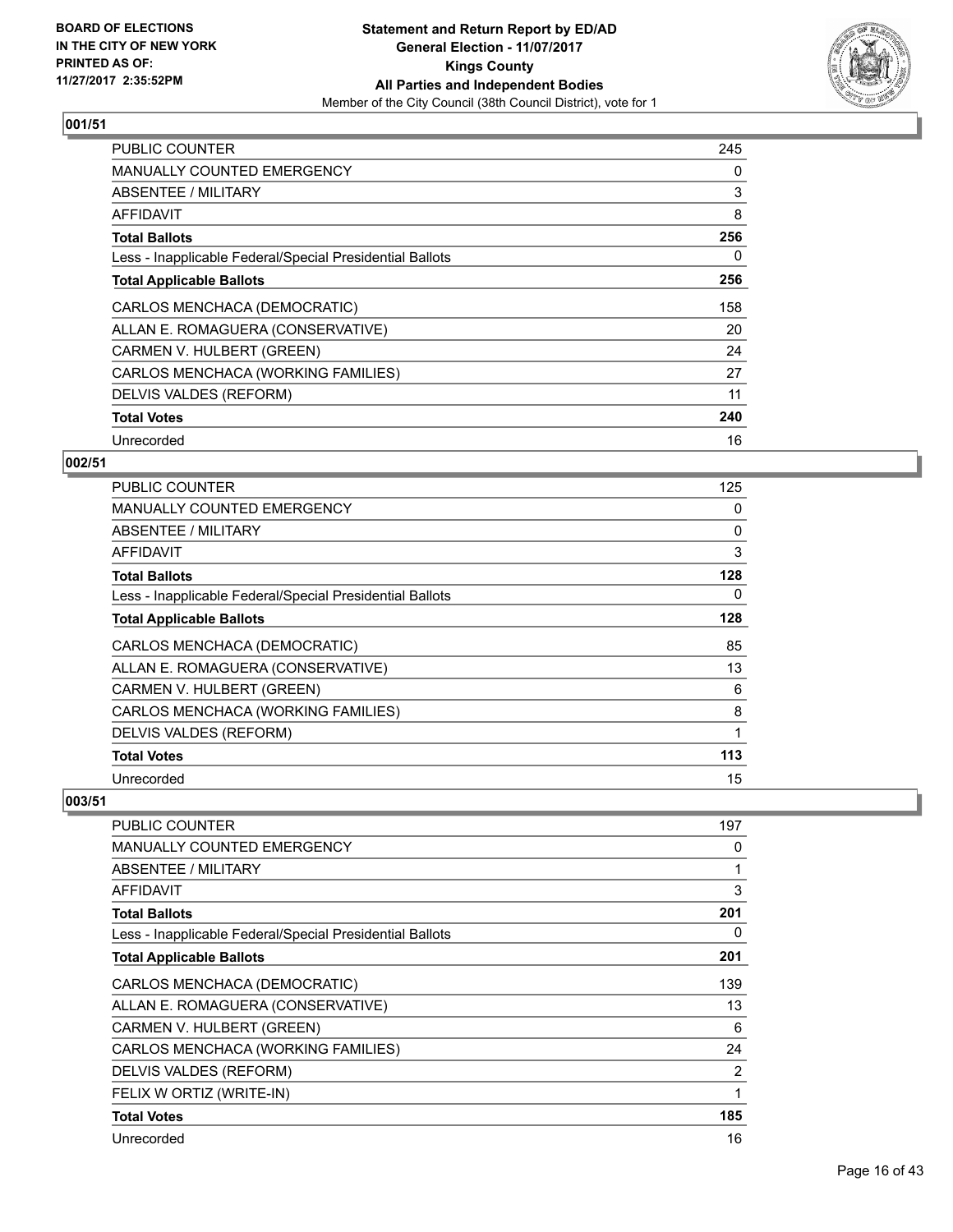

| <b>PUBLIC COUNTER</b>                                    | 123 |
|----------------------------------------------------------|-----|
| <b>MANUALLY COUNTED EMERGENCY</b>                        | 0   |
| ABSENTEE / MILITARY                                      |     |
| AFFIDAVIT                                                | 3   |
| <b>Total Ballots</b>                                     | 127 |
| Less - Inapplicable Federal/Special Presidential Ballots | 0   |
| <b>Total Applicable Ballots</b>                          | 127 |
| CARLOS MENCHACA (DEMOCRATIC)                             | 91  |
| ALLAN E. ROMAGUERA (CONSERVATIVE)                        | 4   |
| CARMEN V. HULBERT (GREEN)                                | 6   |
| CARLOS MENCHACA (WORKING FAMILIES)                       | 10  |
| DELVIS VALDES (REFORM)                                   | 2   |
| <b>Total Votes</b>                                       | 113 |
| Unrecorded                                               | 14  |

## **005/51**

| <b>PUBLIC COUNTER</b>                                    | 168            |
|----------------------------------------------------------|----------------|
| <b>MANUALLY COUNTED EMERGENCY</b>                        | 0              |
| ABSENTEE / MILITARY                                      | $\overline{2}$ |
| AFFIDAVIT                                                | 2              |
| <b>Total Ballots</b>                                     | 172            |
| Less - Inapplicable Federal/Special Presidential Ballots | 0              |
| <b>Total Applicable Ballots</b>                          | 172            |
| CARLOS MENCHACA (DEMOCRATIC)                             | 116            |
| ALLAN E. ROMAGUERA (CONSERVATIVE)                        | 8              |
| CARMEN V. HULBERT (GREEN)                                | 10             |
| CARLOS MENCHACA (WORKING FAMILIES)                       | 13             |
| DELVIS VALDES (REFORM)                                   | 11             |
| <b>Total Votes</b>                                       | 158            |
| Unrecorded                                               | 14             |

| <b>PUBLIC COUNTER</b>                                    | 137 |
|----------------------------------------------------------|-----|
|                                                          |     |
| <b>MANUALLY COUNTED EMERGENCY</b>                        | 0   |
| <b>ABSENTEE / MILITARY</b>                               | 1   |
| <b>AFFIDAVIT</b>                                         | 4   |
| <b>Total Ballots</b>                                     | 142 |
| Less - Inapplicable Federal/Special Presidential Ballots | 0   |
| <b>Total Applicable Ballots</b>                          | 142 |
| CARLOS MENCHACA (DEMOCRATIC)                             | 94  |
| ALLAN E. ROMAGUERA (CONSERVATIVE)                        | 7   |
| CARMEN V. HULBERT (GREEN)                                | 12  |
| CARLOS MENCHACA (WORKING FAMILIES)                       | 9   |
| DELVIS VALDES (REFORM)                                   | 5   |
| <b>Total Votes</b>                                       | 127 |
| Unrecorded                                               | 15  |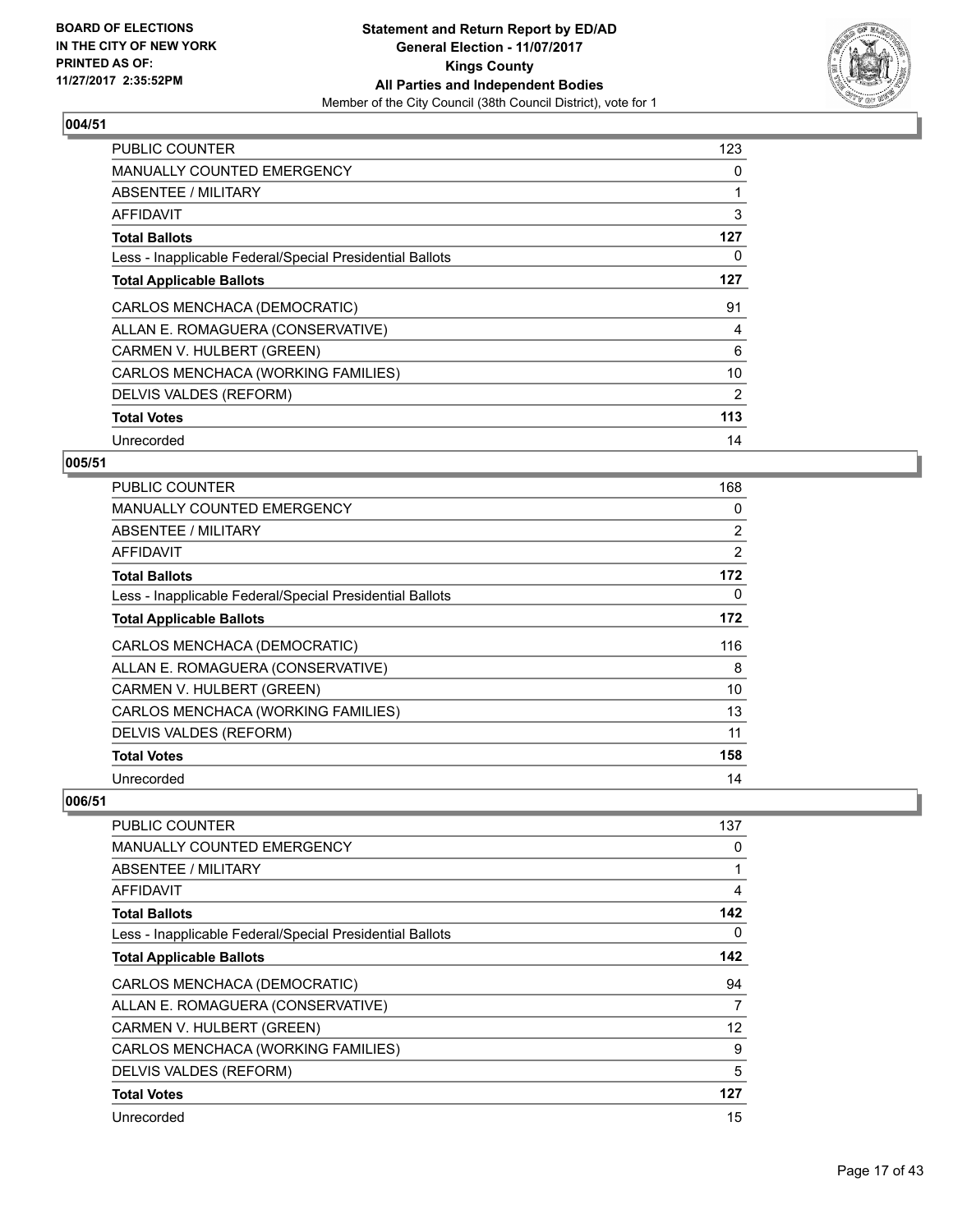

| <b>PUBLIC COUNTER</b>                                    | 30 |
|----------------------------------------------------------|----|
| <b>MANUALLY COUNTED EMERGENCY</b>                        | 0  |
| ABSENTEE / MILITARY                                      | 0  |
| AFFIDAVIT                                                |    |
| <b>Total Ballots</b>                                     | 31 |
| Less - Inapplicable Federal/Special Presidential Ballots | 0  |
| <b>Total Applicable Ballots</b>                          | 31 |
| CARLOS MENCHACA (DEMOCRATIC)                             | 24 |
| ALLAN E. ROMAGUERA (CONSERVATIVE)                        | 0  |
| CARMEN V. HULBERT (GREEN)                                | 2  |
| CARLOS MENCHACA (WORKING FAMILIES)                       | 4  |
| DELVIS VALDES (REFORM)                                   | 0  |
| <b>Total Votes</b>                                       | 30 |
| Unrecorded                                               | 1  |

## **011/51**

| <b>PUBLIC COUNTER</b>                                    | 292      |
|----------------------------------------------------------|----------|
| <b>MANUALLY COUNTED EMERGENCY</b>                        | 0        |
| ABSENTEE / MILITARY                                      | $\Omega$ |
| AFFIDAVIT                                                | 6        |
| <b>Total Ballots</b>                                     | 298      |
| Less - Inapplicable Federal/Special Presidential Ballots | 0        |
| <b>Total Applicable Ballots</b>                          | 298      |
| CARLOS MENCHACA (DEMOCRATIC)                             | 214      |
| ALLAN E. ROMAGUERA (CONSERVATIVE)                        | 7        |
| CARMEN V. HULBERT (GREEN)                                | 13       |
| CARLOS MENCHACA (WORKING FAMILIES)                       | 44       |
| DELVIS VALDES (REFORM)                                   | 3        |
| SAMUEL C MARCUS (WRITE-IN)                               | 1        |
| <b>Total Votes</b>                                       | 282      |
| Unrecorded                                               | 16       |

| <b>PUBLIC COUNTER</b>                                    | 263               |
|----------------------------------------------------------|-------------------|
| <b>MANUALLY COUNTED EMERGENCY</b>                        | 0                 |
| ABSENTEE / MILITARY                                      | $\overline{2}$    |
| AFFIDAVIT                                                | 3                 |
| <b>Total Ballots</b>                                     | 268               |
| Less - Inapplicable Federal/Special Presidential Ballots | 0                 |
| <b>Total Applicable Ballots</b>                          | 268               |
| CARLOS MENCHACA (DEMOCRATIC)                             | 177               |
| ALLAN E. ROMAGUERA (CONSERVATIVE)                        | 9                 |
| CARMEN V. HULBERT (GREEN)                                | $12 \overline{ }$ |
| CARLOS MENCHACA (WORKING FAMILIES)                       | 53                |
| DELVIS VALDES (REFORM)                                   | 3                 |
| <b>Total Votes</b>                                       | 254               |
| Unrecorded                                               | 14                |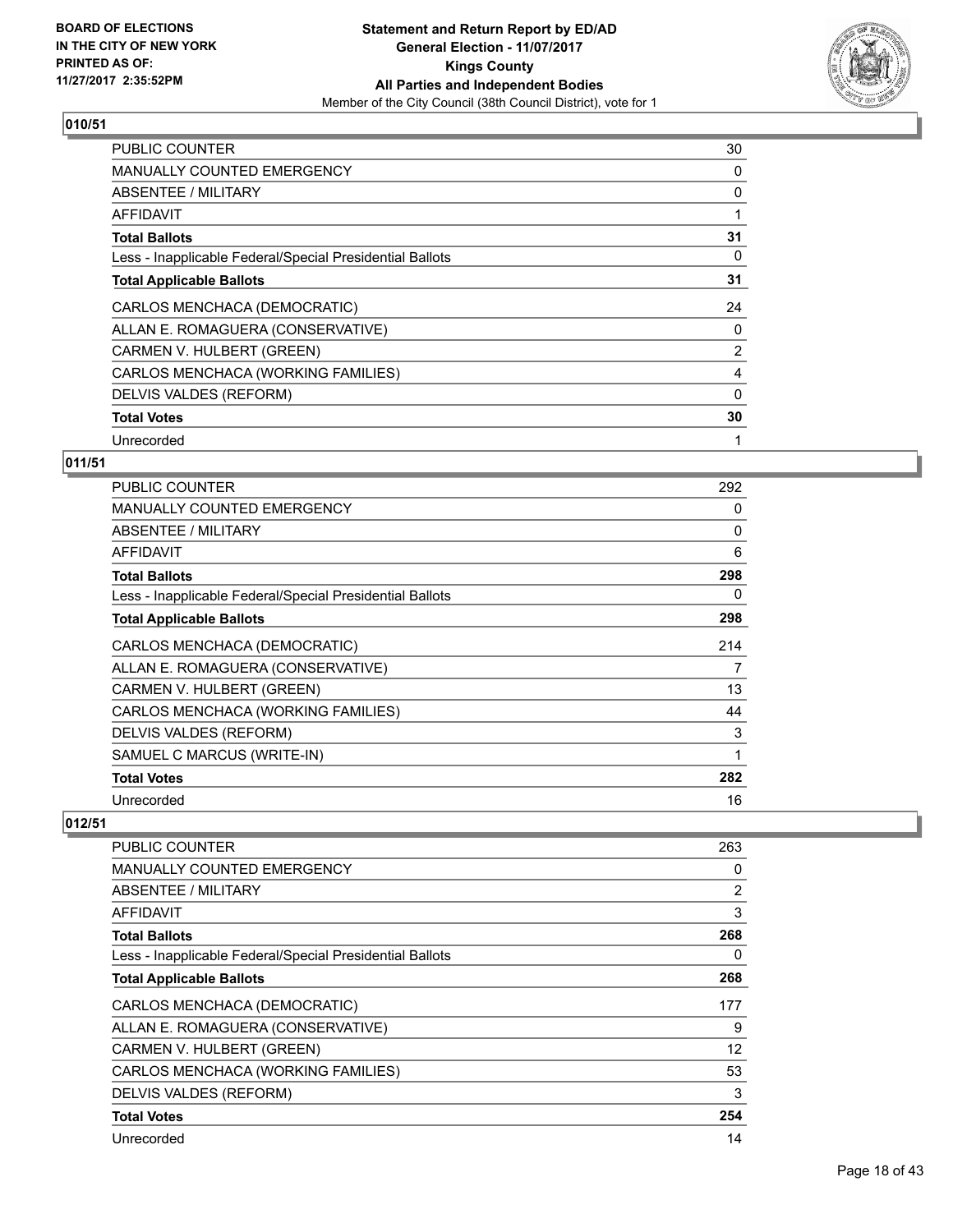

| <b>PUBLIC COUNTER</b>                                    | 201 |
|----------------------------------------------------------|-----|
| <b>MANUALLY COUNTED EMERGENCY</b>                        | 0   |
| <b>ABSENTEE / MILITARY</b>                               | 4   |
| AFFIDAVIT                                                |     |
| <b>Total Ballots</b>                                     | 206 |
| Less - Inapplicable Federal/Special Presidential Ballots | 0   |
| <b>Total Applicable Ballots</b>                          | 206 |
| CARLOS MENCHACA (DEMOCRATIC)                             | 140 |
| ALLAN E. ROMAGUERA (CONSERVATIVE)                        | 6   |
| CARMEN V. HULBERT (GREEN)                                | 8   |
| CARLOS MENCHACA (WORKING FAMILIES)                       | 37  |
| DELVIS VALDES (REFORM)                                   | 4   |
| <b>Total Votes</b>                                       | 195 |
| Unrecorded                                               | 11  |

| PUBLIC COUNTER                                           | 179 |
|----------------------------------------------------------|-----|
| <b>MANUALLY COUNTED EMERGENCY</b>                        | 0   |
| ABSENTEE / MILITARY                                      | 0   |
| <b>AFFIDAVIT</b>                                         | 0   |
| <b>Total Ballots</b>                                     | 179 |
| Less - Inapplicable Federal/Special Presidential Ballots | 0   |
| <b>Total Applicable Ballots</b>                          | 179 |
| CARLOS MENCHACA (DEMOCRATIC)                             | 101 |
| ALLAN E. ROMAGUERA (CONSERVATIVE)                        | 25  |
| CARMEN V. HULBERT (GREEN)                                | 4   |
| CARLOS MENCHACA (WORKING FAMILIES)                       | 7   |
| DELVIS VALDES (REFORM)                                   | 3   |
| JOEL WEBER (WRITE-IN)                                    | 1   |
| RAISY GANZ (WRITE-IN)                                    | 1   |
| YONI HIKIND (WRITE-IN)                                   | 3   |
| <b>Total Votes</b>                                       | 145 |
| Unrecorded                                               | 34  |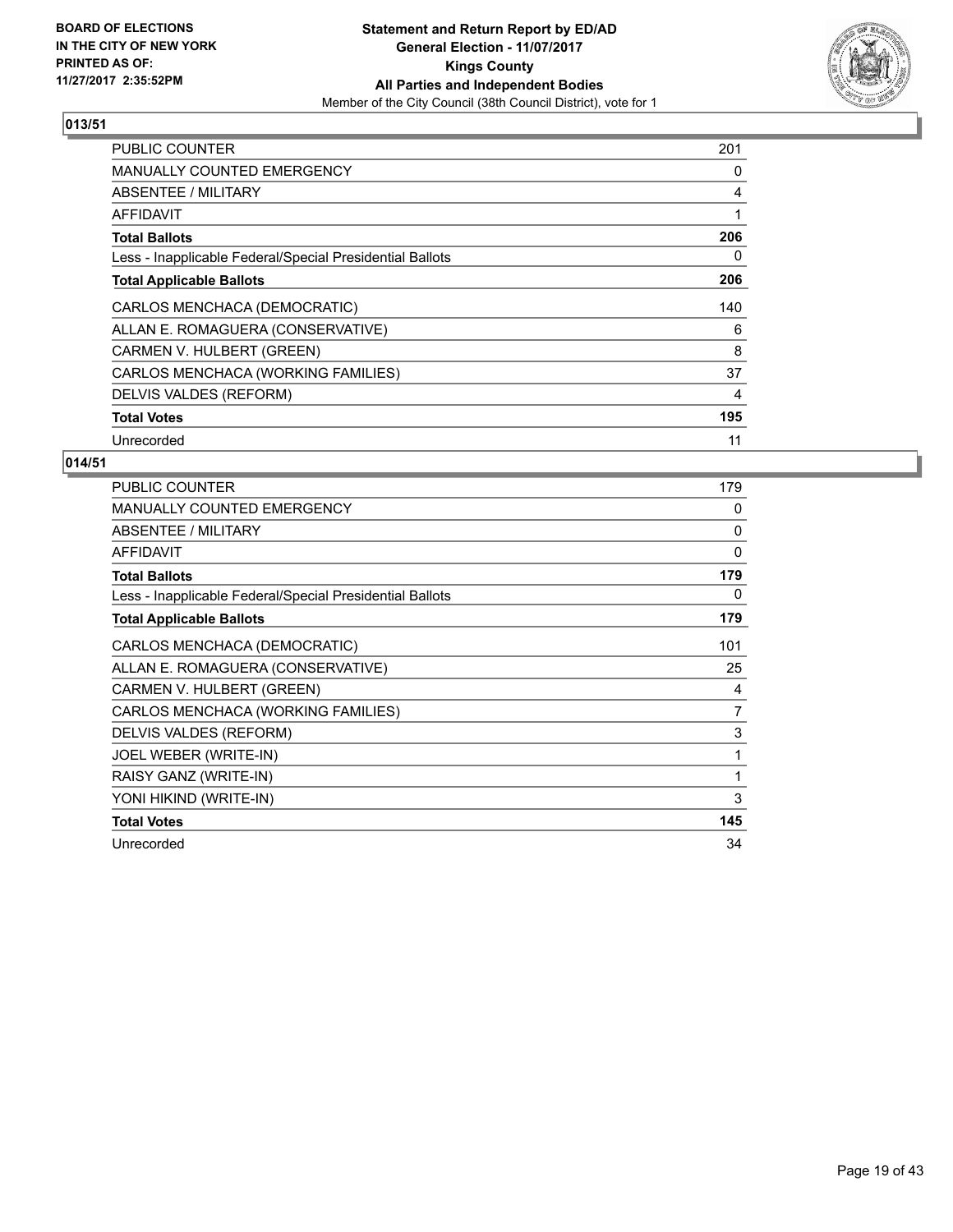

| PUBLIC COUNTER                                           | 158 |
|----------------------------------------------------------|-----|
| <b>MANUALLY COUNTED EMERGENCY</b>                        | 0   |
| ABSENTEE / MILITARY                                      | 1   |
| AFFIDAVIT                                                | 0   |
| <b>Total Ballots</b>                                     | 159 |
| Less - Inapplicable Federal/Special Presidential Ballots | 0   |
| <b>Total Applicable Ballots</b>                          | 159 |
| CARLOS MENCHACA (DEMOCRATIC)                             | 77  |
| ALLAN E. ROMAGUERA (CONSERVATIVE)                        | 30  |
| CARMEN V. HULBERT (GREEN)                                | 8   |
| CARLOS MENCHACA (WORKING FAMILIES)                       | 6   |
| DELVIS VALDES (REFORM)                                   | 5   |
| KALMAN YEGER (WRITE-IN)                                  | 1   |
| YONI HIKIND (WRITE-IN)                                   | 1   |
| <b>Total Votes</b>                                       | 128 |
| Unrecorded                                               | 31  |

| <b>PUBLIC COUNTER</b>                                    | 96           |
|----------------------------------------------------------|--------------|
| <b>MANUALLY COUNTED EMERGENCY</b>                        | 0            |
| ABSENTEE / MILITARY                                      | 1            |
| AFFIDAVIT                                                | $\mathbf{1}$ |
| <b>Total Ballots</b>                                     | 98           |
| Less - Inapplicable Federal/Special Presidential Ballots | 0            |
| <b>Total Applicable Ballots</b>                          | 98           |
| CARLOS MENCHACA (DEMOCRATIC)                             | 63           |
| ALLAN E. ROMAGUERA (CONSERVATIVE)                        | 12           |
| CARMEN V. HULBERT (GREEN)                                | 7            |
| CARLOS MENCHACA (WORKING FAMILIES)                       | 9            |
| DELVIS VALDES (REFORM)                                   | 0            |
| <b>Total Votes</b>                                       | 91           |
| Unrecorded                                               | 7            |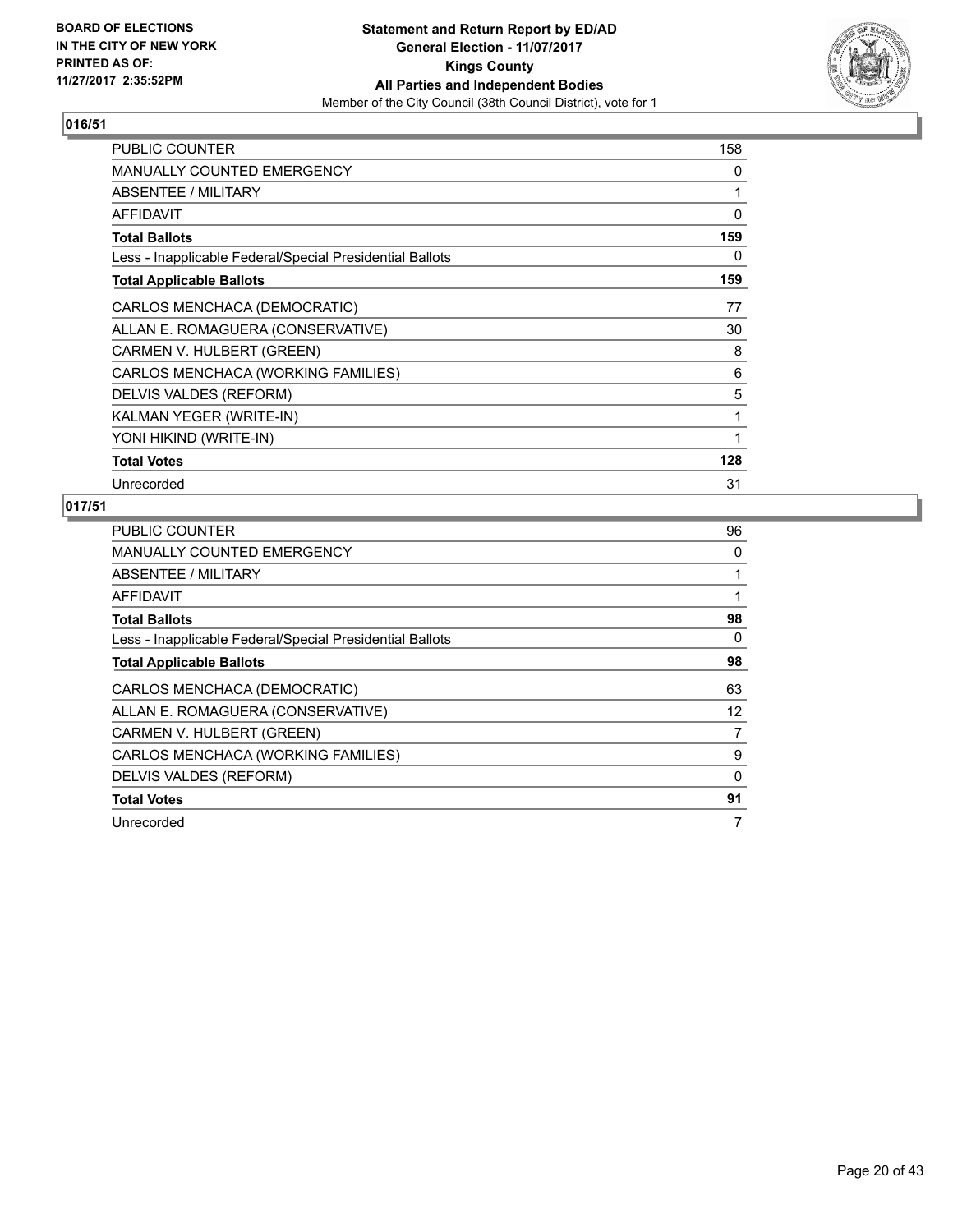

| <b>PUBLIC COUNTER</b>                                    | 53             |
|----------------------------------------------------------|----------------|
| <b>MANUALLY COUNTED EMERGENCY</b>                        | 0              |
| ABSENTEE / MILITARY                                      | $\overline{2}$ |
| AFFIDAVIT                                                | 0              |
| <b>Total Ballots</b>                                     | 55             |
| Less - Inapplicable Federal/Special Presidential Ballots | 0              |
| <b>Total Applicable Ballots</b>                          | 55             |
| CARLOS MENCHACA (DEMOCRATIC)                             | 30             |
| ALLAN E. ROMAGUERA (CONSERVATIVE)                        | 0              |
| CARMEN V. HULBERT (GREEN)                                | 2              |
| CARLOS MENCHACA (WORKING FAMILIES)                       | 18             |
| DELVIS VALDES (REFORM)                                   |                |
| <b>Total Votes</b>                                       | 51             |
| Unrecorded                                               | 4              |

## **023/51**

| <b>PUBLIC COUNTER</b>                                    | 180 |
|----------------------------------------------------------|-----|
| MANUALLY COUNTED EMERGENCY                               | 0   |
| ABSENTEE / MILITARY                                      | 2   |
| AFFIDAVIT                                                | 1   |
| <b>Total Ballots</b>                                     | 183 |
| Less - Inapplicable Federal/Special Presidential Ballots | 0   |
| <b>Total Applicable Ballots</b>                          | 183 |
| CARLOS MENCHACA (DEMOCRATIC)                             | 138 |
| ALLAN E. ROMAGUERA (CONSERVATIVE)                        | 6   |
| CARMEN V. HULBERT (GREEN)                                | 5   |
| CARLOS MENCHACA (WORKING FAMILIES)                       | 26  |
| DELVIS VALDES (REFORM)                                   | 4   |
| <b>Total Votes</b>                                       | 179 |
| Unrecorded                                               | 4   |

| <b>PUBLIC COUNTER</b>                                    | 158 |
|----------------------------------------------------------|-----|
| <b>MANUALLY COUNTED EMERGENCY</b>                        | 58  |
| ABSENTEE / MILITARY                                      | 4   |
| AFFIDAVIT                                                | 3   |
| <b>Total Ballots</b>                                     | 223 |
| Less - Inapplicable Federal/Special Presidential Ballots | 0   |
| <b>Total Applicable Ballots</b>                          | 223 |
| CARLOS MENCHACA (DEMOCRATIC)                             | 93  |
| ALLAN E. ROMAGUERA (CONSERVATIVE)                        | 29  |
| CARMEN V. HULBERT (GREEN)                                | 13  |
| CARLOS MENCHACA (WORKING FAMILIES)                       | 5   |
| DELVIS VALDES (REFORM)                                   | 10  |
| <b>Total Votes</b>                                       | 150 |
| Unrecorded                                               | 73  |
| 025/51 COMBINED into: 057/51                             |     |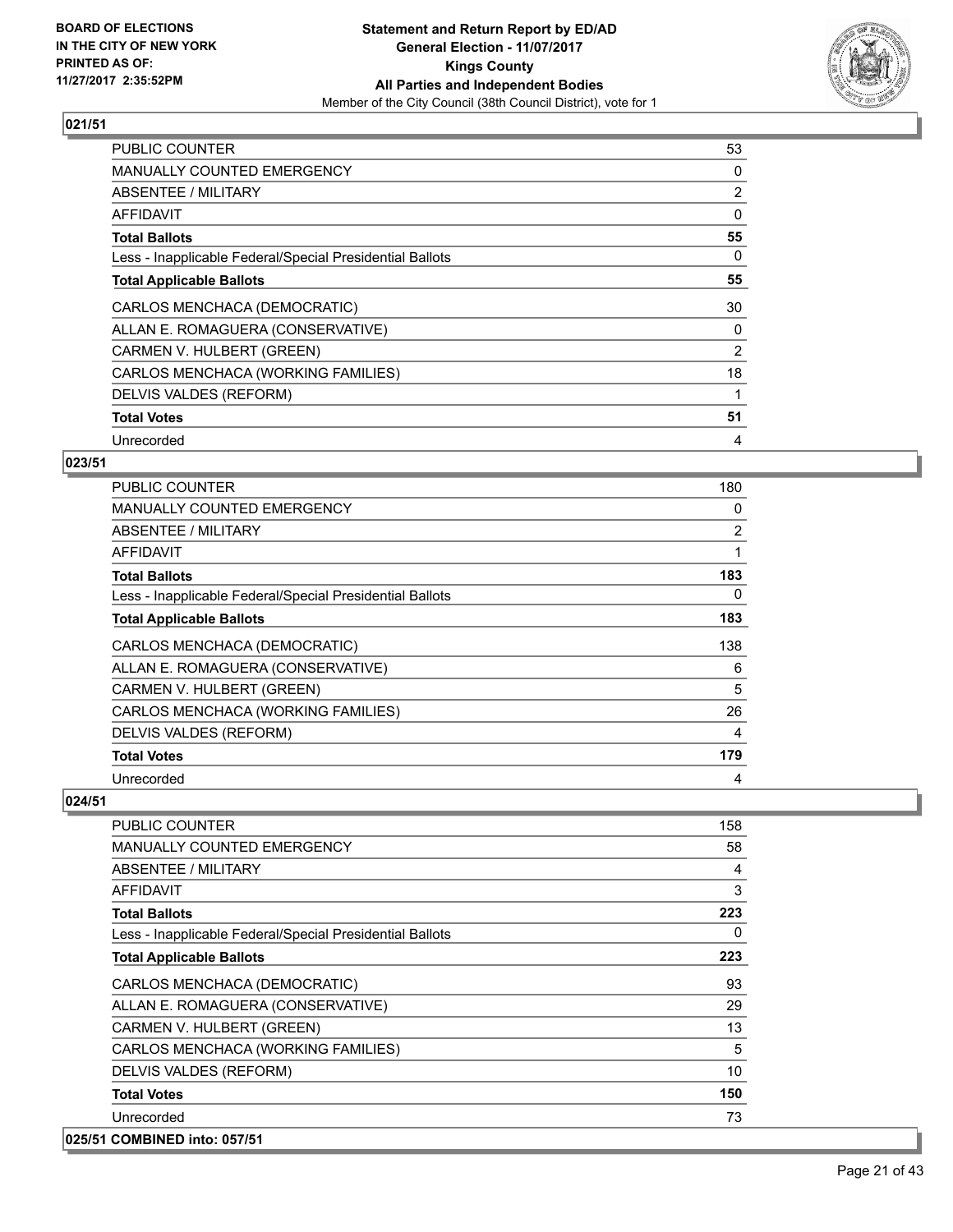

| <b>PUBLIC COUNTER</b>                                    | 244 |
|----------------------------------------------------------|-----|
| <b>MANUALLY COUNTED EMERGENCY</b>                        | 0   |
| <b>ABSENTEE / MILITARY</b>                               | 6   |
| AFFIDAVIT                                                | 3   |
| <b>Total Ballots</b>                                     | 253 |
| Less - Inapplicable Federal/Special Presidential Ballots | 0   |
| <b>Total Applicable Ballots</b>                          | 253 |
| CARLOS MENCHACA (DEMOCRATIC)                             | 127 |
| ALLAN E. ROMAGUERA (CONSERVATIVE)                        | 35  |
| CARMEN V. HULBERT (GREEN)                                | 13  |
| CARLOS MENCHACA (WORKING FAMILIES)                       | 5   |
| DELVIS VALDES (REFORM)                                   | 5   |
| <b>Total Votes</b>                                       | 185 |
| Unrecorded                                               | 68  |

## **027/51**

| <b>PUBLIC COUNTER</b>                                    | 68             |
|----------------------------------------------------------|----------------|
| <b>MANUALLY COUNTED EMERGENCY</b>                        | 0              |
| ABSENTEE / MILITARY                                      | $\overline{2}$ |
| AFFIDAVIT                                                | 0              |
| <b>Total Ballots</b>                                     | 70             |
| Less - Inapplicable Federal/Special Presidential Ballots | 0              |
| <b>Total Applicable Ballots</b>                          | 70             |
| CARLOS MENCHACA (DEMOCRATIC)                             | 33             |
| ALLAN E. ROMAGUERA (CONSERVATIVE)                        | 12             |
| CARMEN V. HULBERT (GREEN)                                | 4              |
| CARLOS MENCHACA (WORKING FAMILIES)                       | 6              |
| DELVIS VALDES (REFORM)                                   | 1              |
| UNATTRIBUTABLE WRITE-IN (WRITE-IN)                       | 1              |
| <b>Total Votes</b>                                       | 57             |
| Unrecorded                                               | 13             |

| <b>PUBLIC COUNTER</b>                                    | 33             |
|----------------------------------------------------------|----------------|
| <b>MANUALLY COUNTED EMERGENCY</b>                        | 0              |
| ABSENTEE / MILITARY                                      | 0              |
| AFFIDAVIT                                                | 0              |
| <b>Total Ballots</b>                                     | 33             |
| Less - Inapplicable Federal/Special Presidential Ballots | 0              |
| <b>Total Applicable Ballots</b>                          | 33             |
| CARLOS MENCHACA (DEMOCRATIC)                             | 22             |
| ALLAN E. ROMAGUERA (CONSERVATIVE)                        | 6              |
| CARMEN V. HULBERT (GREEN)                                | 1              |
| CARLOS MENCHACA (WORKING FAMILIES)                       | 2              |
| DELVIS VALDES (REFORM)                                   | 0              |
| <b>Total Votes</b>                                       | 31             |
| Unrecorded                                               | $\overline{2}$ |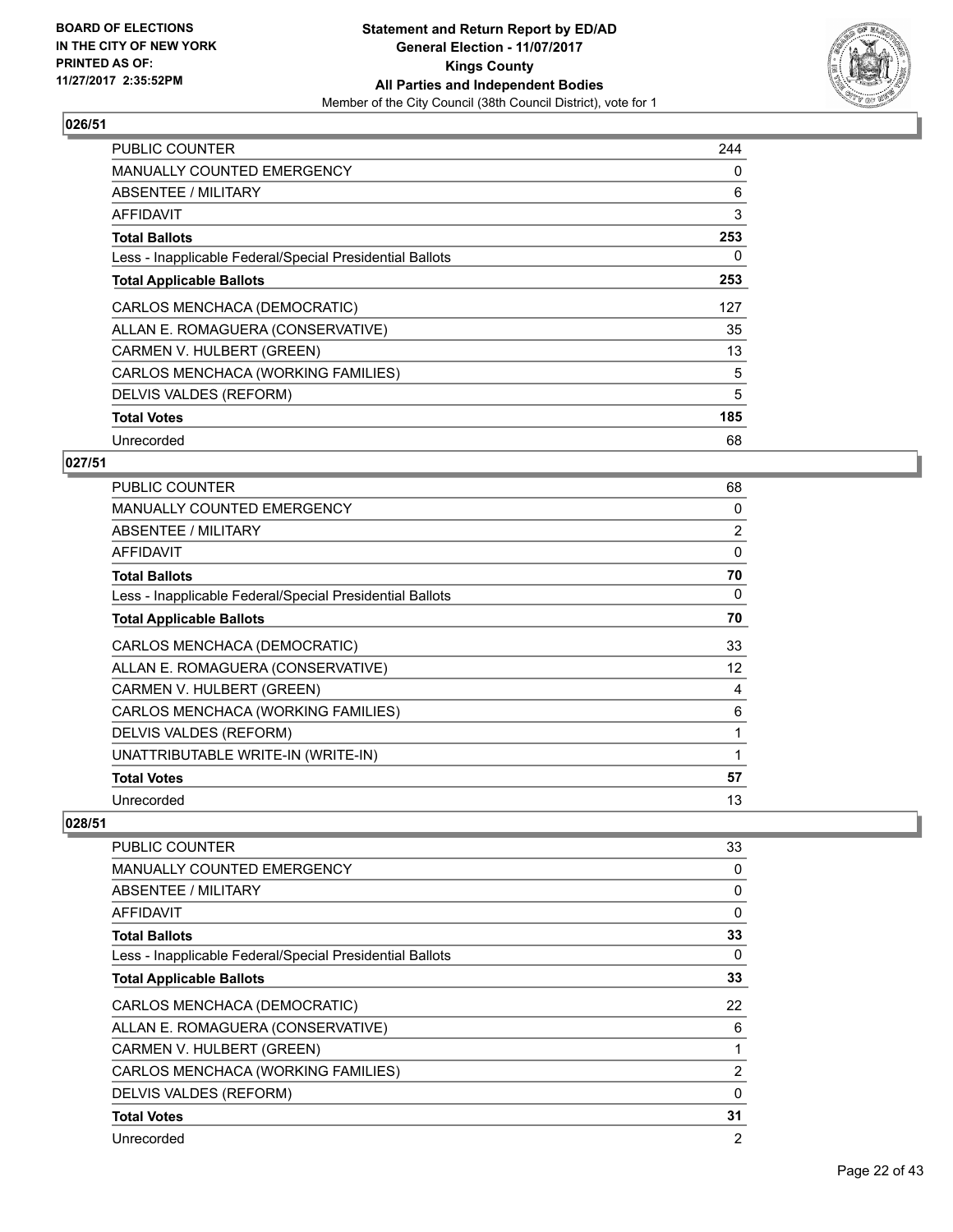

| <b>PUBLIC COUNTER</b>                                    | 150 |
|----------------------------------------------------------|-----|
| <b>MANUALLY COUNTED EMERGENCY</b>                        | 0   |
| <b>ABSENTEE / MILITARY</b>                               | 0   |
| AFFIDAVIT                                                |     |
| <b>Total Ballots</b>                                     | 151 |
| Less - Inapplicable Federal/Special Presidential Ballots | 0   |
| <b>Total Applicable Ballots</b>                          | 151 |
| CARLOS MENCHACA (DEMOCRATIC)                             | 98  |
| ALLAN E. ROMAGUERA (CONSERVATIVE)                        | 12  |
| CARMEN V. HULBERT (GREEN)                                | 5   |
| CARLOS MENCHACA (WORKING FAMILIES)                       | 6   |
| DELVIS VALDES (REFORM)                                   | 6   |
| <b>Total Votes</b>                                       | 127 |
| Unrecorded                                               | 24  |

## **030/51**

| <b>PUBLIC COUNTER</b>                                    | 114 |
|----------------------------------------------------------|-----|
| <b>MANUALLY COUNTED EMERGENCY</b>                        | 0   |
| ABSENTEE / MILITARY                                      | 0   |
| AFFIDAVIT                                                | 3   |
| <b>Total Ballots</b>                                     | 117 |
| Less - Inapplicable Federal/Special Presidential Ballots | 0   |
| <b>Total Applicable Ballots</b>                          | 117 |
| CARLOS MENCHACA (DEMOCRATIC)                             | 72  |
| ALLAN E. ROMAGUERA (CONSERVATIVE)                        | 10  |
| CARMEN V. HULBERT (GREEN)                                | 7   |
| CARLOS MENCHACA (WORKING FAMILIES)                       | 9   |
| DELVIS VALDES (REFORM)                                   | 8   |
| <b>Total Votes</b>                                       | 106 |
| Unrecorded                                               | 11  |

| <b>PUBLIC COUNTER</b>                                    | 147 |
|----------------------------------------------------------|-----|
| <b>MANUALLY COUNTED EMERGENCY</b>                        | 0   |
| <b>ABSENTEE / MILITARY</b>                               | 4   |
| AFFIDAVIT                                                | 0   |
| <b>Total Ballots</b>                                     | 151 |
| Less - Inapplicable Federal/Special Presidential Ballots | 0   |
| <b>Total Applicable Ballots</b>                          | 151 |
| CARLOS MENCHACA (DEMOCRATIC)                             | 91  |
| ALLAN E. ROMAGUERA (CONSERVATIVE)                        | 9   |
| CARMEN V. HULBERT (GREEN)                                | 16  |
| CARLOS MENCHACA (WORKING FAMILIES)                       | 12  |
| DELVIS VALDES (REFORM)                                   | 8   |
| SALVADORE FUNDARO (WRITE-IN)                             | 1   |
| <b>Total Votes</b>                                       | 137 |
| Unrecorded                                               | 14  |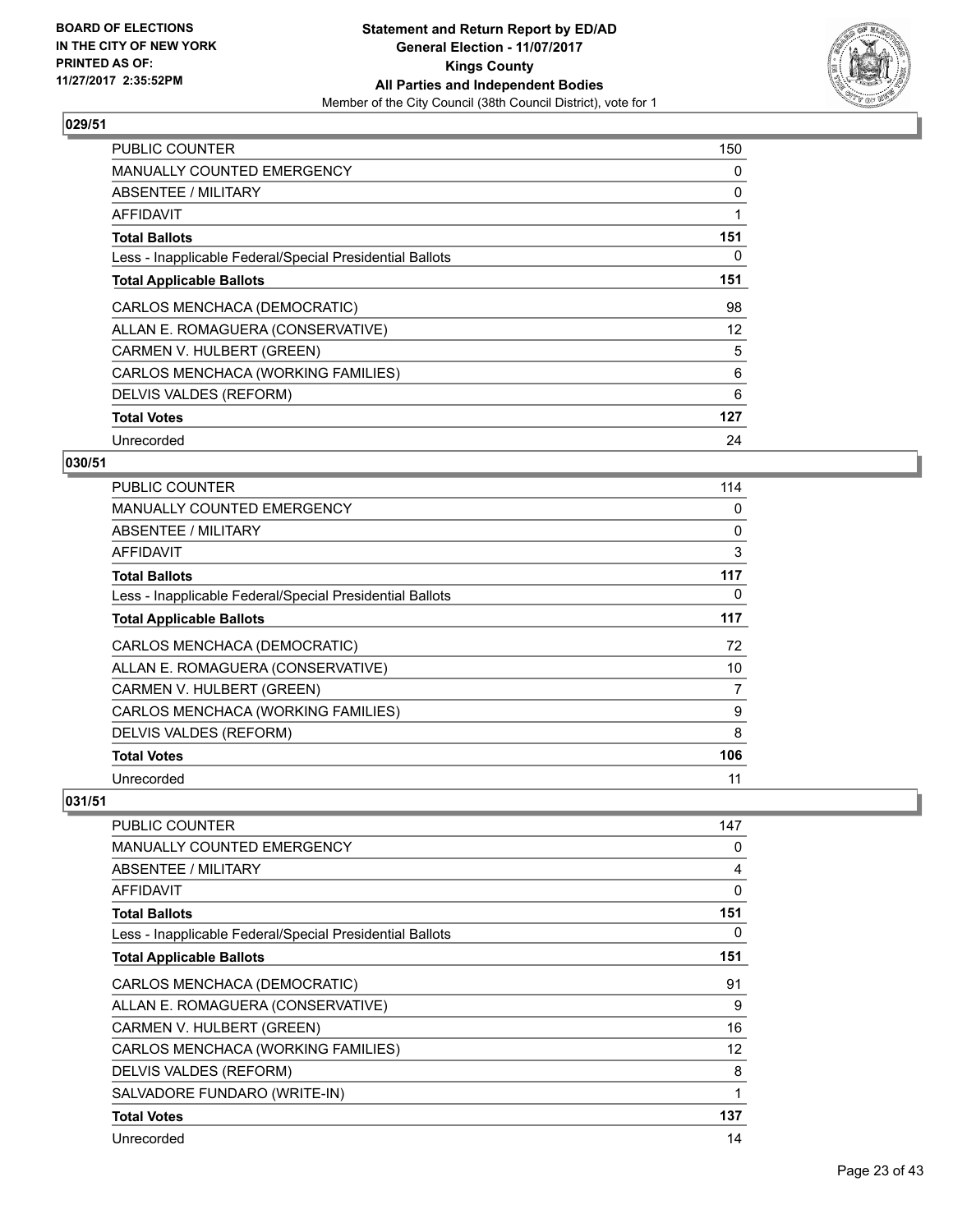

| <b>PUBLIC COUNTER</b>                                    | 147 |
|----------------------------------------------------------|-----|
| <b>MANUALLY COUNTED EMERGENCY</b>                        | 0   |
| ABSENTEE / MILITARY                                      | 0   |
| AFFIDAVIT                                                | 1   |
| <b>Total Ballots</b>                                     | 148 |
| Less - Inapplicable Federal/Special Presidential Ballots | 0   |
| <b>Total Applicable Ballots</b>                          | 148 |
| CARLOS MENCHACA (DEMOCRATIC)                             | 98  |
| ALLAN E. ROMAGUERA (CONSERVATIVE)                        | 11  |
| CARMEN V. HULBERT (GREEN)                                | 9   |
| CARLOS MENCHACA (WORKING FAMILIES)                       | 11  |
| DELVIS VALDES (REFORM)                                   | 7   |
| UNATTRIBUTABLE WRITE-IN (WRITE-IN)                       | 1   |
| <b>Total Votes</b>                                       | 137 |
| Unrecorded                                               | 11  |

| <b>PUBLIC COUNTER</b>                                    | 149            |
|----------------------------------------------------------|----------------|
| <b>MANUALLY COUNTED EMERGENCY</b>                        | 0              |
| <b>ABSENTEE / MILITARY</b>                               | $\overline{2}$ |
| AFFIDAVIT                                                | 0              |
| <b>Total Ballots</b>                                     | 151            |
| Less - Inapplicable Federal/Special Presidential Ballots | 0              |
| <b>Total Applicable Ballots</b>                          | 151            |
| CARLOS MENCHACA (DEMOCRATIC)                             | 100            |
| ALLAN E. ROMAGUERA (CONSERVATIVE)                        | 5              |
| CARMEN V. HULBERT (GREEN)                                | 11             |
| CARLOS MENCHACA (WORKING FAMILIES)                       | 11             |
| DELVIS VALDES (REFORM)                                   | 9              |
| <b>Total Votes</b>                                       | 136            |
|                                                          |                |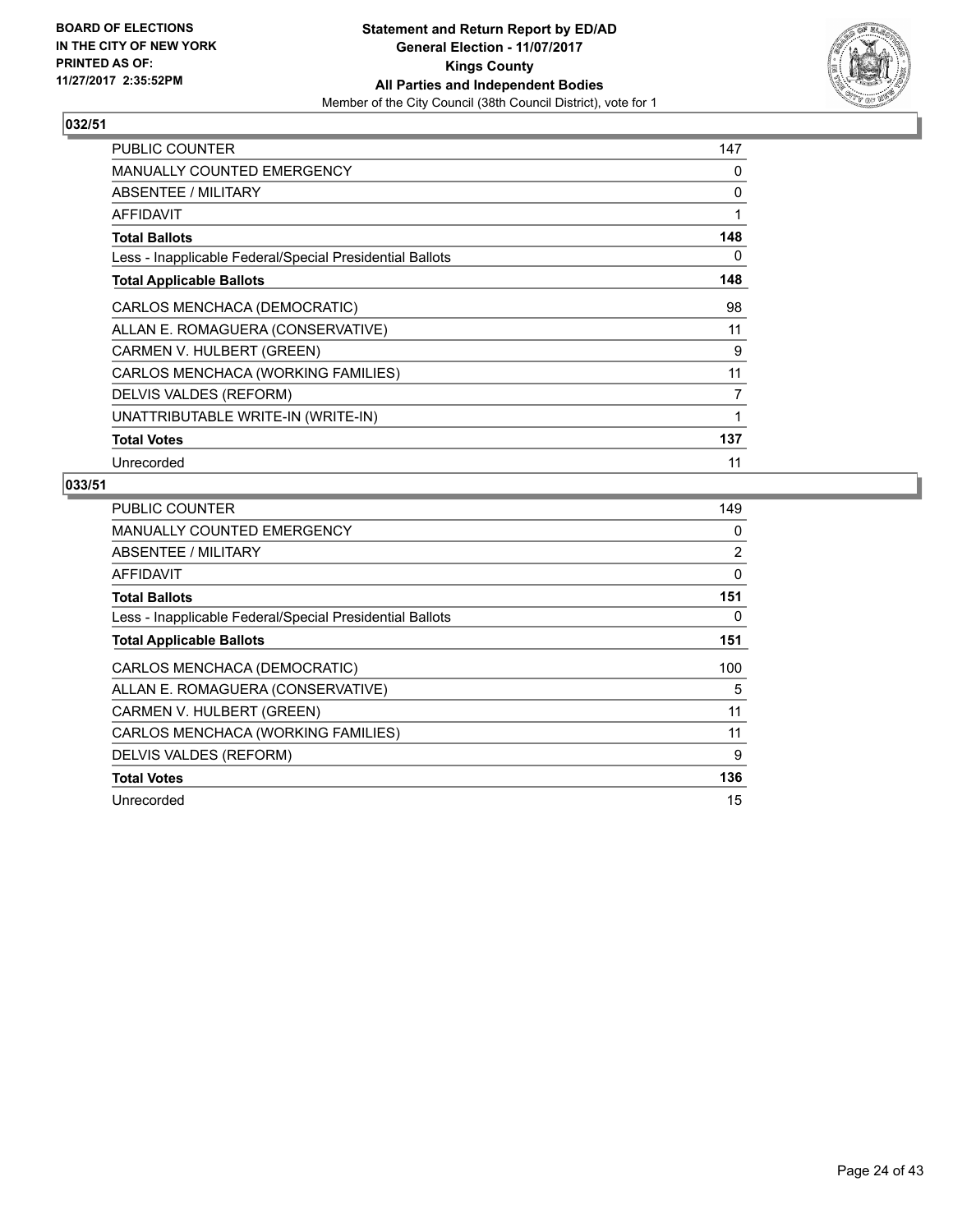

| PUBLIC COUNTER                                           | 93 |
|----------------------------------------------------------|----|
| MANUALLY COUNTED EMERGENCY                               | 0  |
| <b>ABSENTEE / MILITARY</b>                               | 2  |
| AFFIDAVIT                                                | 0  |
| <b>Total Ballots</b>                                     | 95 |
| Less - Inapplicable Federal/Special Presidential Ballots | 0  |
| <b>Total Applicable Ballots</b>                          | 95 |
| CARLOS MENCHACA (DEMOCRATIC)                             | 55 |
| ALLAN E. ROMAGUERA (CONSERVATIVE)                        | 9  |
| CARMEN V. HULBERT (GREEN)                                | 5  |
| CARLOS MENCHACA (WORKING FAMILIES)                       | 8  |
| DELVIS VALDES (REFORM)                                   | 4  |
| FELIX W ORTIZ (WRITE-IN)                                 | 1  |
| <b>Total Votes</b>                                       | 82 |
| Unrecorded                                               | 13 |

| <b>PUBLIC COUNTER</b>                                    | 178 |
|----------------------------------------------------------|-----|
| <b>MANUALLY COUNTED EMERGENCY</b>                        | 0   |
| ABSENTEE / MILITARY                                      | 4   |
| AFFIDAVIT                                                | 0   |
| <b>Total Ballots</b>                                     | 182 |
| Less - Inapplicable Federal/Special Presidential Ballots | 0   |
| <b>Total Applicable Ballots</b>                          | 182 |
| CARLOS MENCHACA (DEMOCRATIC)                             | 108 |
| ALLAN E. ROMAGUERA (CONSERVATIVE)                        | 5   |
| CARMEN V. HULBERT (GREEN)                                | 19  |
| CARLOS MENCHACA (WORKING FAMILIES)                       | 18  |
|                                                          |     |
| DELVIS VALDES (REFORM)                                   | 16  |
| <b>Total Votes</b>                                       | 166 |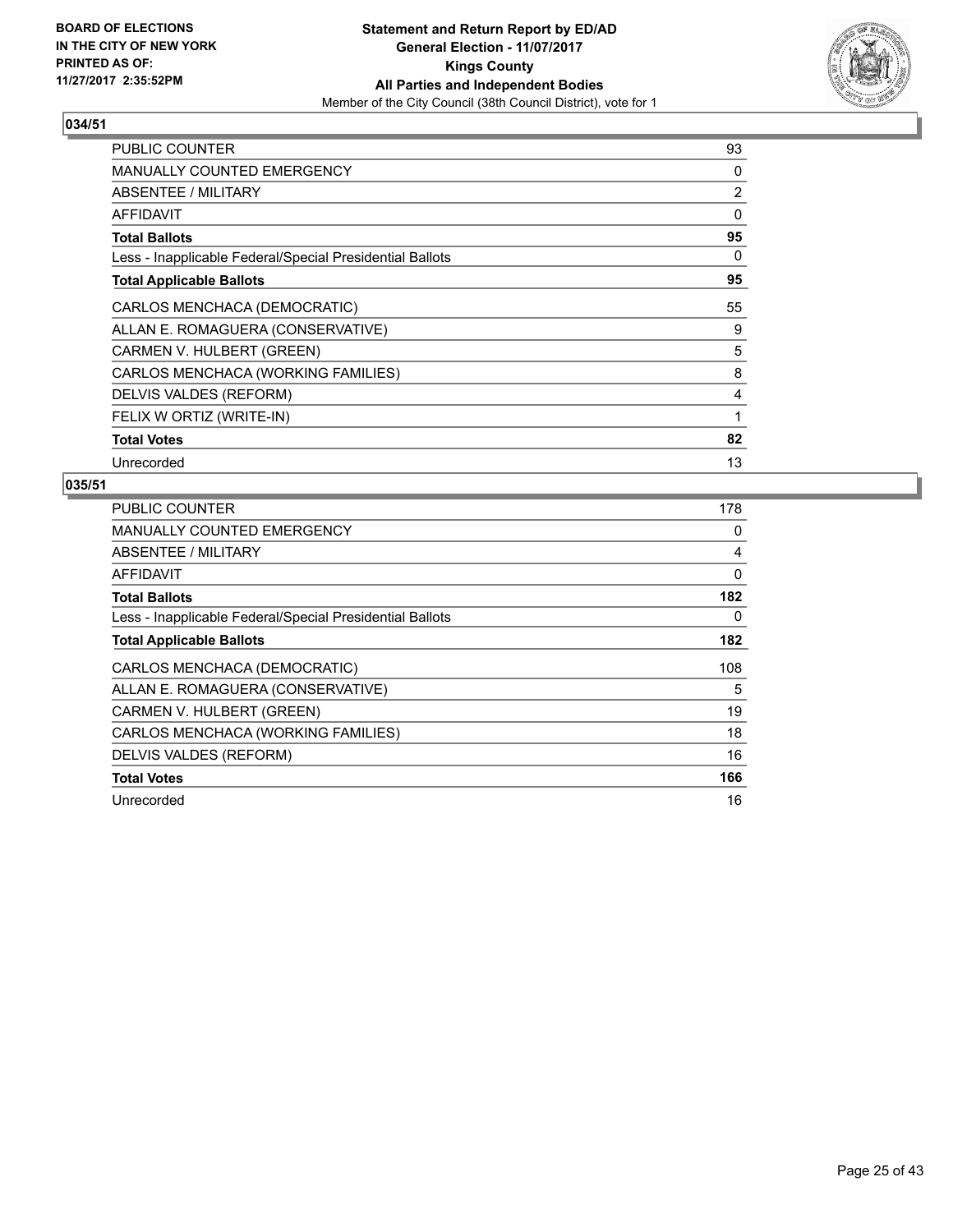

| <b>PUBLIC COUNTER</b>                                    | 204            |
|----------------------------------------------------------|----------------|
| <b>MANUALLY COUNTED EMERGENCY</b>                        | 0              |
| ABSENTEE / MILITARY                                      | 1              |
| <b>AFFIDAVIT</b>                                         | 3              |
| <b>Total Ballots</b>                                     | 208            |
| Less - Inapplicable Federal/Special Presidential Ballots | 0              |
| <b>Total Applicable Ballots</b>                          | 208            |
| CARLOS MENCHACA (DEMOCRATIC)                             | 147            |
| ALLAN E. ROMAGUERA (CONSERVATIVE)                        | 3              |
| CARMEN V. HULBERT (GREEN)                                | 15             |
| CARLOS MENCHACA (WORKING FAMILIES)                       | 25             |
| DELVIS VALDES (REFORM)                                   | 4              |
| MELISSA FRANCO BALLARD (WRITE-IN)                        | 1              |
| UNATTRIBUTABLE WRITE-IN (WRITE-IN)                       | $\overline{2}$ |
| <b>Total Votes</b>                                       | 197            |
| Unrecorded                                               | 11             |

| <b>PUBLIC COUNTER</b>                                    | 197 |
|----------------------------------------------------------|-----|
| <b>MANUALLY COUNTED EMERGENCY</b>                        | 0   |
| ABSENTEE / MILITARY                                      | 2   |
| <b>AFFIDAVIT</b>                                         | 1   |
| <b>Total Ballots</b>                                     | 200 |
| Less - Inapplicable Federal/Special Presidential Ballots | 0   |
| <b>Total Applicable Ballots</b>                          | 200 |
| CARLOS MENCHACA (DEMOCRATIC)                             | 132 |
| ALLAN E. ROMAGUERA (CONSERVATIVE)                        | 4   |
| CARMEN V. HULBERT (GREEN)                                | 21  |
| CARLOS MENCHACA (WORKING FAMILIES)                       | 23  |
| DELVIS VALDES (REFORM)                                   | 5   |
| <b>Total Votes</b>                                       | 185 |
| Unrecorded                                               | 15  |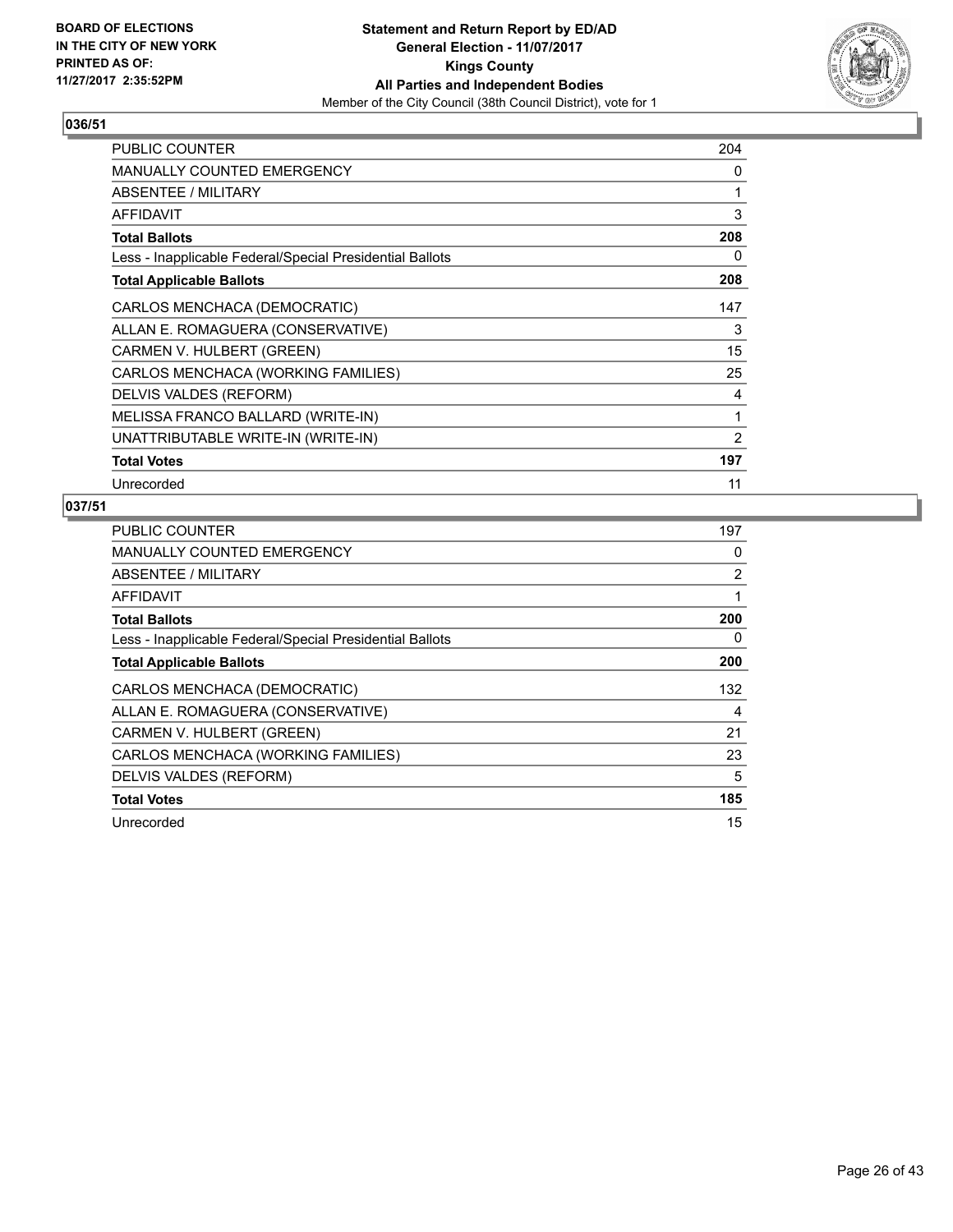

| <b>PUBLIC COUNTER</b>                                    | 266 |
|----------------------------------------------------------|-----|
| <b>MANUALLY COUNTED EMERGENCY</b>                        | 0   |
| <b>ABSENTEE / MILITARY</b>                               | 6   |
| AFFIDAVIT                                                | 2   |
| <b>Total Ballots</b>                                     | 274 |
| Less - Inapplicable Federal/Special Presidential Ballots | 0   |
| <b>Total Applicable Ballots</b>                          | 274 |
| CARLOS MENCHACA (DEMOCRATIC)                             | 170 |
| ALLAN E. ROMAGUERA (CONSERVATIVE)                        | 7   |
| CARMEN V. HULBERT (GREEN)                                | 25  |
| CARLOS MENCHACA (WORKING FAMILIES)                       | 39  |
| DELVIS VALDES (REFORM)                                   | 19  |
| <b>Total Votes</b>                                       | 260 |
| Unrecorded                                               | 14  |

| <b>PUBLIC COUNTER</b>                                    | 225      |
|----------------------------------------------------------|----------|
| <b>MANUALLY COUNTED EMERGENCY</b>                        | 0        |
| ABSENTEE / MILITARY                                      | 1        |
| <b>AFFIDAVIT</b>                                         | $\Omega$ |
| <b>Total Ballots</b>                                     | 226      |
| Less - Inapplicable Federal/Special Presidential Ballots | 0        |
| <b>Total Applicable Ballots</b>                          | 226      |
| CARLOS MENCHACA (DEMOCRATIC)                             | 164      |
| ALLAN E. ROMAGUERA (CONSERVATIVE)                        | 2        |
| CARMEN V. HULBERT (GREEN)                                | 12       |
| CARLOS MENCHACA (WORKING FAMILIES)                       | 23       |
| DELVIS VALDES (REFORM)                                   | 7        |
| FELIX W ORTIZ (WRITE-IN)                                 | 1        |
| <b>Total Votes</b>                                       | 209      |
| Unrecorded                                               | 17       |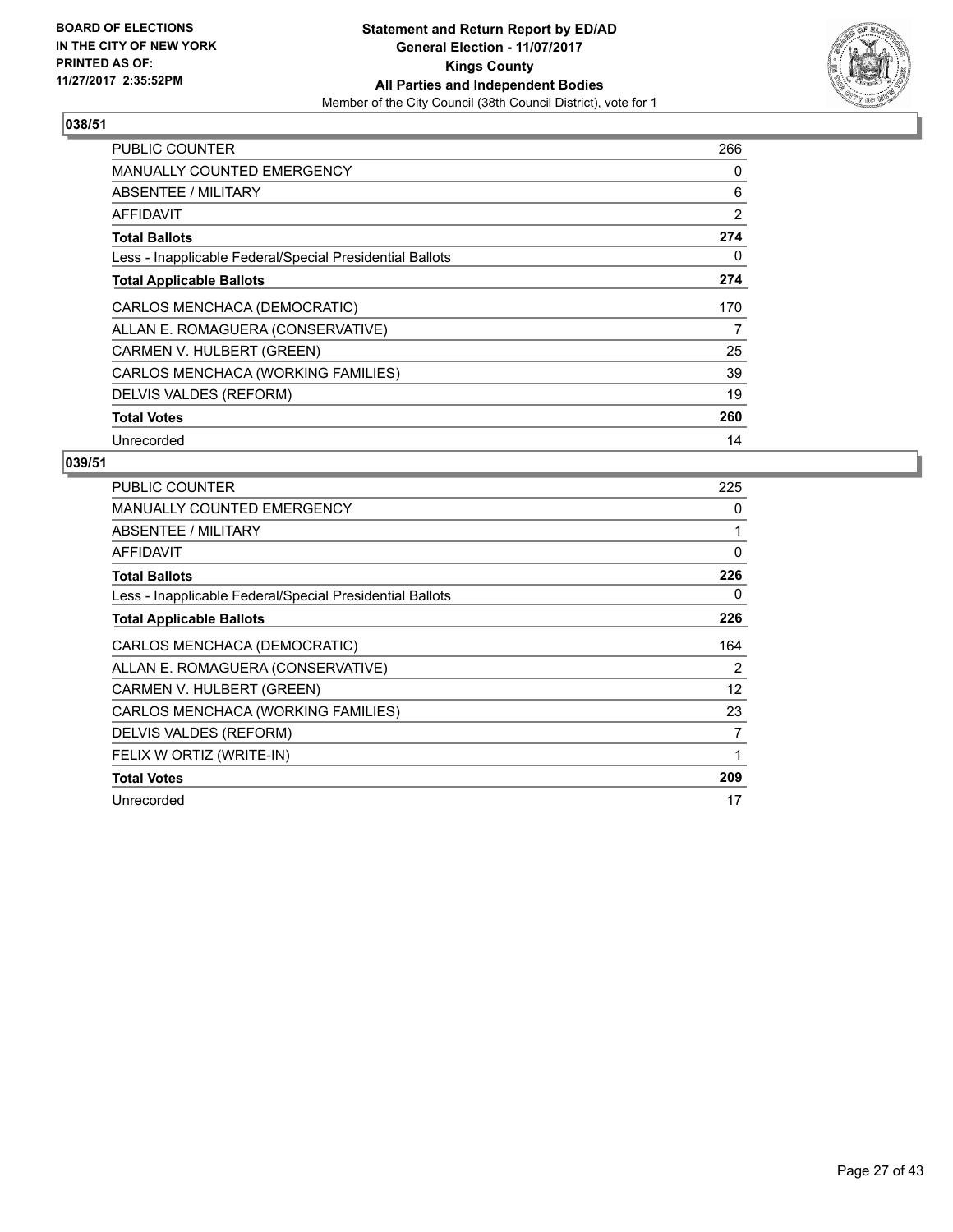

| <b>PUBLIC COUNTER</b>                                    | 325 |
|----------------------------------------------------------|-----|
| <b>MANUALLY COUNTED EMERGENCY</b>                        | 0   |
| ABSENTEE / MILITARY                                      | 3   |
| AFFIDAVIT                                                | 2   |
| <b>Total Ballots</b>                                     | 330 |
| Less - Inapplicable Federal/Special Presidential Ballots | 0   |
| <b>Total Applicable Ballots</b>                          | 330 |
| CARLOS MENCHACA (DEMOCRATIC)                             | 204 |
| ALLAN E. ROMAGUERA (CONSERVATIVE)                        | 6   |
| CARMEN V. HULBERT (GREEN)                                | 21  |
| CARLOS MENCHACA (WORKING FAMILIES)                       | 46  |
| DELVIS VALDES (REFORM)                                   | 18  |
| FELIX W ORTIZ (WRITE-IN)                                 |     |
| <b>Total Votes</b>                                       | 296 |
| Unrecorded                                               | 34  |

## **041/51**

| <b>PUBLIC COUNTER</b>                                    | 296 |
|----------------------------------------------------------|-----|
| <b>MANUALLY COUNTED EMERGENCY</b>                        | 0   |
| ABSENTEE / MILITARY                                      | 3   |
| AFFIDAVIT                                                |     |
| <b>Total Ballots</b>                                     | 300 |
| Less - Inapplicable Federal/Special Presidential Ballots | 0   |
| <b>Total Applicable Ballots</b>                          | 300 |
| CARLOS MENCHACA (DEMOCRATIC)                             | 201 |
| ALLAN E. ROMAGUERA (CONSERVATIVE)                        | 14  |
| CARMEN V. HULBERT (GREEN)                                | 19  |
| CARLOS MENCHACA (WORKING FAMILIES)                       | 46  |
| DELVIS VALDES (REFORM)                                   | 5   |
| <b>Total Votes</b>                                       | 285 |
| Unrecorded                                               | 15  |

| <b>PUBLIC COUNTER</b>                                    | 253 |
|----------------------------------------------------------|-----|
| MANUALLY COUNTED EMERGENCY                               | 0   |
| ABSENTEE / MILITARY                                      | 1   |
| <b>AFFIDAVIT</b>                                         | 6   |
| <b>Total Ballots</b>                                     | 260 |
| Less - Inapplicable Federal/Special Presidential Ballots | 0   |
| <b>Total Applicable Ballots</b>                          | 260 |
| CARLOS MENCHACA (DEMOCRATIC)                             | 183 |
| ALLAN E. ROMAGUERA (CONSERVATIVE)                        | 3   |
| CARMEN V. HULBERT (GREEN)                                | 15  |
| CARLOS MENCHACA (WORKING FAMILIES)                       | 46  |
| DELVIS VALDES (REFORM)                                   | 4   |
| <b>Total Votes</b>                                       | 251 |
| Unrecorded                                               | 9   |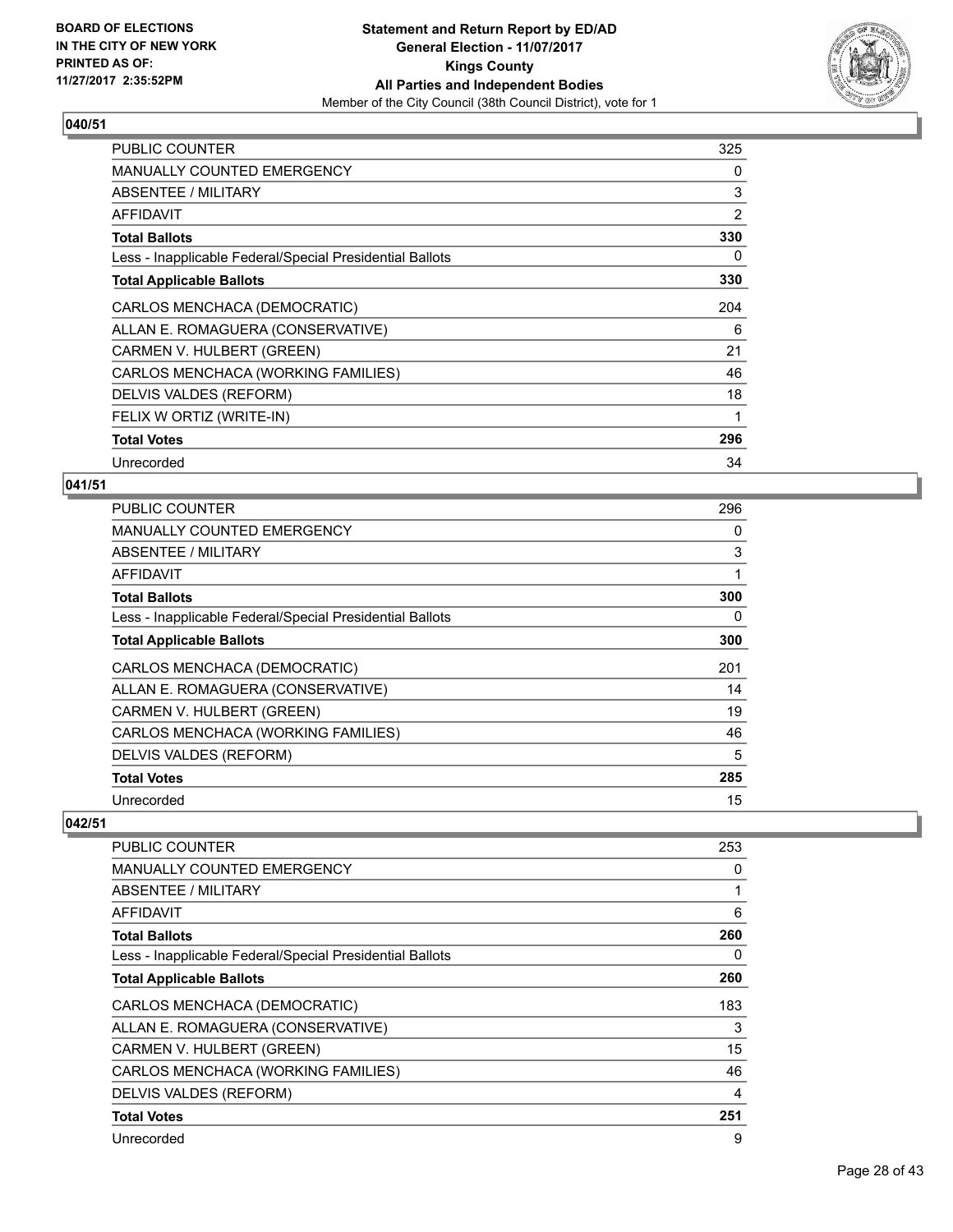

## **048/51 COMBINED into: 010/51**

#### **049/51**

| <b>PUBLIC COUNTER</b>                                    | 263 |
|----------------------------------------------------------|-----|
| <b>MANUALLY COUNTED EMERGENCY</b>                        | 0   |
| ABSENTEE / MILITARY                                      |     |
| AFFIDAVIT                                                | 4   |
| <b>Total Ballots</b>                                     | 268 |
| Less - Inapplicable Federal/Special Presidential Ballots | 0   |
| <b>Total Applicable Ballots</b>                          | 268 |
| CARLOS MENCHACA (DEMOCRATIC)                             | 192 |
| ALLAN E. ROMAGUERA (CONSERVATIVE)                        | 3   |
| CARMEN V. HULBERT (GREEN)                                | 15  |
| CARLOS MENCHACA (WORKING FAMILIES)                       | 49  |
| DELVIS VALDES (REFORM)                                   | 2   |
| <b>Total Votes</b>                                       | 261 |
| Unrecorded                                               |     |

#### **050/51**

| PUBLIC COUNTER                                           | 64 |
|----------------------------------------------------------|----|
| MANUALLY COUNTED EMERGENCY                               | 0  |
| ABSENTEE / MILITARY                                      | 0  |
| AFFIDAVIT                                                |    |
| <b>Total Ballots</b>                                     | 65 |
| Less - Inapplicable Federal/Special Presidential Ballots | 0  |
| <b>Total Applicable Ballots</b>                          | 65 |
| CARLOS MENCHACA (DEMOCRATIC)                             | 46 |
| ALLAN E. ROMAGUERA (CONSERVATIVE)                        |    |
| CARMEN V. HULBERT (GREEN)                                | 5  |
| CARLOS MENCHACA (WORKING FAMILIES)                       | 5  |
| DELVIS VALDES (REFORM)                                   | 3  |
| <b>Total Votes</b>                                       | 60 |
| Unrecorded                                               | 5  |

| <b>PUBLIC COUNTER</b>                                    | 214            |
|----------------------------------------------------------|----------------|
| <b>MANUALLY COUNTED EMERGENCY</b>                        | 0              |
| ABSENTEE / MILITARY                                      |                |
| AFFIDAVIT                                                | $\overline{2}$ |
| <b>Total Ballots</b>                                     | 217            |
| Less - Inapplicable Federal/Special Presidential Ballots | 0              |
| <b>Total Applicable Ballots</b>                          | 217            |
| CARLOS MENCHACA (DEMOCRATIC)                             | 137            |
| ALLAN E. ROMAGUERA (CONSERVATIVE)                        | 8              |
| CARMEN V. HULBERT (GREEN)                                | 17             |
| CARLOS MENCHACA (WORKING FAMILIES)                       | 11             |
| DELVIS VALDES (REFORM)                                   | 12             |
| <b>Total Votes</b>                                       | 185            |
| Unrecorded                                               | 32             |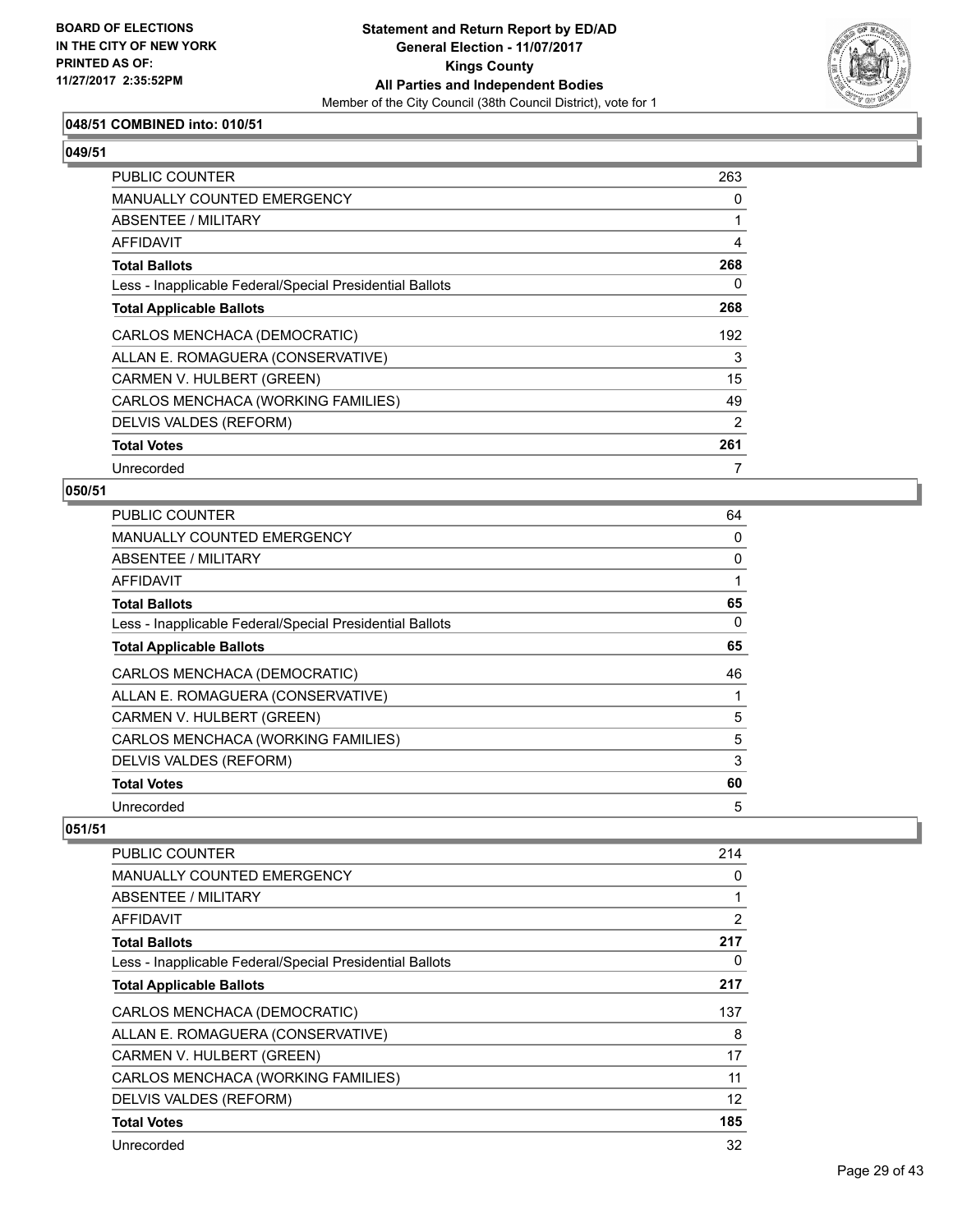

| <b>PUBLIC COUNTER</b>                                    | 106 |
|----------------------------------------------------------|-----|
| <b>MANUALLY COUNTED EMERGENCY</b>                        | 0   |
| ABSENTEE / MILITARY                                      | 0   |
| AFFIDAVIT                                                | 1   |
| <b>Total Ballots</b>                                     | 107 |
| Less - Inapplicable Federal/Special Presidential Ballots | 0   |
| <b>Total Applicable Ballots</b>                          | 107 |
| CARLOS MENCHACA (DEMOCRATIC)                             | 72  |
| ALLAN E. ROMAGUERA (CONSERVATIVE)                        | 8   |
| CARMEN V. HULBERT (GREEN)                                | 6   |
| CARLOS MENCHACA (WORKING FAMILIES)                       | 10  |
| DELVIS VALDES (REFORM)                                   | 4   |
| <b>Total Votes</b>                                       | 100 |
| Unrecorded                                               | 7   |

| PUBLIC COUNTER                                           | 151 |
|----------------------------------------------------------|-----|
| <b>MANUALLY COUNTED EMERGENCY</b>                        | 0   |
| ABSENTEE / MILITARY                                      | 1   |
| <b>AFFIDAVIT</b>                                         | 5   |
| <b>Total Ballots</b>                                     | 157 |
| Less - Inapplicable Federal/Special Presidential Ballots | 0   |
| <b>Total Applicable Ballots</b>                          | 157 |
| CARLOS MENCHACA (DEMOCRATIC)                             | 118 |
| ALLAN E. ROMAGUERA (CONSERVATIVE)                        | 7   |
| CARMEN V. HULBERT (GREEN)                                | 5   |
| CARLOS MENCHACA (WORKING FAMILIES)                       | 14  |
| DELVIS VALDES (REFORM)                                   | 3   |
| JOEL ACEVEDO (WRITE-IN)                                  | 1   |
| UNATTRIBUTABLE WRITE-IN (WRITE-IN)                       |     |
| <b>Total Votes</b>                                       | 149 |
| Unrecorded                                               | 8   |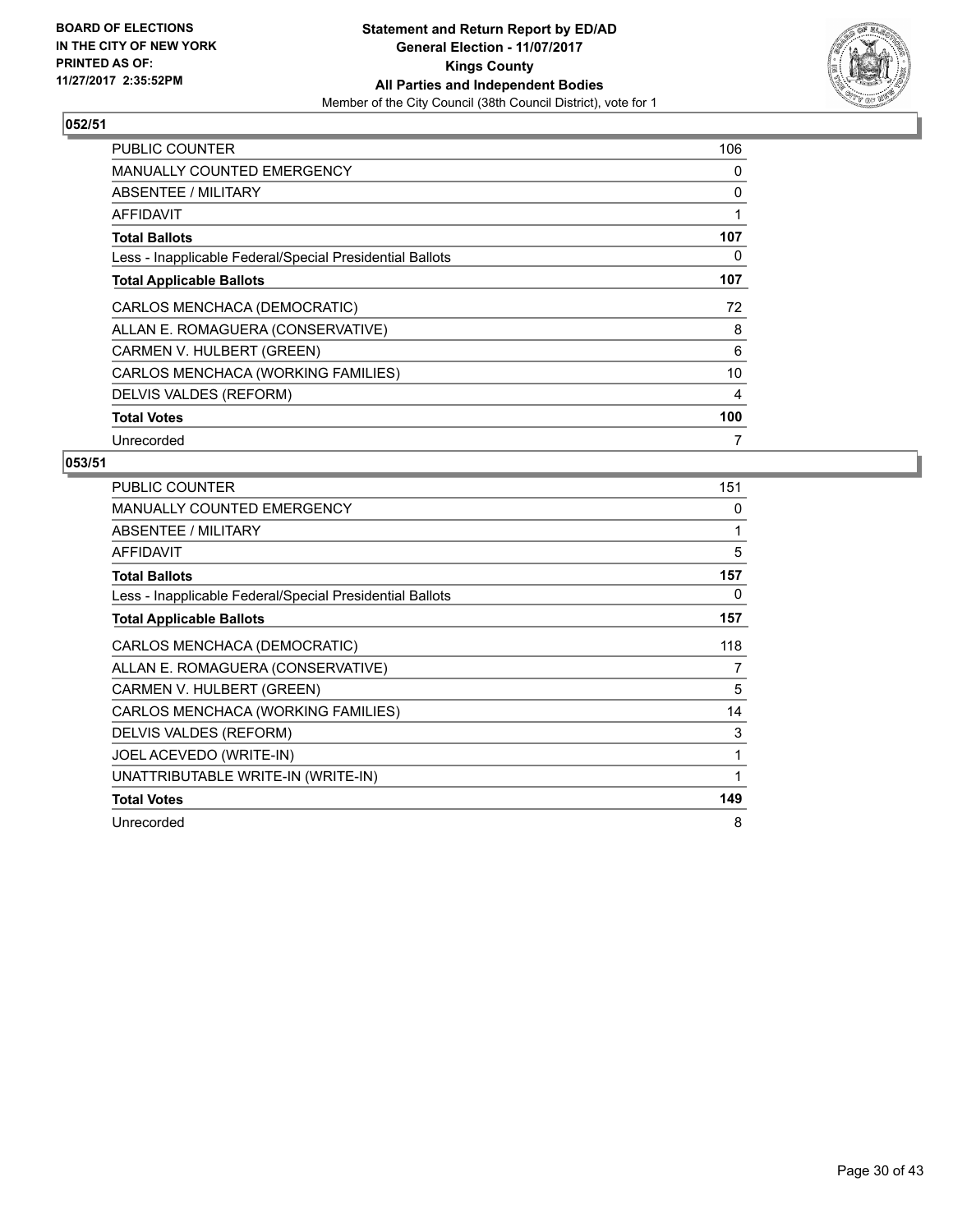

| <b>PUBLIC COUNTER</b>                                    | 146 |
|----------------------------------------------------------|-----|
| MANUALLY COUNTED EMERGENCY                               | 0   |
| ABSENTEE / MILITARY                                      | 3   |
| <b>AFFIDAVIT</b>                                         | 0   |
| <b>Total Ballots</b>                                     | 149 |
| Less - Inapplicable Federal/Special Presidential Ballots | 0   |
| <b>Total Applicable Ballots</b>                          | 149 |
| CARLOS MENCHACA (DEMOCRATIC)                             | 96  |
| ALLAN E. ROMAGUERA (CONSERVATIVE)                        | 4   |
| CARMEN V. HULBERT (GREEN)                                | 20  |
| CARLOS MENCHACA (WORKING FAMILIES)                       | 15  |
| DELVIS VALDES (REFORM)                                   | 3   |
| FELIX W ORTIZ (WRITE-IN)                                 | 1   |
| <b>Total Votes</b>                                       | 139 |
| Unrecorded                                               | 10  |

# **055/51**

| <b>PUBLIC COUNTER</b>                                    | 200 |
|----------------------------------------------------------|-----|
| <b>MANUALLY COUNTED EMERGENCY</b>                        | 0   |
| ABSENTEE / MILITARY                                      | 0   |
| AFFIDAVIT                                                | 5   |
| <b>Total Ballots</b>                                     | 205 |
| Less - Inapplicable Federal/Special Presidential Ballots | 0   |
| <b>Total Applicable Ballots</b>                          | 205 |
| CARLOS MENCHACA (DEMOCRATIC)                             | 145 |
| ALLAN E. ROMAGUERA (CONSERVATIVE)                        | 7   |
| CARMEN V. HULBERT (GREEN)                                | 9   |
| CARLOS MENCHACA (WORKING FAMILIES)                       | 32  |
| DELVIS VALDES (REFORM)                                   | 0   |
| <b>Total Votes</b>                                       | 193 |
| Unrecorded                                               | 12  |

| PUBLIC COUNTER                                           | 6           |
|----------------------------------------------------------|-------------|
| MANUALLY COUNTED EMERGENCY                               | 0           |
| ABSENTEE / MILITARY                                      | 0           |
| AFFIDAVIT                                                | 0           |
| <b>Total Ballots</b>                                     | 6           |
| Less - Inapplicable Federal/Special Presidential Ballots | 0           |
| <b>Total Applicable Ballots</b>                          | 6           |
| CARLOS MENCHACA (DEMOCRATIC)                             | 4           |
| ALLAN E. ROMAGUERA (CONSERVATIVE)                        | $\mathbf 0$ |
| CARMEN V. HULBERT (GREEN)                                | 0           |
| CARLOS MENCHACA (WORKING FAMILIES)                       | 1           |
| DELVIS VALDES (REFORM)                                   | 0           |
| <b>Total Votes</b>                                       | 5           |
| Unrecorded                                               | 1           |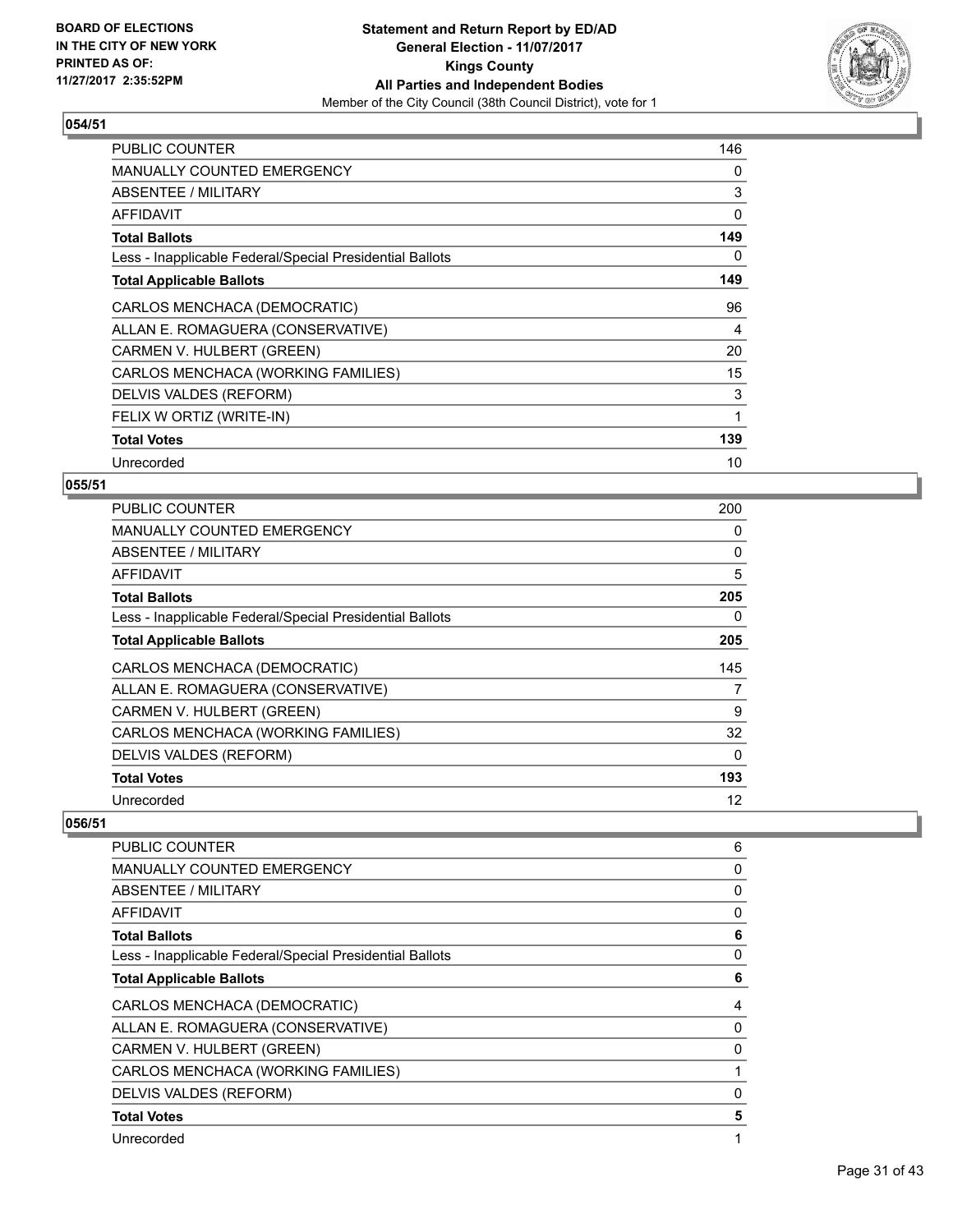

| <b>PUBLIC COUNTER</b>                                    | 5  |
|----------------------------------------------------------|----|
| <b>MANUALLY COUNTED EMERGENCY</b>                        | 0  |
| ABSENTEE / MILITARY                                      | 12 |
| AFFIDAVIT                                                | 3  |
| <b>Total Ballots</b>                                     | 20 |
| Less - Inapplicable Federal/Special Presidential Ballots | 0  |
| <b>Total Applicable Ballots</b>                          | 20 |
| CARLOS MENCHACA (DEMOCRATIC)                             | 8  |
| ALLAN E. ROMAGUERA (CONSERVATIVE)                        | 3  |
| CARMEN V. HULBERT (GREEN)                                |    |
| CARLOS MENCHACA (WORKING FAMILIES)                       |    |
| DELVIS VALDES (REFORM)                                   |    |
| <b>Total Votes</b>                                       | 14 |
| Unrecorded                                               | 6  |

## **058/51**

| <b>PUBLIC COUNTER</b>                                    | 52 |
|----------------------------------------------------------|----|
| <b>MANUALLY COUNTED EMERGENCY</b>                        | 0  |
| ABSENTEE / MILITARY                                      | 0  |
| AFFIDAVIT                                                | 1  |
| <b>Total Ballots</b>                                     | 53 |
| Less - Inapplicable Federal/Special Presidential Ballots | 0  |
| <b>Total Applicable Ballots</b>                          | 53 |
| CARLOS MENCHACA (DEMOCRATIC)                             | 30 |
| ALLAN E. ROMAGUERA (CONSERVATIVE)                        | 2  |
| CARMEN V. HULBERT (GREEN)                                | 4  |
| CARLOS MENCHACA (WORKING FAMILIES)                       | 4  |
| DELVIS VALDES (REFORM)                                   | 2  |
| <b>Total Votes</b>                                       | 42 |
| Unrecorded                                               | 11 |

| PUBLIC COUNTER                                           | 200 |
|----------------------------------------------------------|-----|
| <b>MANUALLY COUNTED EMERGENCY</b>                        | 0   |
| ABSENTEE / MILITARY                                      | 2   |
| AFFIDAVIT                                                | 6   |
| <b>Total Ballots</b>                                     | 208 |
| Less - Inapplicable Federal/Special Presidential Ballots | 0   |
| <b>Total Applicable Ballots</b>                          | 208 |
| CARLOS MENCHACA (DEMOCRATIC)                             | 140 |
| ALLAN E. ROMAGUERA (CONSERVATIVE)                        | 14  |
| CARMEN V. HULBERT (GREEN)                                | 10  |
| CARLOS MENCHACA (WORKING FAMILIES)                       | 8   |
| DELVIS VALDES (REFORM)                                   | 13  |
| JOHN F QUAGLIONE (WRITE-IN)                              | 1   |
| <b>Total Votes</b>                                       | 186 |
| Unrecorded                                               | 22  |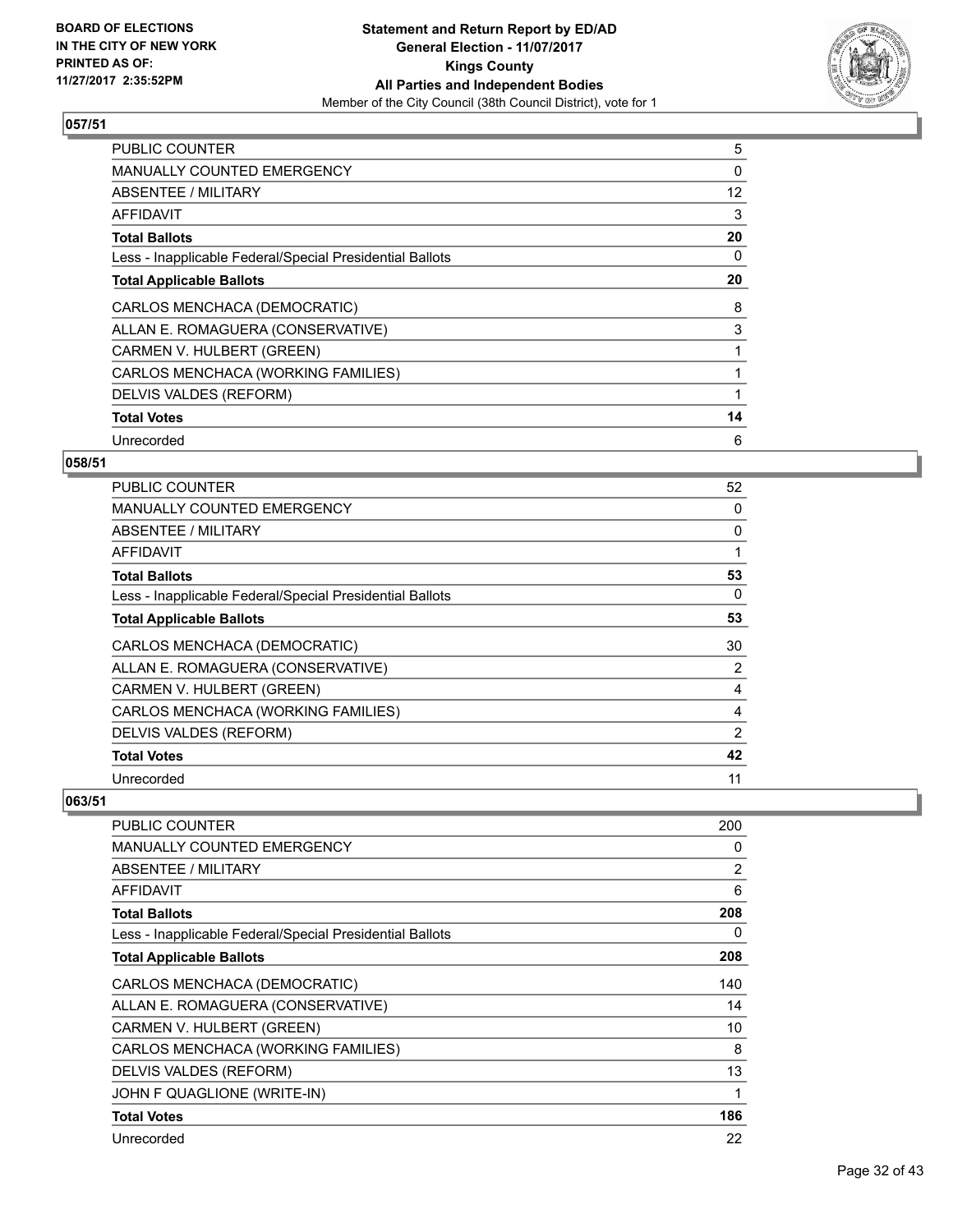

| <b>PUBLIC COUNTER</b>                                    | 155          |
|----------------------------------------------------------|--------------|
| <b>MANUALLY COUNTED EMERGENCY</b>                        | 0            |
| <b>ABSENTEE / MILITARY</b>                               | $\mathbf{1}$ |
| <b>AFFIDAVIT</b>                                         | 1            |
| <b>Total Ballots</b>                                     | 157          |
| Less - Inapplicable Federal/Special Presidential Ballots | 0            |
| <b>Total Applicable Ballots</b>                          | 157          |
| CARLOS MENCHACA (DEMOCRATIC)                             | 109          |
| ALLAN E. ROMAGUERA (CONSERVATIVE)                        | 6            |
| CARMEN V. HULBERT (GREEN)                                | 4            |
| CARLOS MENCHACA (WORKING FAMILIES)                       | 11           |
| DELVIS VALDES (REFORM)                                   | 13           |
| <b>Total Votes</b>                                       | 143          |
| Unrecorded                                               | 14           |

| <b>PUBLIC COUNTER</b>                                    | 159 |
|----------------------------------------------------------|-----|
| <b>MANUALLY COUNTED EMERGENCY</b>                        | 0   |
| ABSENTEE / MILITARY                                      | 0   |
| <b>AFFIDAVIT</b>                                         | 1   |
| <b>Total Ballots</b>                                     | 160 |
| Less - Inapplicable Federal/Special Presidential Ballots | 0   |
| <b>Total Applicable Ballots</b>                          | 160 |
| CARLOS MENCHACA (DEMOCRATIC)                             | 101 |
| ALLAN E. ROMAGUERA (CONSERVATIVE)                        | 7   |
| CARMEN V. HULBERT (GREEN)                                | 10  |
| CARLOS MENCHACA (WORKING FAMILIES)                       | 15  |
| DELVIS VALDES (REFORM)                                   | 8   |
| FELIX W ORTIZ (WRITE-IN)                                 | 2   |
| <b>Total Votes</b>                                       | 143 |
| Unrecorded                                               | 17  |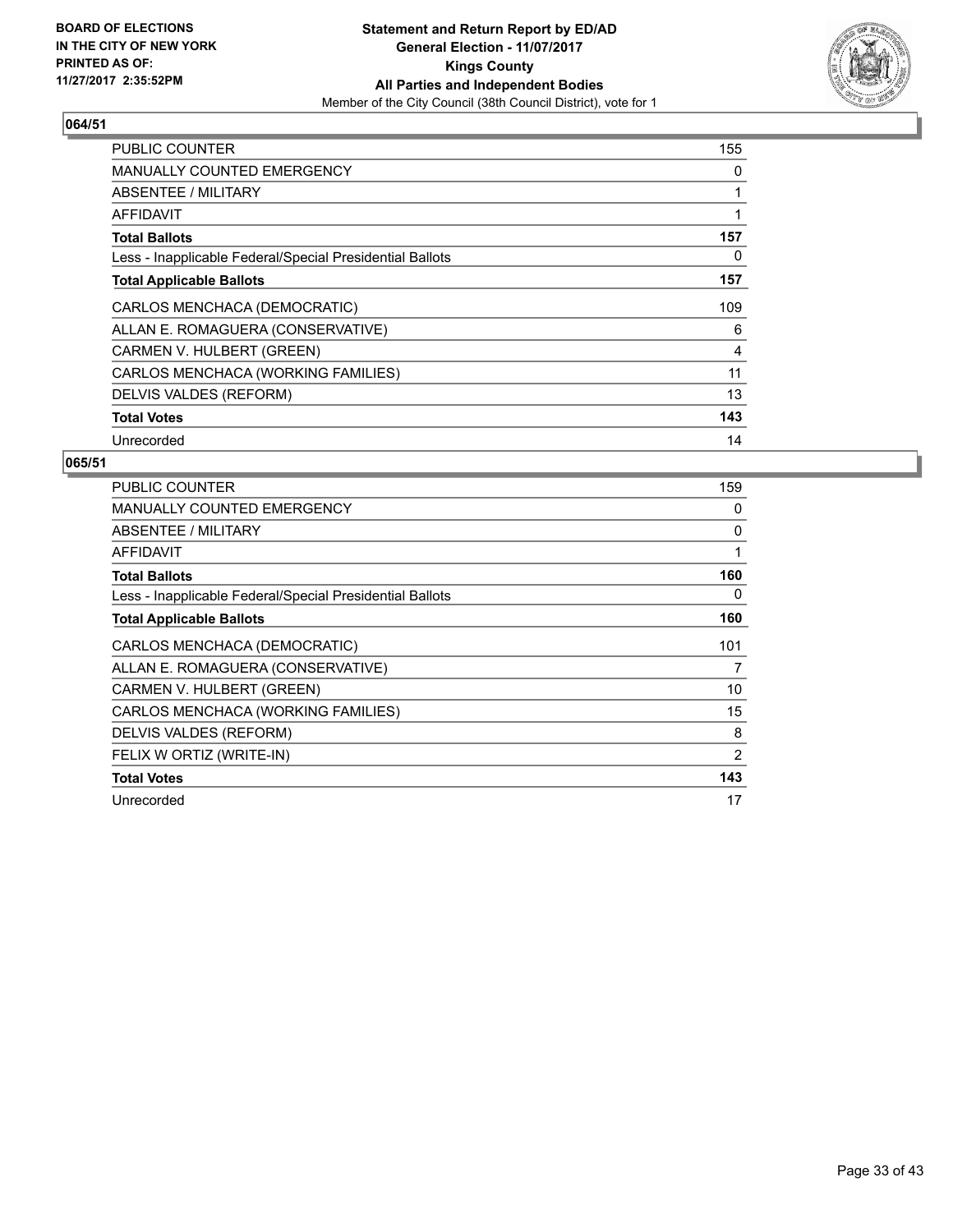

| <b>PUBLIC COUNTER</b>                                    | 105 |
|----------------------------------------------------------|-----|
| <b>MANUALLY COUNTED EMERGENCY</b>                        | 0   |
| ABSENTEE / MILITARY                                      | 1   |
| <b>AFFIDAVIT</b>                                         | 1   |
| <b>Total Ballots</b>                                     | 107 |
| Less - Inapplicable Federal/Special Presidential Ballots | 0   |
| <b>Total Applicable Ballots</b>                          | 107 |
| CARLOS MENCHACA (DEMOCRATIC)                             | 64  |
| ALLAN E. ROMAGUERA (CONSERVATIVE)                        | 5   |
| CARMEN V. HULBERT (GREEN)                                | 16  |
| CARLOS MENCHACA (WORKING FAMILIES)                       | 10  |
| DELVIS VALDES (REFORM)                                   | 6   |
| JOHN F QUAGLIONE (WRITE-IN)                              | 1   |
| <b>Total Votes</b>                                       | 102 |
| Unrecorded                                               | 5   |

#### **067/51**

| PUBLIC COUNTER                                           | 135 |
|----------------------------------------------------------|-----|
| <b>MANUALLY COUNTED EMERGENCY</b>                        | 0   |
| ABSENTEE / MILITARY                                      | 3   |
| AFFIDAVIT                                                | 0   |
| <b>Total Ballots</b>                                     | 138 |
| Less - Inapplicable Federal/Special Presidential Ballots | 0   |
| <b>Total Applicable Ballots</b>                          | 138 |
| CARLOS MENCHACA (DEMOCRATIC)                             | 91  |
| ALLAN E. ROMAGUERA (CONSERVATIVE)                        | 3   |
| CARMEN V. HULBERT (GREEN)                                | 7   |
| CARLOS MENCHACA (WORKING FAMILIES)                       | 6   |
| DELVIS VALDES (REFORM)                                   | 4   |
| <b>Total Votes</b>                                       | 111 |
| Unrecorded                                               | 27  |

| PUBLIC COUNTER                                           | 71             |
|----------------------------------------------------------|----------------|
| <b>MANUALLY COUNTED EMERGENCY</b>                        | 0              |
| ABSENTEE / MILITARY                                      |                |
| AFFIDAVIT                                                | $\overline{2}$ |
| <b>Total Ballots</b>                                     | 74             |
| Less - Inapplicable Federal/Special Presidential Ballots | 0              |
| <b>Total Applicable Ballots</b>                          | 74             |
| CARLOS MENCHACA (DEMOCRATIC)                             | 48             |
| ALLAN E. ROMAGUERA (CONSERVATIVE)                        | 2              |
| CARMEN V. HULBERT (GREEN)                                | 3              |
| CARLOS MENCHACA (WORKING FAMILIES)                       | 16             |
| DELVIS VALDES (REFORM)                                   | 0              |
| <b>Total Votes</b>                                       | 69             |
| Unrecorded                                               | 5              |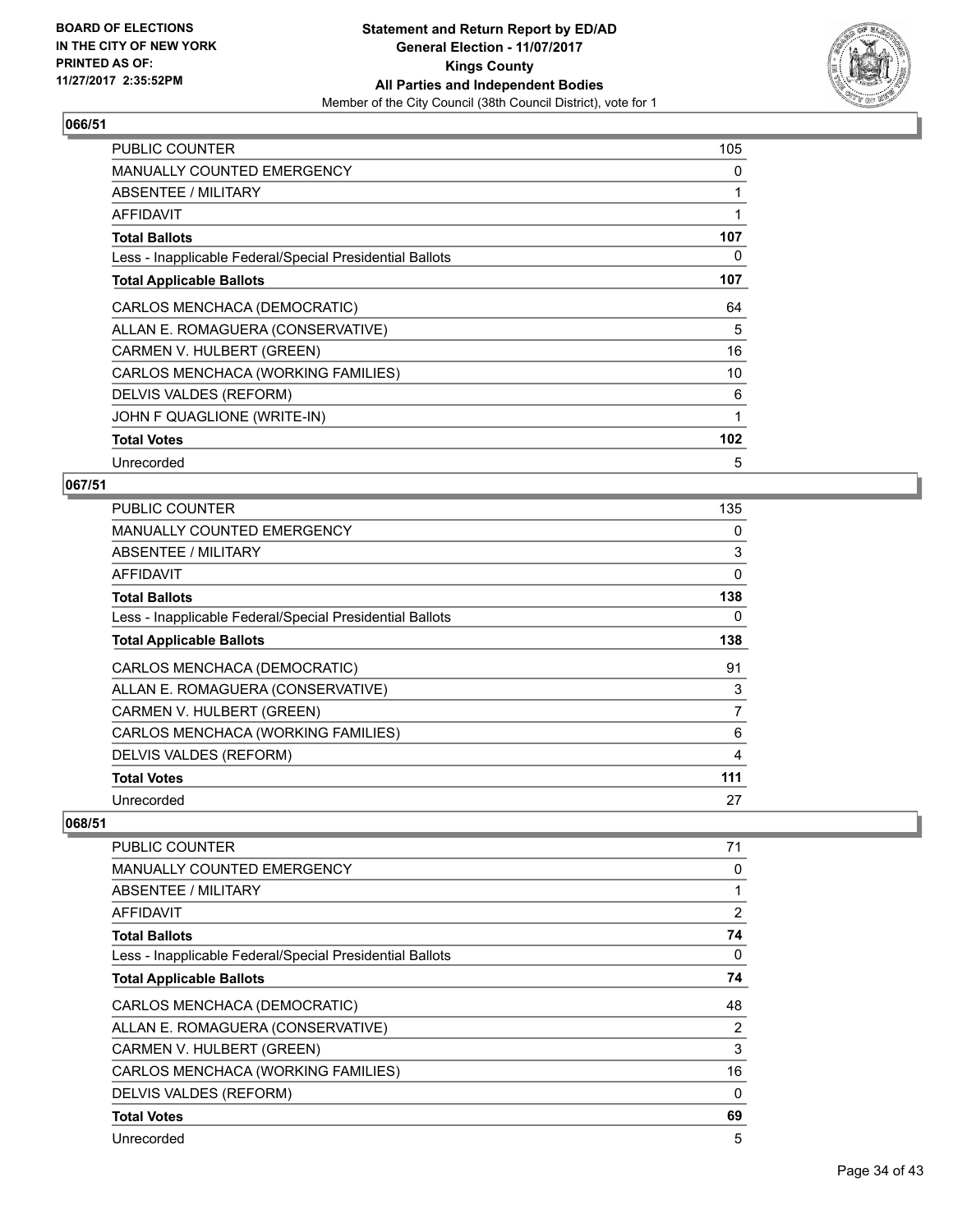

| <b>PUBLIC COUNTER</b>                                    | 168 |
|----------------------------------------------------------|-----|
| <b>MANUALLY COUNTED EMERGENCY</b>                        | 0   |
| <b>ABSENTEE / MILITARY</b>                               | 2   |
| AFFIDAVIT                                                |     |
| <b>Total Ballots</b>                                     | 171 |
| Less - Inapplicable Federal/Special Presidential Ballots | 0   |
| <b>Total Applicable Ballots</b>                          | 171 |
| CARLOS MENCHACA (DEMOCRATIC)                             | 122 |
| ALLAN E. ROMAGUERA (CONSERVATIVE)                        |     |
| CARMEN V. HULBERT (GREEN)                                | 9   |
| CARLOS MENCHACA (WORKING FAMILIES)                       | 8   |
| DELVIS VALDES (REFORM)                                   | 5   |
| <b>Total Votes</b>                                       | 145 |
| Unrecorded                                               | 26  |

## **070/51**

| <b>PUBLIC COUNTER</b>                                    | 132            |
|----------------------------------------------------------|----------------|
| MANUALLY COUNTED EMERGENCY                               | 0              |
| ABSENTEE / MILITARY                                      | $\overline{2}$ |
| AFFIDAVIT                                                | 0              |
| <b>Total Ballots</b>                                     | 134            |
| Less - Inapplicable Federal/Special Presidential Ballots | 0              |
| <b>Total Applicable Ballots</b>                          | 134            |
| CARLOS MENCHACA (DEMOCRATIC)                             | 94             |
| ALLAN E. ROMAGUERA (CONSERVATIVE)                        | 2              |
| CARMEN V. HULBERT (GREEN)                                | 4              |
| CARLOS MENCHACA (WORKING FAMILIES)                       | 9              |
| DELVIS VALDES (REFORM)                                   | 7              |
| <b>Total Votes</b>                                       | 116            |
| Unrecorded                                               | 18             |

| PUBLIC COUNTER                                           | 205 |
|----------------------------------------------------------|-----|
| <b>MANUALLY COUNTED EMERGENCY</b>                        | 0   |
| <b>ABSENTEE / MILITARY</b>                               | 4   |
| AFFIDAVIT                                                | 0   |
| <b>Total Ballots</b>                                     | 209 |
| Less - Inapplicable Federal/Special Presidential Ballots | 0   |
| <b>Total Applicable Ballots</b>                          | 209 |
| CARLOS MENCHACA (DEMOCRATIC)                             | 135 |
| ALLAN E. ROMAGUERA (CONSERVATIVE)                        | 4   |
| CARMEN V. HULBERT (GREEN)                                | 9   |
| CARLOS MENCHACA (WORKING FAMILIES)                       | 6   |
| DELVIS VALDES (REFORM)                                   | 13  |
| <b>Total Votes</b>                                       | 167 |
| Unrecorded                                               | 42  |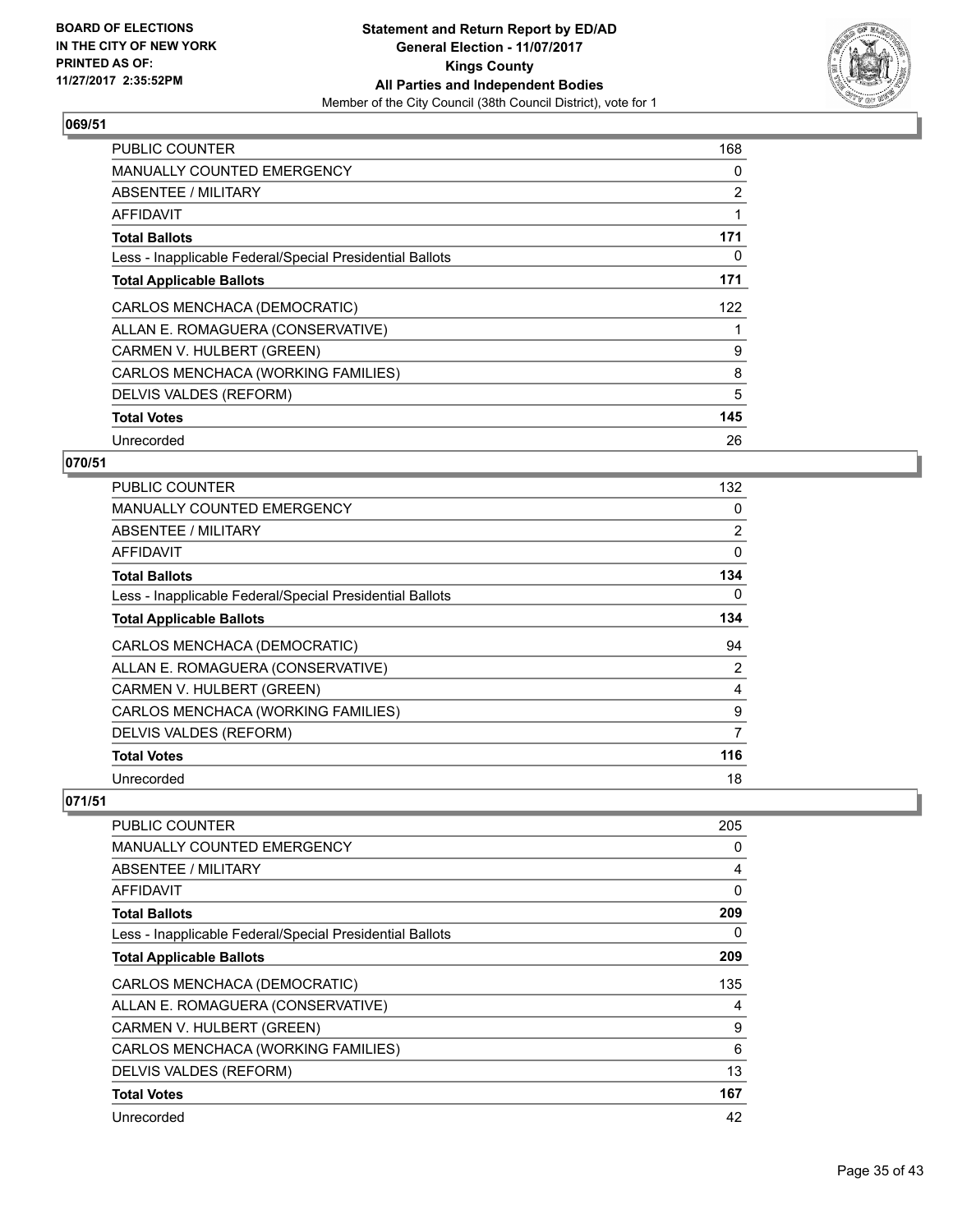

| <b>PUBLIC COUNTER</b>                                    | 201 |
|----------------------------------------------------------|-----|
| <b>MANUALLY COUNTED EMERGENCY</b>                        | 0   |
| ABSENTEE / MILITARY                                      | 3   |
| AFFIDAVIT                                                | 2   |
| <b>Total Ballots</b>                                     | 206 |
| Less - Inapplicable Federal/Special Presidential Ballots | 0   |
| <b>Total Applicable Ballots</b>                          | 206 |
| CARLOS MENCHACA (DEMOCRATIC)                             | 151 |
| ALLAN E. ROMAGUERA (CONSERVATIVE)                        |     |
| CARMEN V. HULBERT (GREEN)                                | 9   |
| CARLOS MENCHACA (WORKING FAMILIES)                       | 23  |
|                                                          | 5   |
| DELVIS VALDES (REFORM)                                   |     |
| <b>Total Votes</b>                                       | 189 |

## **073/51**

| <b>PUBLIC COUNTER</b>                                    | 190 |
|----------------------------------------------------------|-----|
| <b>MANUALLY COUNTED EMERGENCY</b>                        | 0   |
| ABSENTEE / MILITARY                                      | 4   |
| AFFIDAVIT                                                |     |
| <b>Total Ballots</b>                                     | 195 |
| Less - Inapplicable Federal/Special Presidential Ballots | 0   |
| <b>Total Applicable Ballots</b>                          | 195 |
| CARLOS MENCHACA (DEMOCRATIC)                             | 148 |
| ALLAN E. ROMAGUERA (CONSERVATIVE)                        | 3   |
| CARMEN V. HULBERT (GREEN)                                | 13  |
| CARLOS MENCHACA (WORKING FAMILIES)                       | 19  |
| DELVIS VALDES (REFORM)                                   | 6   |
| SARA GONZALEZ (WRITE-IN)                                 |     |
| <b>Total Votes</b>                                       | 190 |
| Unrecorded                                               | 5   |

| <b>PUBLIC COUNTER</b>                                    | 118 |
|----------------------------------------------------------|-----|
| <b>MANUALLY COUNTED EMERGENCY</b>                        | 0   |
| ABSENTEE / MILITARY                                      | 1   |
| AFFIDAVIT                                                | 2   |
| <b>Total Ballots</b>                                     | 121 |
| Less - Inapplicable Federal/Special Presidential Ballots | 0   |
| <b>Total Applicable Ballots</b>                          | 121 |
| CARLOS MENCHACA (DEMOCRATIC)                             | 86  |
| ALLAN E. ROMAGUERA (CONSERVATIVE)                        | 1   |
| CARMEN V. HULBERT (GREEN)                                | 7   |
| CARLOS MENCHACA (WORKING FAMILIES)                       | 3   |
| DELVIS VALDES (REFORM)                                   | 8   |
| <b>Total Votes</b>                                       | 105 |
| Unrecorded                                               | 16  |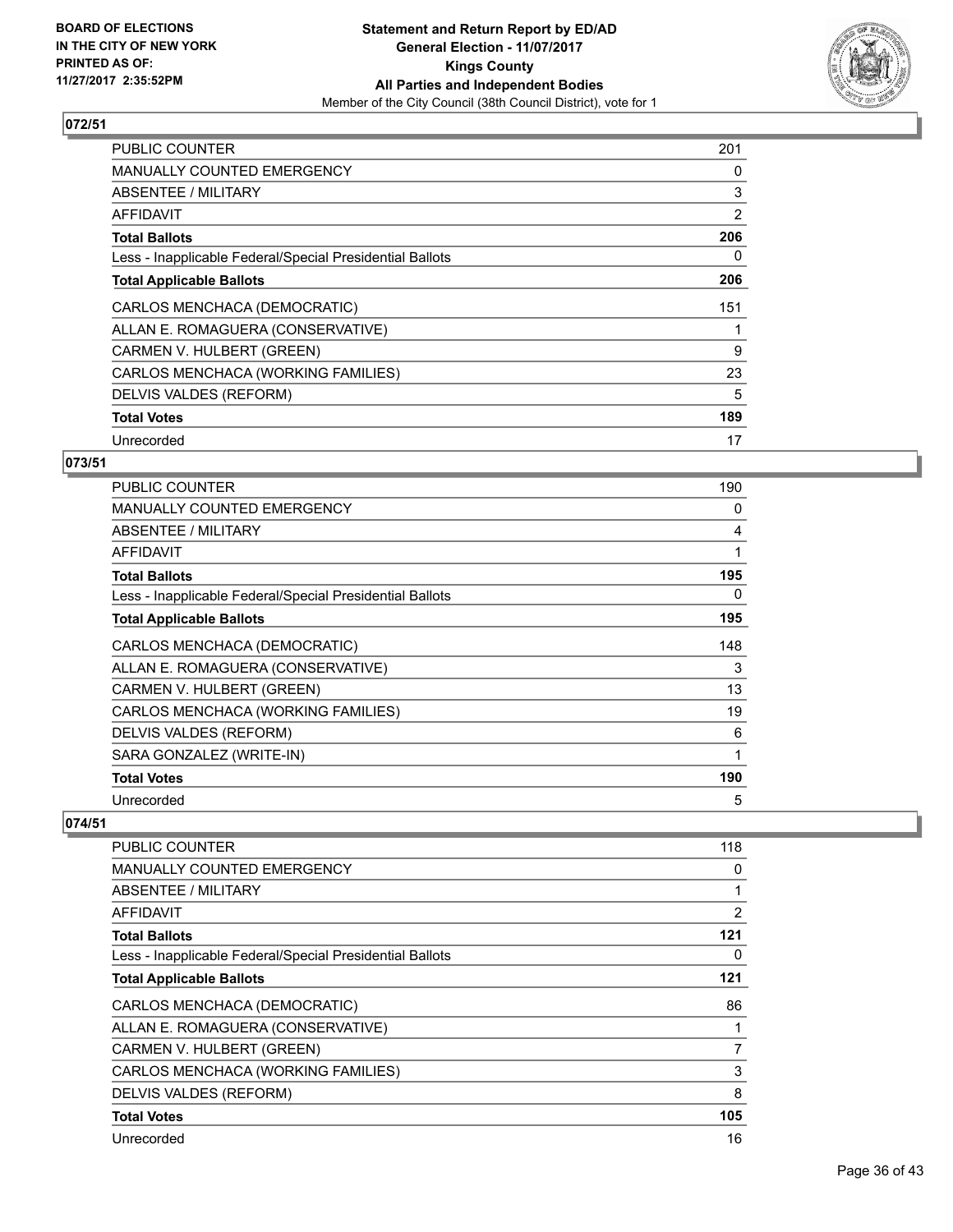

| PUBLIC COUNTER                                           | 105 |
|----------------------------------------------------------|-----|
| MANUALLY COUNTED EMERGENCY                               | 0   |
| ABSENTEE / MILITARY                                      | 0   |
| AFFIDAVIT                                                | 1   |
| <b>Total Ballots</b>                                     | 106 |
| Less - Inapplicable Federal/Special Presidential Ballots | 0   |
| <b>Total Applicable Ballots</b>                          | 106 |
| CARLOS MENCHACA (DEMOCRATIC)                             | 60  |
| ALLAN E. ROMAGUERA (CONSERVATIVE)                        | 6   |
| CARMEN V. HULBERT (GREEN)                                | 7   |
| CARLOS MENCHACA (WORKING FAMILIES)                       | 8   |
| DELVIS VALDES (REFORM)                                   | 12  |
| SARA GONZALEZ (WRITE-IN)                                 | 1   |
| <b>Total Votes</b>                                       | 94  |
| Unrecorded                                               | 12  |

# **078/51**

| <b>PUBLIC COUNTER</b>                                    | 86 |
|----------------------------------------------------------|----|
| MANUALLY COUNTED EMERGENCY                               | 0  |
| ABSENTEE / MILITARY                                      | 3  |
| AFFIDAVIT                                                | 0  |
| <b>Total Ballots</b>                                     | 89 |
| Less - Inapplicable Federal/Special Presidential Ballots | 0  |
| <b>Total Applicable Ballots</b>                          | 89 |
| CARLOS MENCHACA (DEMOCRATIC)                             | 57 |
| ALLAN E. ROMAGUERA (CONSERVATIVE)                        | 8  |
| CARMEN V. HULBERT (GREEN)                                | 7  |
| CARLOS MENCHACA (WORKING FAMILIES)                       | 3  |
| DELVIS VALDES (REFORM)                                   | 6  |
| <b>Total Votes</b>                                       | 81 |
| Unrecorded                                               | 8  |

| PUBLIC COUNTER                                           | 210            |
|----------------------------------------------------------|----------------|
| <b>MANUALLY COUNTED EMERGENCY</b>                        | 0              |
| ABSENTEE / MILITARY                                      | $\overline{2}$ |
| AFFIDAVIT                                                | 1              |
| <b>Total Ballots</b>                                     | 213            |
| Less - Inapplicable Federal/Special Presidential Ballots | 0              |
| <b>Total Applicable Ballots</b>                          | 213            |
| CARLOS MENCHACA (DEMOCRATIC)                             | 133            |
| ALLAN E. ROMAGUERA (CONSERVATIVE)                        | 11             |
| CARMEN V. HULBERT (GREEN)                                | 16             |
| CARLOS MENCHACA (WORKING FAMILIES)                       | 19             |
| DELVIS VALDES (REFORM)                                   | 17             |
| <b>Total Votes</b>                                       | 196            |
| Unrecorded                                               | 17             |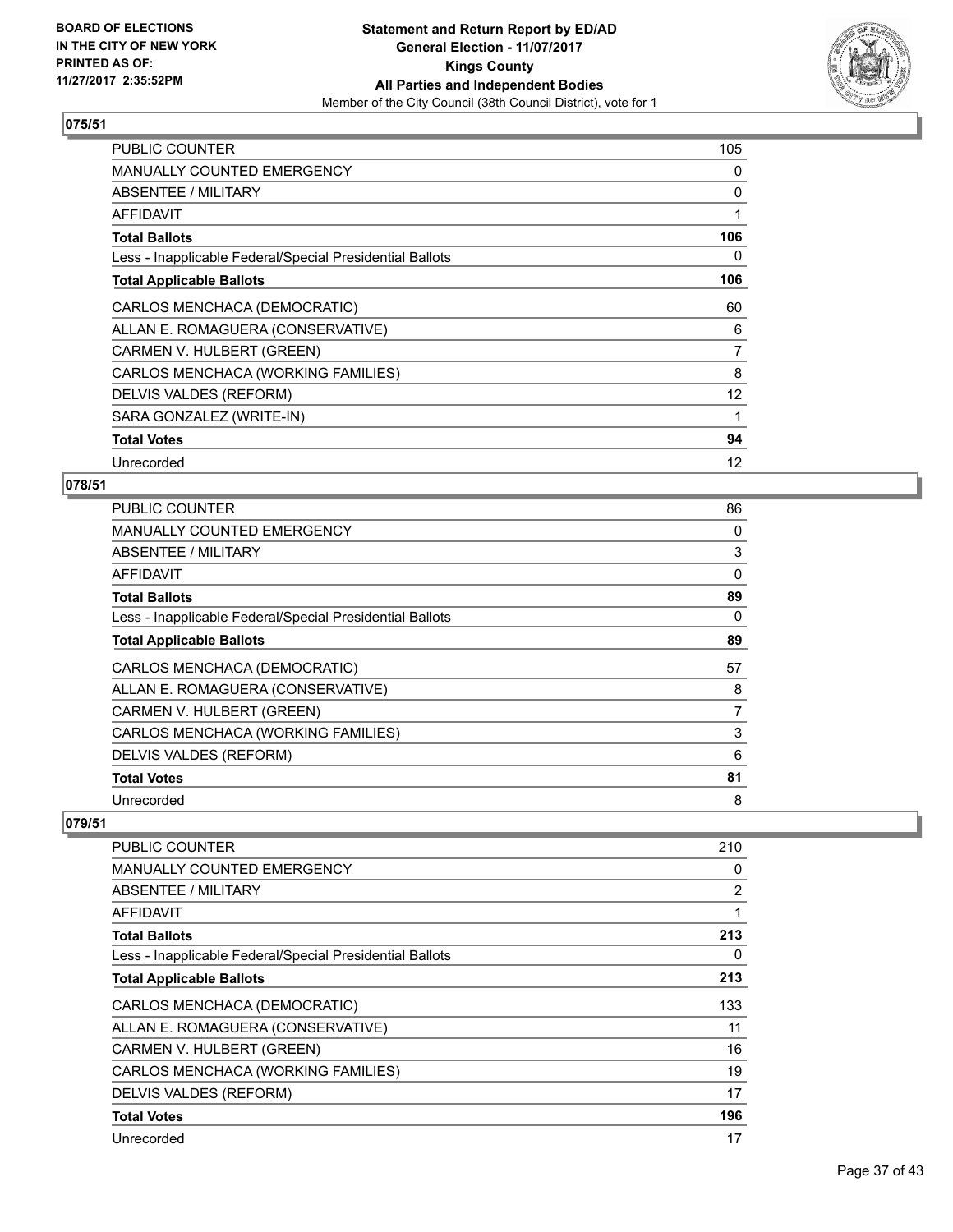

| <b>PUBLIC COUNTER</b>                                    | 56 |
|----------------------------------------------------------|----|
| <b>MANUALLY COUNTED EMERGENCY</b>                        | 0  |
| ABSENTEE / MILITARY                                      | 6  |
| AFFIDAVIT                                                |    |
| <b>Total Ballots</b>                                     | 63 |
| Less - Inapplicable Federal/Special Presidential Ballots | 0  |
| <b>Total Applicable Ballots</b>                          | 63 |
| CARLOS MENCHACA (DEMOCRATIC)                             | 34 |
| ALLAN E. ROMAGUERA (CONSERVATIVE)                        | 6  |
| CARMEN V. HULBERT (GREEN)                                |    |
| CARLOS MENCHACA (WORKING FAMILIES)                       | 5  |
| DELVIS VALDES (REFORM)                                   | 2  |
| <b>Total Votes</b>                                       | 48 |
| Unrecorded                                               | 15 |

| <b>PUBLIC COUNTER</b>                                    | 117      |
|----------------------------------------------------------|----------|
| <b>MANUALLY COUNTED EMERGENCY</b>                        | 0        |
| ABSENTEE / MILITARY                                      | 0        |
| AFFIDAVIT                                                | $\Omega$ |
| <b>Total Ballots</b>                                     | 117      |
| Less - Inapplicable Federal/Special Presidential Ballots | 0        |
| <b>Total Applicable Ballots</b>                          | 117      |
| CARLOS MENCHACA (DEMOCRATIC)                             | 75       |
| ALLAN E. ROMAGUERA (CONSERVATIVE)                        |          |
| CARMEN V. HULBERT (GREEN)                                | 5        |
| CARLOS MENCHACA (WORKING FAMILIES)                       | 14       |
| DELVIS VALDES (REFORM)                                   | 4        |
| <b>JUSTIN BRANNAN (WRITE-IN)</b>                         | 1        |
| <b>Total Votes</b>                                       | 100      |
| Unrecorded                                               | 17       |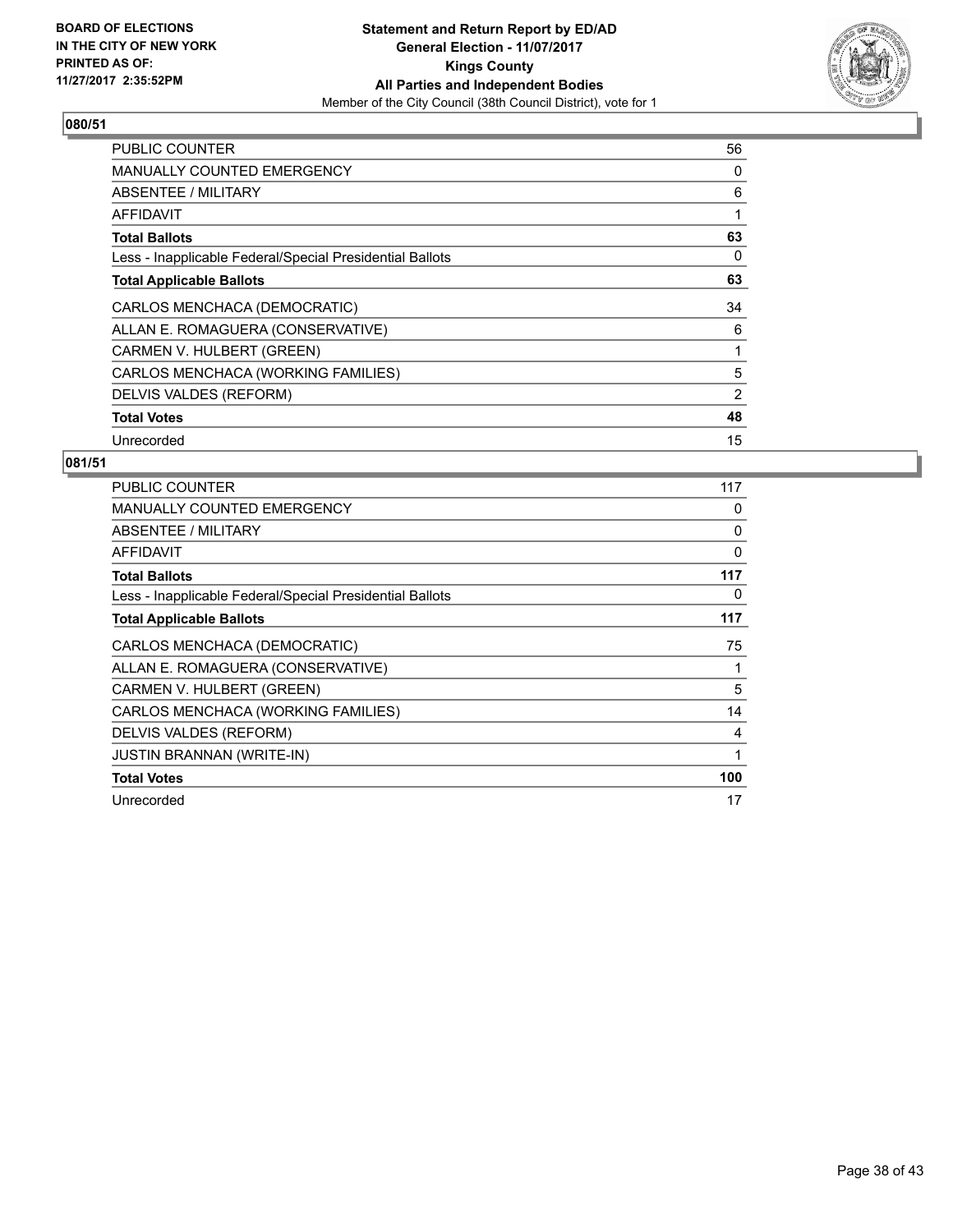

| <b>PUBLIC COUNTER</b>                                    | 259 |
|----------------------------------------------------------|-----|
| MANUALLY COUNTED EMERGENCY                               | 0   |
| ABSENTEE / MILITARY                                      | 5   |
| AFFIDAVIT                                                | 6   |
| <b>Total Ballots</b>                                     | 270 |
| Less - Inapplicable Federal/Special Presidential Ballots | 0   |
| <b>Total Applicable Ballots</b>                          | 270 |
| CARLOS MENCHACA (DEMOCRATIC)                             | 158 |
| ALLAN E. ROMAGUERA (CONSERVATIVE)                        | 14  |
| CARMEN V. HULBERT (GREEN)                                | 27  |
| CARLOS MENCHACA (WORKING FAMILIES)                       | 38  |
| DELVIS VALDES (REFORM)                                   | 8   |
| <b>GARY POPKIN (WRITE-IN)</b>                            | 1   |
| <b>Total Votes</b>                                       | 246 |
| Unrecorded                                               | 24  |

#### **083/51**

| <b>PUBLIC COUNTER</b>                                    | 266 |
|----------------------------------------------------------|-----|
| <b>MANUALLY COUNTED EMERGENCY</b>                        | 0   |
| <b>ABSENTEE / MILITARY</b>                               | 4   |
| <b>AFFIDAVIT</b>                                         | 1   |
| <b>Total Ballots</b>                                     | 271 |
| Less - Inapplicable Federal/Special Presidential Ballots | 0   |
| <b>Total Applicable Ballots</b>                          | 271 |
| CARLOS MENCHACA (DEMOCRATIC)                             | 180 |
| ALLAN E. ROMAGUERA (CONSERVATIVE)                        | 9   |
| CARMEN V. HULBERT (GREEN)                                | 10  |
| CARLOS MENCHACA (WORKING FAMILIES)                       | 59  |
| DELVIS VALDES (REFORM)                                   | 1   |
| <b>Total Votes</b>                                       | 259 |
| Unrecorded                                               | 12  |
| 085/51 COMBINED into: 058/51                             |     |
|                                                          |     |

**086/51 COMBINED into: 010/51**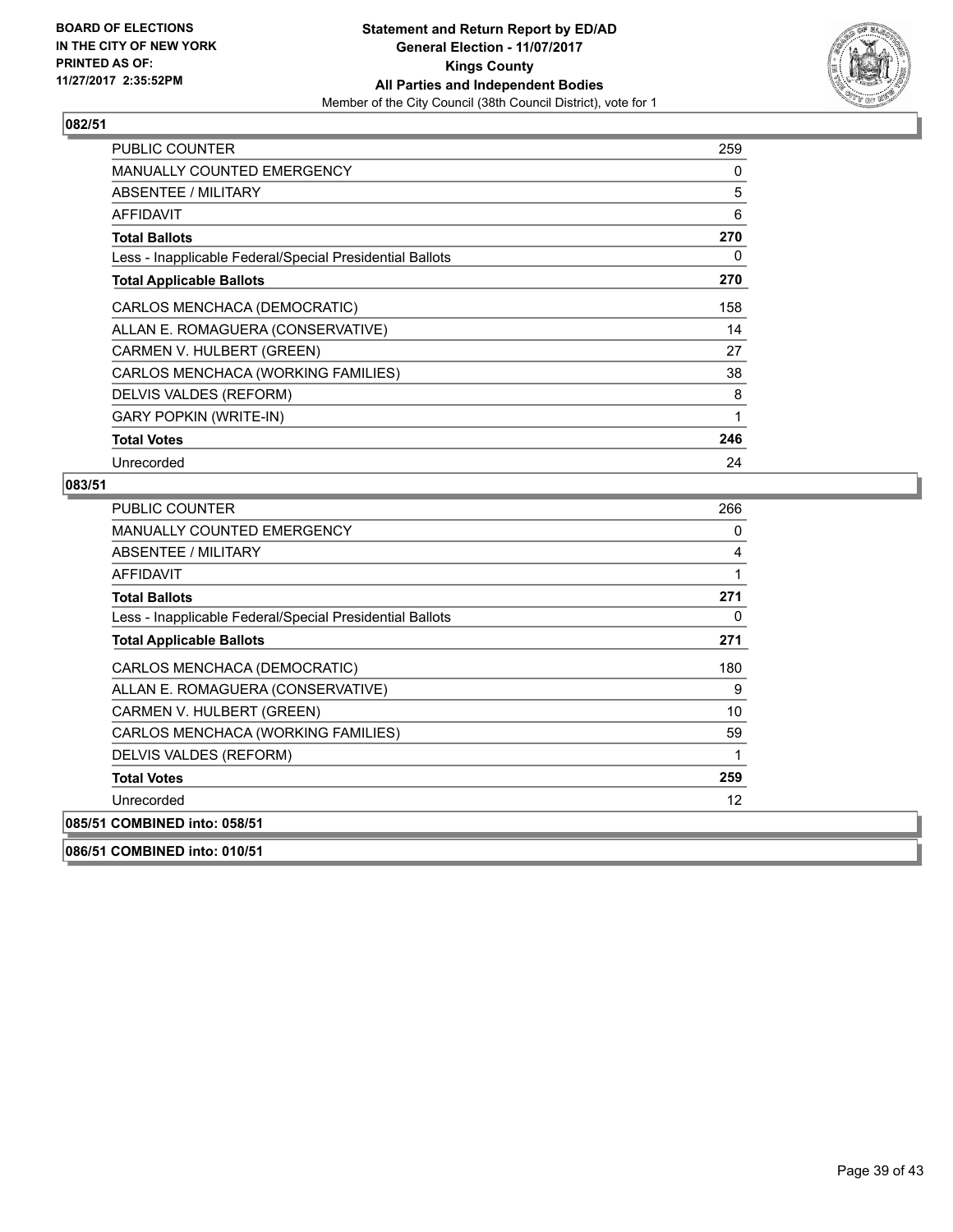

| <b>PUBLIC COUNTER</b>                                    | 0 |
|----------------------------------------------------------|---|
| <b>MANUALLY COUNTED EMERGENCY</b>                        | 0 |
| ABSENTEE / MILITARY                                      | 0 |
| <b>AFFIDAVIT</b>                                         | 0 |
| <b>Total Ballots</b>                                     | 0 |
| Less - Inapplicable Federal/Special Presidential Ballots | 0 |
| <b>Total Applicable Ballots</b>                          | 0 |
| CARLOS MENCHACA (DEMOCRATIC)                             | 0 |
| ALLAN E. ROMAGUERA (CONSERVATIVE)                        | 0 |
| CARMEN V. HULBERT (GREEN)                                | 0 |
| CARLOS MENCHACA (WORKING FAMILIES)                       | 0 |
| DELVIS VALDES (REFORM)                                   | 0 |
| <b>Total Votes</b>                                       | 0 |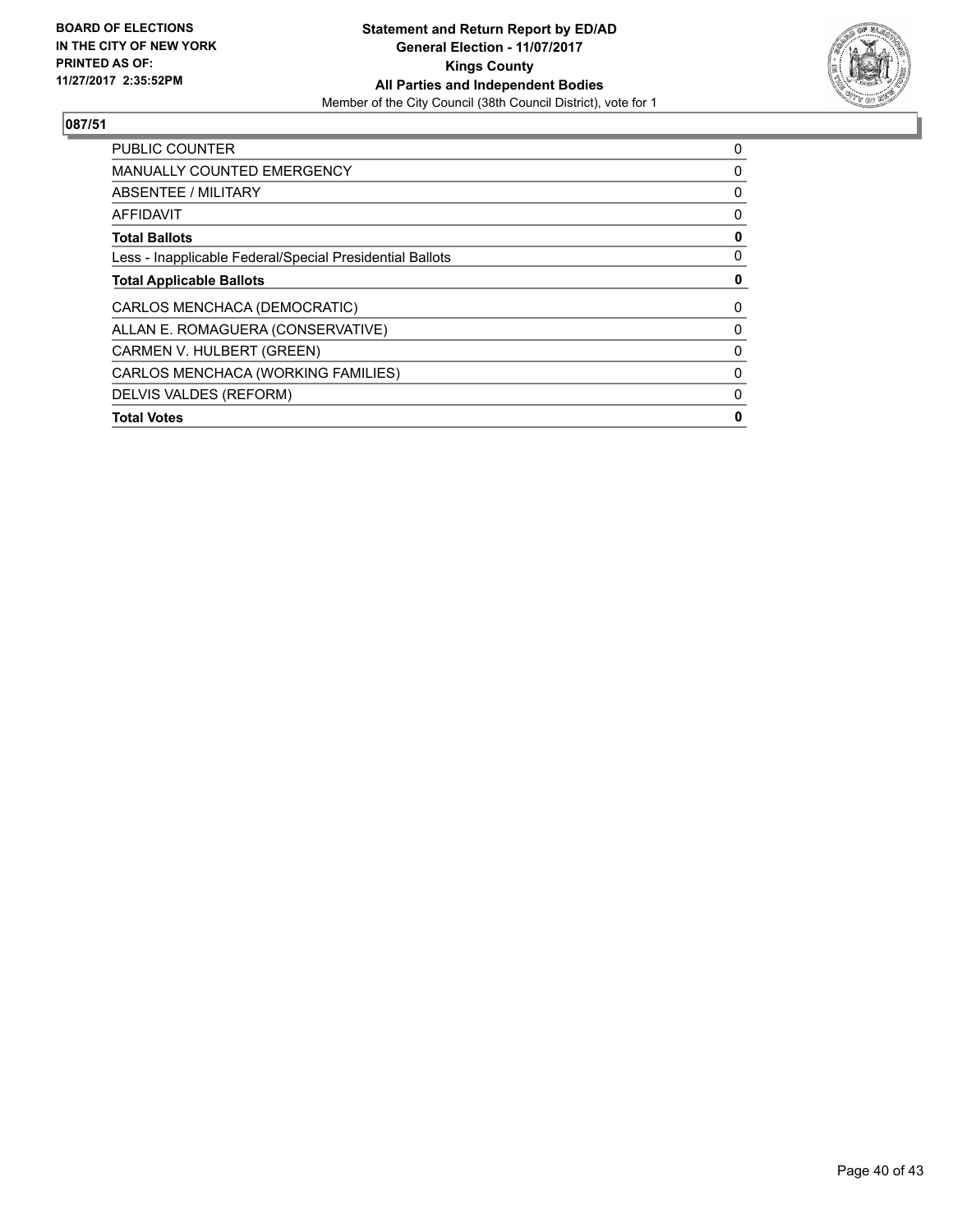

| <b>PUBLIC COUNTER</b>                                    | 48 |
|----------------------------------------------------------|----|
| <b>MANUALLY COUNTED EMERGENCY</b>                        | 0  |
| <b>ABSENTEE / MILITARY</b>                               | 1  |
| AFFIDAVIT                                                |    |
| <b>Total Ballots</b>                                     | 50 |
| Less - Inapplicable Federal/Special Presidential Ballots | 0  |
| <b>Total Applicable Ballots</b>                          | 50 |
| CARLOS MENCHACA (DEMOCRATIC)                             | 37 |
| ALLAN E. ROMAGUERA (CONSERVATIVE)                        |    |
| CARMEN V. HULBERT (GREEN)                                |    |
| CARLOS MENCHACA (WORKING FAMILIES)                       | 7  |
| DELVIS VALDES (REFORM)                                   | 1  |
| <b>Total Votes</b>                                       | 47 |
|                                                          |    |

## **077/52**

| PUBLIC COUNTER                                           | 17          |
|----------------------------------------------------------|-------------|
| <b>MANUALLY COUNTED EMERGENCY</b>                        | 0           |
| ABSENTEE / MILITARY                                      | 0           |
| AFFIDAVIT                                                | $\mathbf 0$ |
| <b>Total Ballots</b>                                     | 17          |
| Less - Inapplicable Federal/Special Presidential Ballots | 0           |
| <b>Total Applicable Ballots</b>                          | 17          |
| CARLOS MENCHACA (DEMOCRATIC)                             | 14          |
| ALLAN E. ROMAGUERA (CONSERVATIVE)                        |             |
| CARMEN V. HULBERT (GREEN)                                | 0           |
| CARLOS MENCHACA (WORKING FAMILIES)                       | 0           |
| DELVIS VALDES (REFORM)                                   |             |
| <b>Total Votes</b>                                       | 16          |
| Unrecorded                                               | 1           |

| <b>PUBLIC COUNTER</b>                                    | 14           |
|----------------------------------------------------------|--------------|
| MANUALLY COUNTED EMERGENCY                               | 0            |
| ABSENTEE / MILITARY                                      | $\mathbf{0}$ |
| AFFIDAVIT                                                |              |
| <b>Total Ballots</b>                                     | 15           |
| Less - Inapplicable Federal/Special Presidential Ballots | 0            |
| <b>Total Applicable Ballots</b>                          | 15           |
| CARLOS MENCHACA (DEMOCRATIC)                             | 13           |
| ALLAN E. ROMAGUERA (CONSERVATIVE)                        | 0            |
| CARMEN V. HULBERT (GREEN)                                | $\Omega$     |
| CARLOS MENCHACA (WORKING FAMILIES)                       |              |
| DELVIS VALDES (REFORM)                                   | $\mathbf{0}$ |
| <b>Total Votes</b>                                       | 14           |
| Unrecorded                                               |              |
| 118/52 COMBINED into: 106/52                             |              |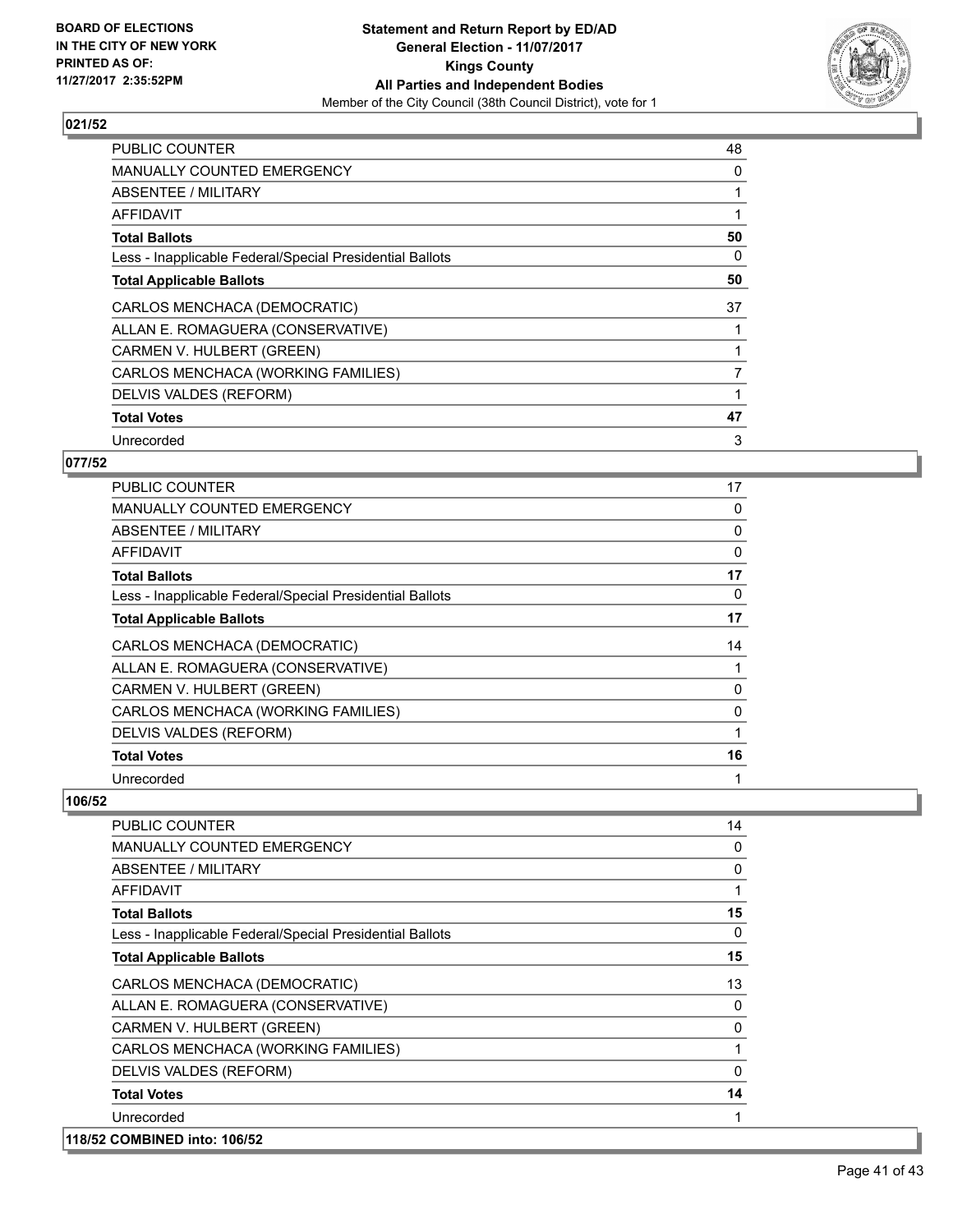

| <b>Total Votes</b>                                       | 0 |
|----------------------------------------------------------|---|
| DELVIS VALDES (REFORM)                                   | 0 |
| CARLOS MENCHACA (WORKING FAMILIES)                       | 0 |
| CARMEN V. HULBERT (GREEN)                                | 0 |
| ALLAN E. ROMAGUERA (CONSERVATIVE)                        | 0 |
| CARLOS MENCHACA (DEMOCRATIC)                             | 0 |
| <b>Total Applicable Ballots</b>                          | 0 |
| Less - Inapplicable Federal/Special Presidential Ballots | 0 |
| <b>Total Ballots</b>                                     | 0 |
| <b>AFFIDAVIT</b>                                         | 0 |
| ABSENTEE / MILITARY                                      | 0 |
| <b>MANUALLY COUNTED EMERGENCY</b>                        | 0 |
| <b>PUBLIC COUNTER</b>                                    | 0 |

## **122/52**

| <b>PUBLIC COUNTER</b>                                    | 0        |
|----------------------------------------------------------|----------|
| <b>MANUALLY COUNTED EMERGENCY</b>                        | 0        |
| <b>ABSENTEE / MILITARY</b>                               | $\Omega$ |
| AFFIDAVIT                                                | 0        |
| <b>Total Ballots</b>                                     | 0        |
| Less - Inapplicable Federal/Special Presidential Ballots | 0        |
| <b>Total Applicable Ballots</b>                          | 0        |
| CARLOS MENCHACA (DEMOCRATIC)                             | 0        |
| ALLAN E. ROMAGUERA (CONSERVATIVE)                        | 0        |
| CARMEN V. HULBERT (GREEN)                                | 0        |
| CARLOS MENCHACA (WORKING FAMILIES)                       | $\Omega$ |
| DELVIS VALDES (REFORM)                                   | 0        |
| <b>Total Votes</b>                                       | O        |
| 124/52 COMBINED into: 106/52                             |          |

**125/52 COMBINED into: 106/52**